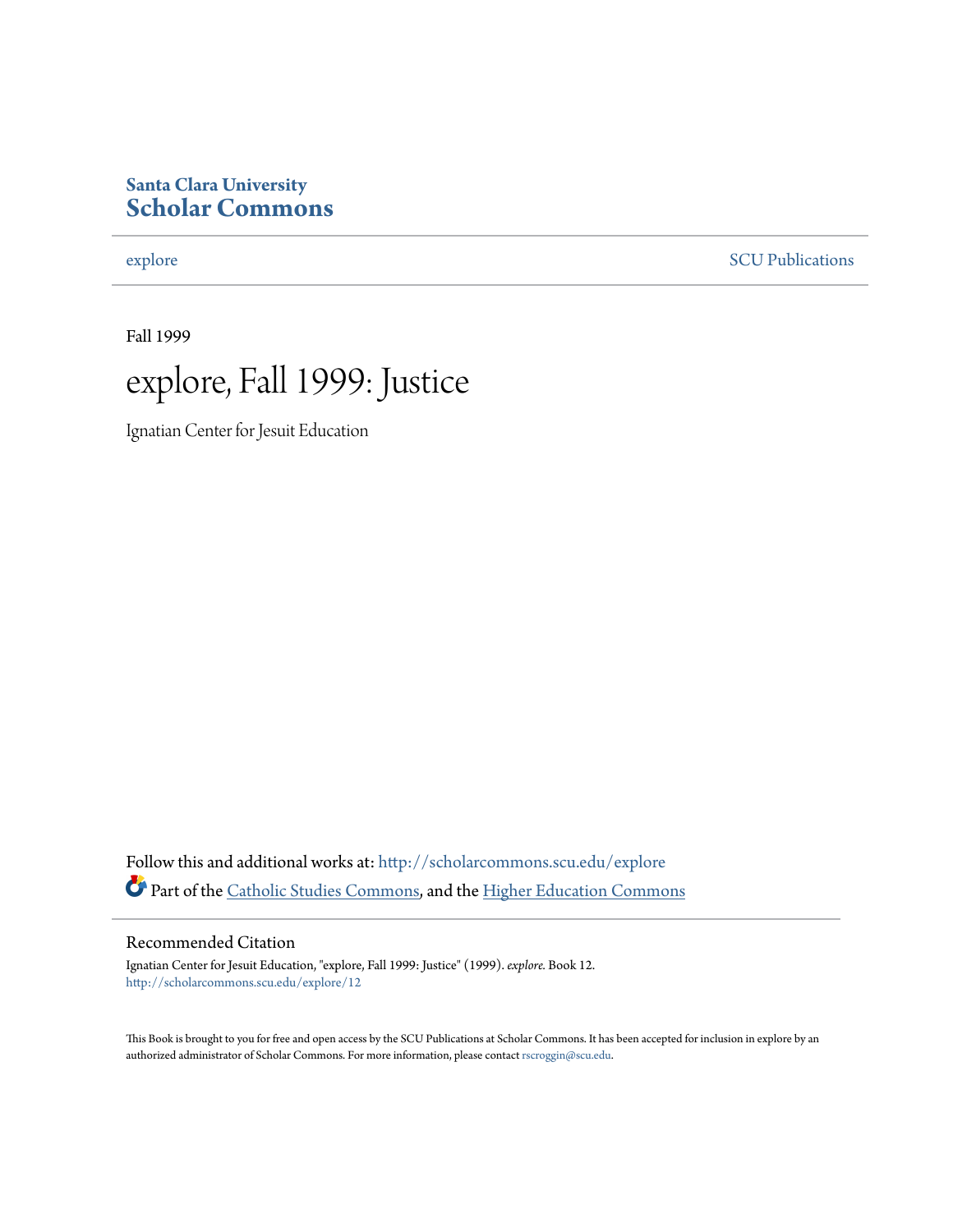

Previous Article





 In This Issue... Letter From the Director

Justice in the Law School Curriculum *By Gerald F. Uelmen*

Justice in the Law School Tradition *By June Carbone*

Faith Doing Justice *By L Gregory Czarkowski '96*

Contrasting Justice, Law School, and the Christian Faith *By Paul J. Goda, S.J.*

The Mark of a Jesuit Education *By Frank Hughes J.D. '74*

Justice is the End *By Joseph Theiman '00*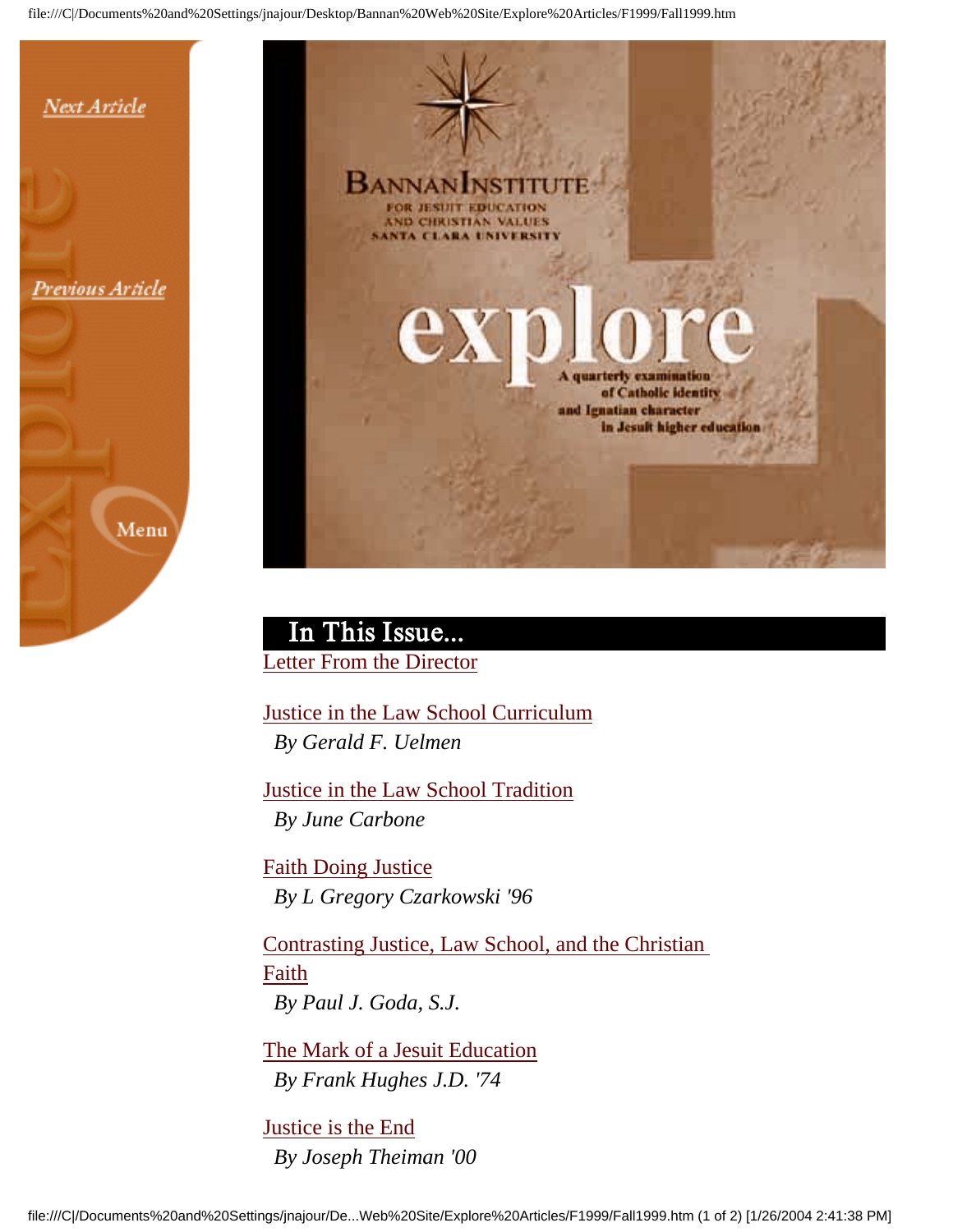Engagement in the Pursuit of Justice

*By Margaret Stevenson*

My Journey to Justice *By Alisa Garni '98*

Coming Events / Next Issue

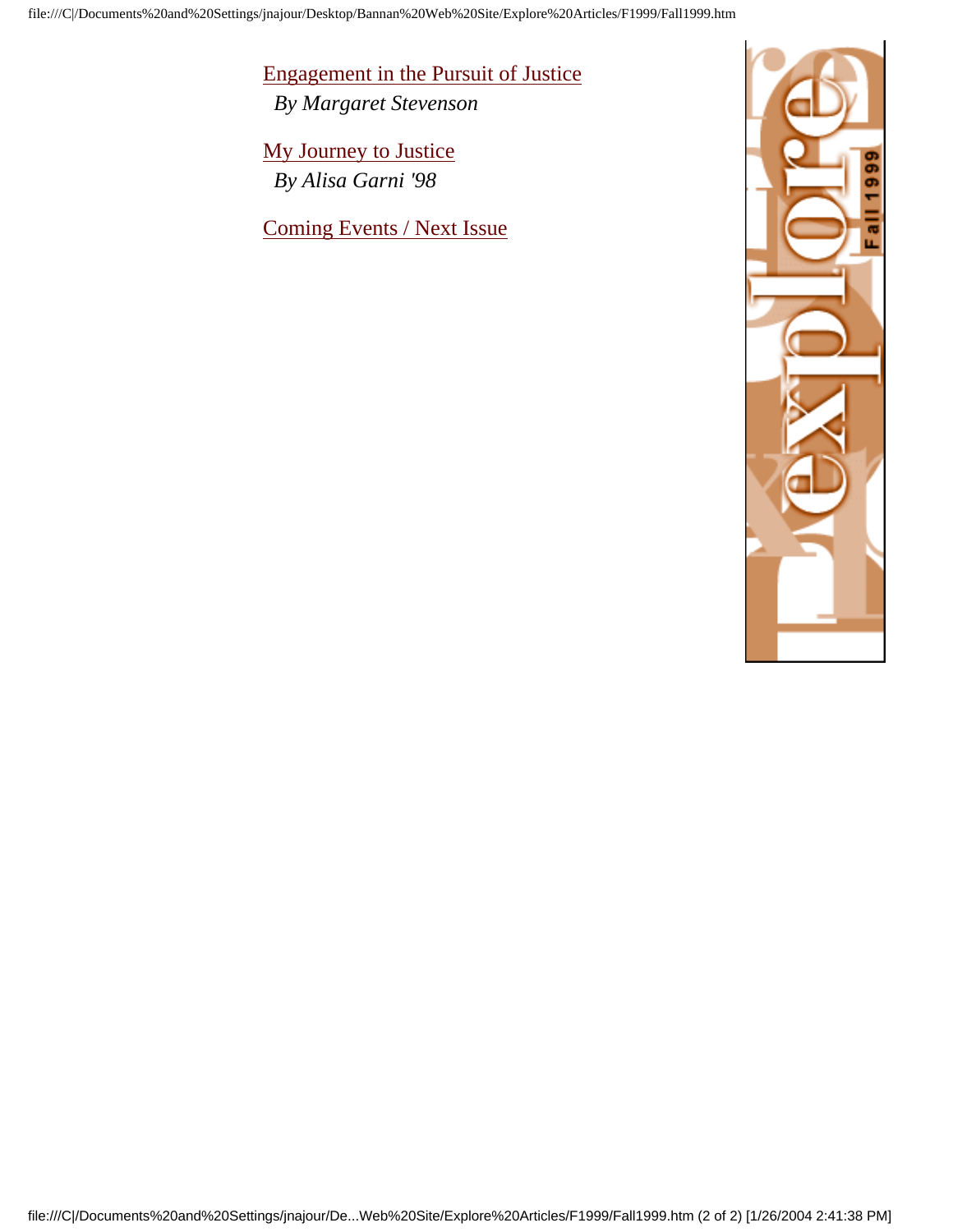## Letter from the Institute Dir ector

Over the next few issues, explore will focus on the question of justice as a central part of the mission of Jesuit higher education in general and Santa Clara in particular. Twenty-four years ago, the Society of Jesus decided that all of its works had to promote justice as an integral part of the service of faith. God does not intend that poverty, hunger, and oppression should plague the human family. Those who profess belief in God ought to work to change these scandalous conditions in society. The 34th General Congregation recently affirmed this direction by calling for practical solidarity with the poor in every Jesuit parish, school, and university. How have Jesuit universities responded to this historic challenge?

The Bannan Institute for Jesuit Education and Christian Values is helping to bring all 28 American Jesuit universities and colleges together to reflect on the commitment to "the faith that does justice." Santa Clara will host a regional conference this Fall and a national conference in October of 2000 on these questions: How can a university address the complex issues of justice and injustice in our world as a university? How do we educate students to notice the suffering around them and respond effectively? How can concern for justice in its many forms become part of faculty research and writing? Do faculty, students, and staff perceive that Santa Clara is committed to justice?

In this issue, several faculty, alumni, and students of the Santa Clara University School of Law have generously offered their reflections on this question. The Leavey School of Business and Administration will be our focus in the Winter issue and the College of Arts and Sciences in the Spring. We begin with law because no profession is so explicitly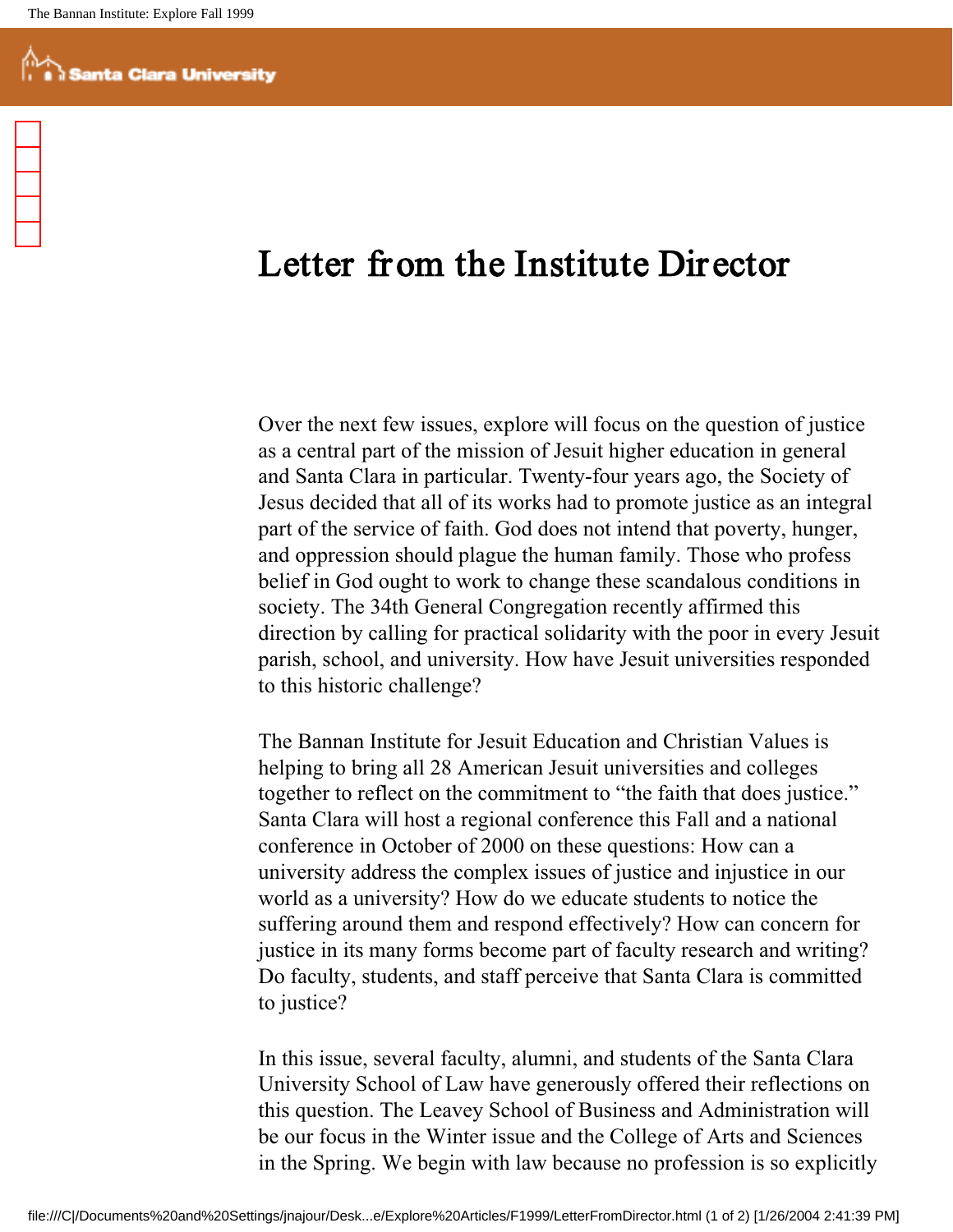concerned with justice as the legal profession. "Justice under the law" sets a high standard for attorneys; perhaps too high an ideal, if we can judge by the current spate of cynical jokes about lawyers.

Four distinguished SCU School of Law faculty approach the question of justice from their own expertise. Gerry Uelmen, nationally known constitutional and criminal defense scholar, writes about the direct connection between striving for legal justice and his faith commitments. June Carbone, specialist in family law, describes the pedagogical challenge of teasing out the ethical dimension of specific cases. Paul Goda, S.J., a lawyer and a priest, recounts the tensions inherent in combining professional education with moral concerns. Frank Hughes, who had taught a course in Religious Studies on Theology and the Legal Profession with Tennant Wright, S.J., speaks from the vantage point of legal practitioner and parent. Alumni and students Greg Czarkowski '96, Alisa Garni '98, and Joseph Theiman '00, relate how their appreciation of the legal vocation was changed by working with the poor, particularly in the East San Jose Community Law Center (ESJCLC). Margaret Stevenson, director of the ESJCLC, illustrates how students can experience "the spirituality of engagement" through their work at the Center.

I hope that you enjoy these reflections on the many-faceted ideal of justice and come away with the same sense of hope for legal education at Santa Clara that I found in reading them.

William C. Spohn Director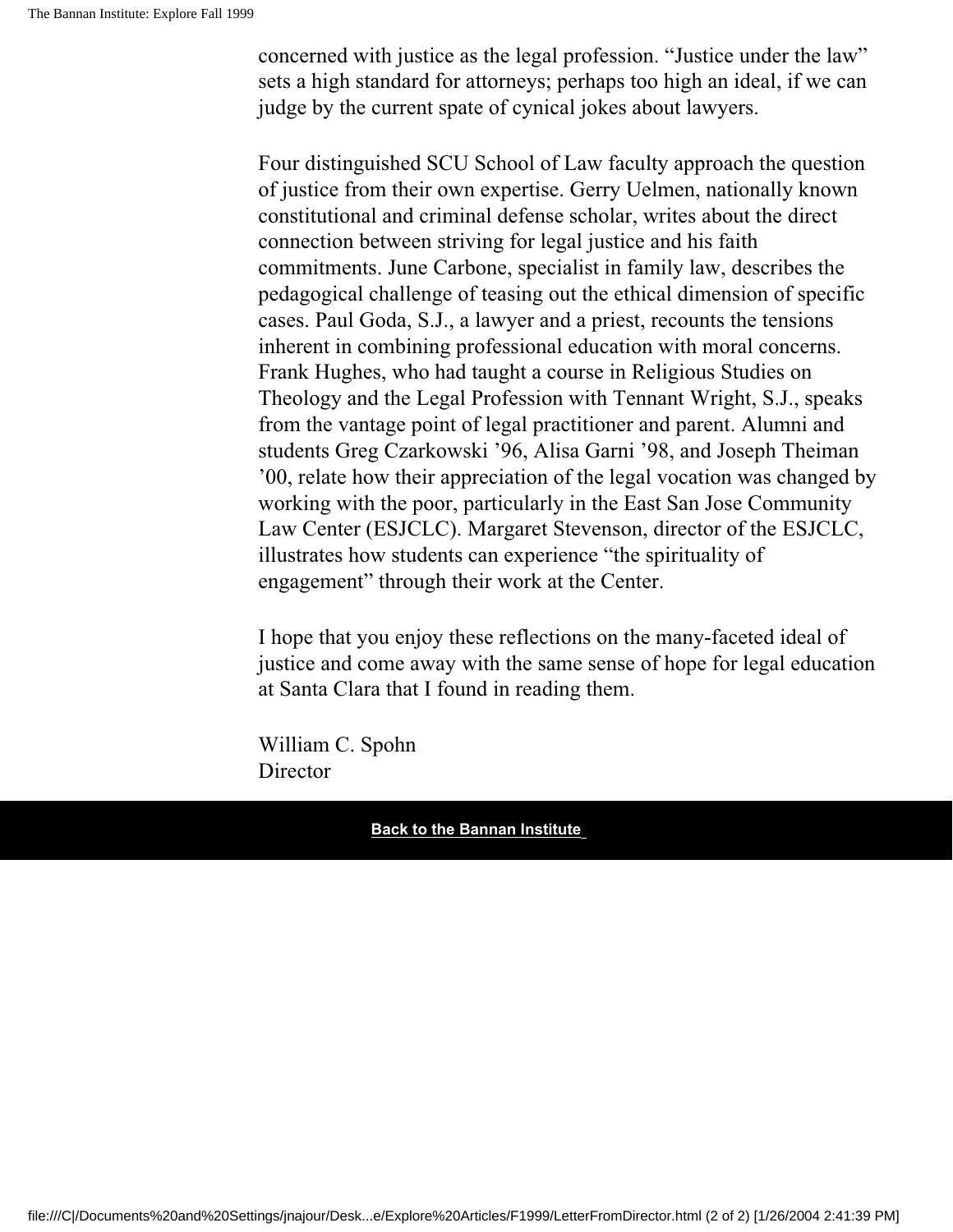Letter From Director

Believing in justice may be perceived by some cynics as akin to believing in Santa Claus. But as Christians, we're called to be believers. Just as the New York Sun reprinted "Yes, Virginia, There Is a Santa Claus" every year for 65 years, I would like to reprint my response to a Santa Clara law student who questioned the existence of justice. He wrote that he contemplated dropping out of law school if his brother was convicted in a court martial for asserting his conscientious objections to the Gulf War. I entitled my response, "Yes, John, There Is Justice."

Yes, John, there is justice. Even in our darkest moments as lawyers, if we say "there is no justice," we are wrong. Justice exists as certainly as love and generosity and devotion exist, and we know that they abound and give our life its highest beauty and joy. How dreary the world would be if there were no justice. There would be no faith, then, no poetry, no romance to make tolerable this existence. The eternal light that fills the world would be extinguished.

Nobody sees justice, but that is no sign there is no justice. The most real things in the world are those we cannot see. Justice is a hunger and a thirst. As lawyers, we are called to have a voracious appetite and an overwhelming thirst for justice, even though our hunger and our thirst remain unsatisfied. The judicial system may err, the weak may be wronged by the strong, but this destruction of equilibrium cannot endure. It creates new hunger and new thirst. And in every case, in the cycle of life, the hunger and the thirst will be satisfied. Without this certainty, life becomes a hell for the victim of injustice.

There is a profound lesson for lawyers in the Book of Ecclesiastes, which tradition regards as the wisdom of Solomon. He teaches us that virtue is not always rewarded, and wickedness occasionally triumphs. None- theless, he tells us, "Strive for justice for thy soul, and even unto death fight for justice." The striving is what justice is all about, not the winning or the losing. For a Christian, justice must be defined as a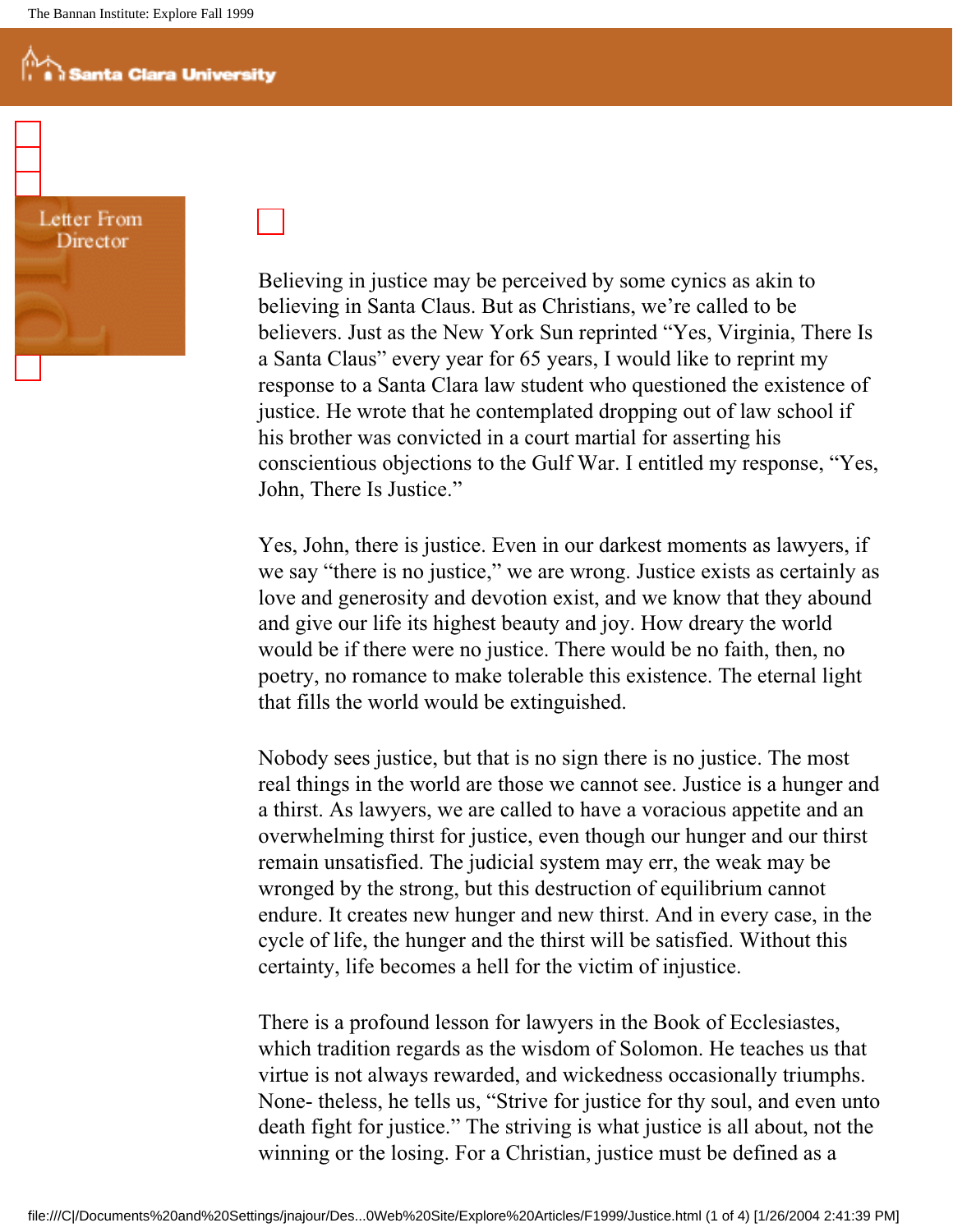striving. That's how Christ defined it. Igino Giordani, who was a Catholic writer and a member of the Italian Parliament, offered a beautiful reflection on the meaning of justice. He wrote:

In a vivid figure of speech, Jesus calls justice a "hunger and a thirst." "Blessed are they that hunger and thirst after justice; for they shall have their fill." Thus, justice is to the Christian what food is to the hungry and drink to the thirsty. One who is hungry eats to the last crumb; one who is thirsty drinks to the last drop....The desire for justice must be no less than a starving for it. And just as every day there is need of food, so every day there is need of justice. The beatitude implies that unhappiness resides not so much in the lack of justice as in the scant appetite men and women feel for it. How do we go about creating an appetite or a craving for justice in law students? Certainly, many of them come to law school with the hunger already in their bellies. I am no longer surprised by how many students are motivated to come to law school by experiencing injustice in their own lives. For the rest, however, we must confront them with the injustice experienced in the lives of others. To some extent this can be done in the classroom, but it is more effectively done in the real world. It might be called "applied justice," somewhat akin to applied ethics.

One of the best ways to expose law students to the injustices people experience in the real world is the law school clinic. Law school clinical programs are primarily directed toward the teaching of practical lawyering skills in the practice settings of criminal or civil litigation. But the clinics that serve the legal needs of the poor add an important element of "applied justice": the opportunity to share the hunger and thirst of those who experience injustice.

At Santa Clara, this dimension is available in a unique clinical program that was actually founded by law students. The East San Jose Community Law Center is located at the corner of Alum Rock Avenue and King Road, across from San Jose's Mexican Cultural Heritage Building. The Center offers four practice areas, which match the legal needs of the community it serves. A consumer law clinic handles cases involving fraudulent auto sales, unfair credit and debt collection practices, unfair business practices, and other consumer matters. In the employment law clinic, students represent low-wage workers seeking unpaid overtime and minimum wages in administrative agency hearings, and also go to court to press claims for unemployment benefits and workers' compensation benefits. The immigration clinic offers student representation for low-income clients in political asylum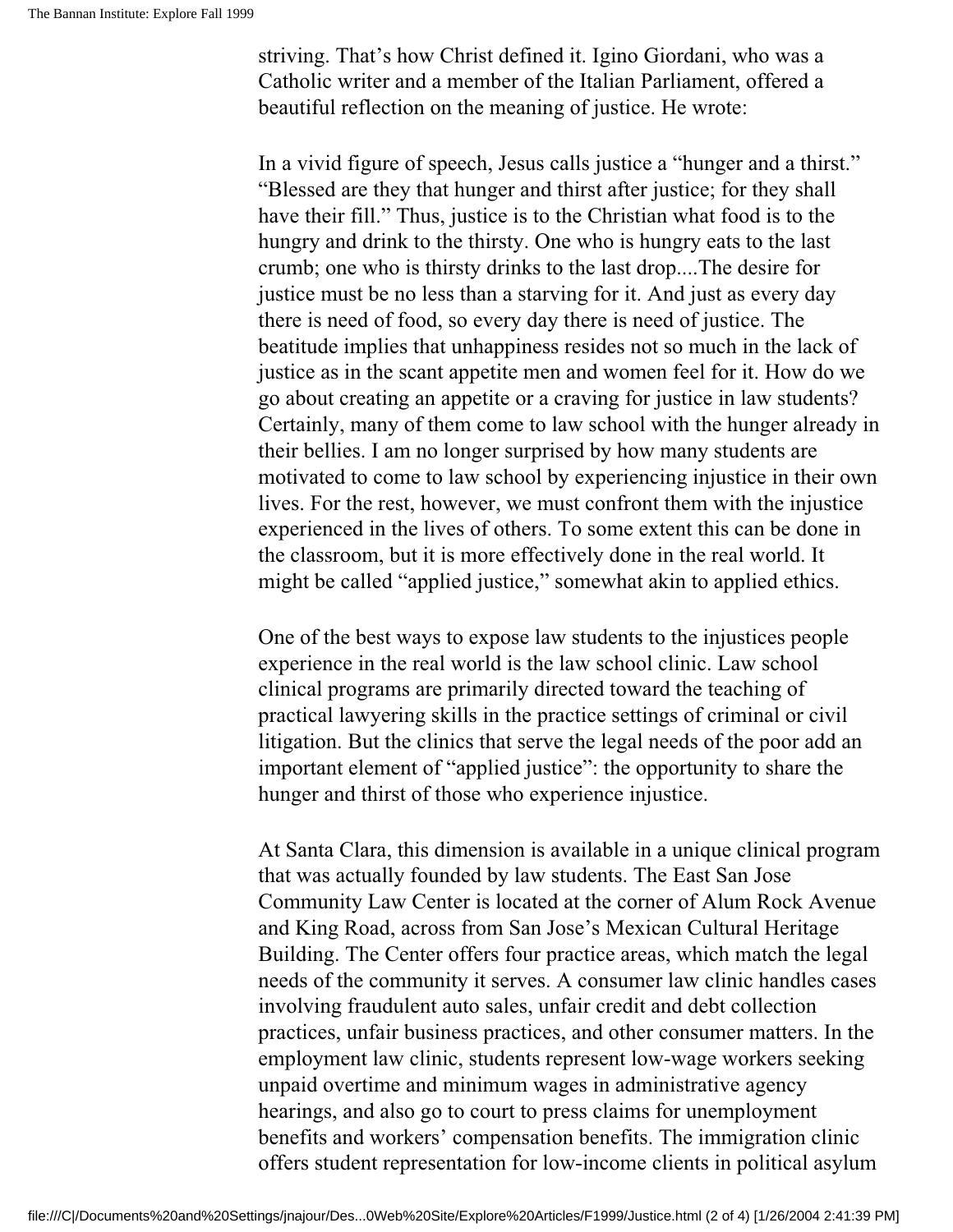cases and deportation proceedings. Lastly, the small business clinic provides inexperienced entrepreneurs with assistance in business registration and formation, licenses and permits, commercial leases, employee issues, and similar matters.

The service of real clients with real injustices to correct can create a hearty appetite for justice. Many of the students who complete the clinical program in the East San Jose Community Law Clinic are hooked by the experience, and will devote their legal careers to the service of the poor. While lawyers should strive to see Jesus in all of their clients, providing legal services to the poor offers the best opportunity to live the Gospel according to Matthew:

For I was hungry and you gave me food, I was thirsty and you gave me to drink. I was a stranger and you welcomed me, naked and you clothed me. I was ill and you comforted me, in prison and you came to visit me. Then the just will ask him: Lord, when did we see you hungry and feed you or see you thirsty and give you to drink? When did we welcome you away from home or clothe you in your nakedness? When did we visit you when you were ill or in prison? The King will answer them: I assure you, as often as you did it for one of my least brothers, you did it for me.

In our daily pursuit of justice, too often we find satisfaction in achieving the level of justice defined by the Romans: to give to each person what is rightfully his or hers. But the heart of the justice we are called to by Christ is charity. Justice says, "give to each person what is his or hers." Jesus said, "give to others even what is yours." Under our system of civil justice, one may legally die of hunger or neglect. Under the law of charity, no one can starve while any of us has bread. Justice is portrayed as a blindfolded goddess, with scales to carefully weigh her portions. Charity has eyes wide open to see the wretchedness of those in need, and she does not stop to weigh the gifts she offers.

This concept of justice was best summed up by the Jesuit poet, Gerard Manley Hopkins. It serves as a daily reminder for me that seeing Jesus in my colleagues, my students, and my clients is the surest path to justice. It is inscribed beneath the portrait of St. Thomas More, which Santa Clara University presented to me upon my retirement as Dean. It hangs over my desk:

I say more: the just man justices; Keeps grace: that keeps all his goings graces; Acts in God's eye what in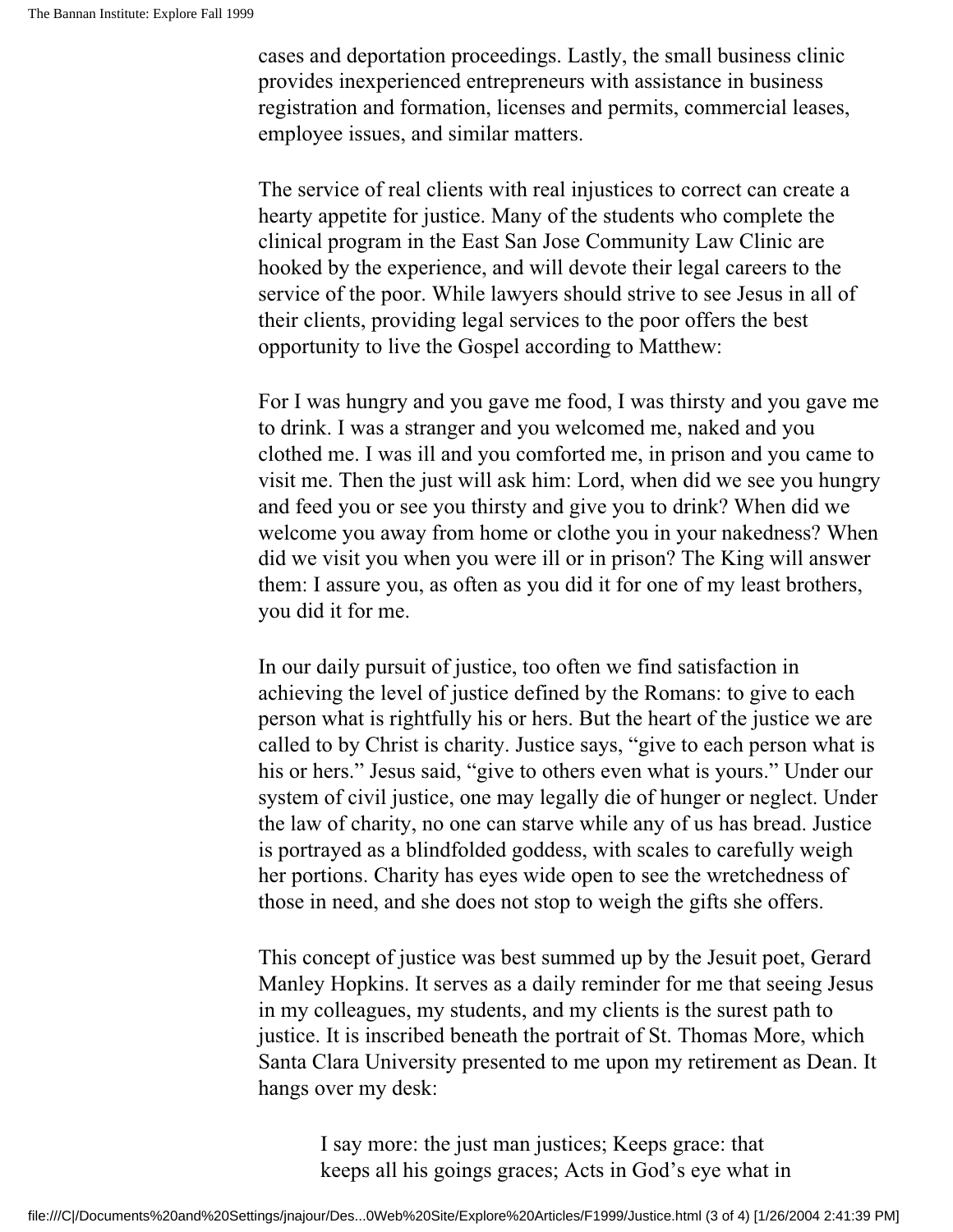God's eye he is— Christ—for Christ plays in ten thousand places, Lovely in limbs, and lovely in eyes not his to the Father through the features of men's faces.

> Gerald F. Uelmen Former Dean (1986–94), Santa Clara University School of Law, Professor of Law, Scholar, Markkula Center for Applied Ethics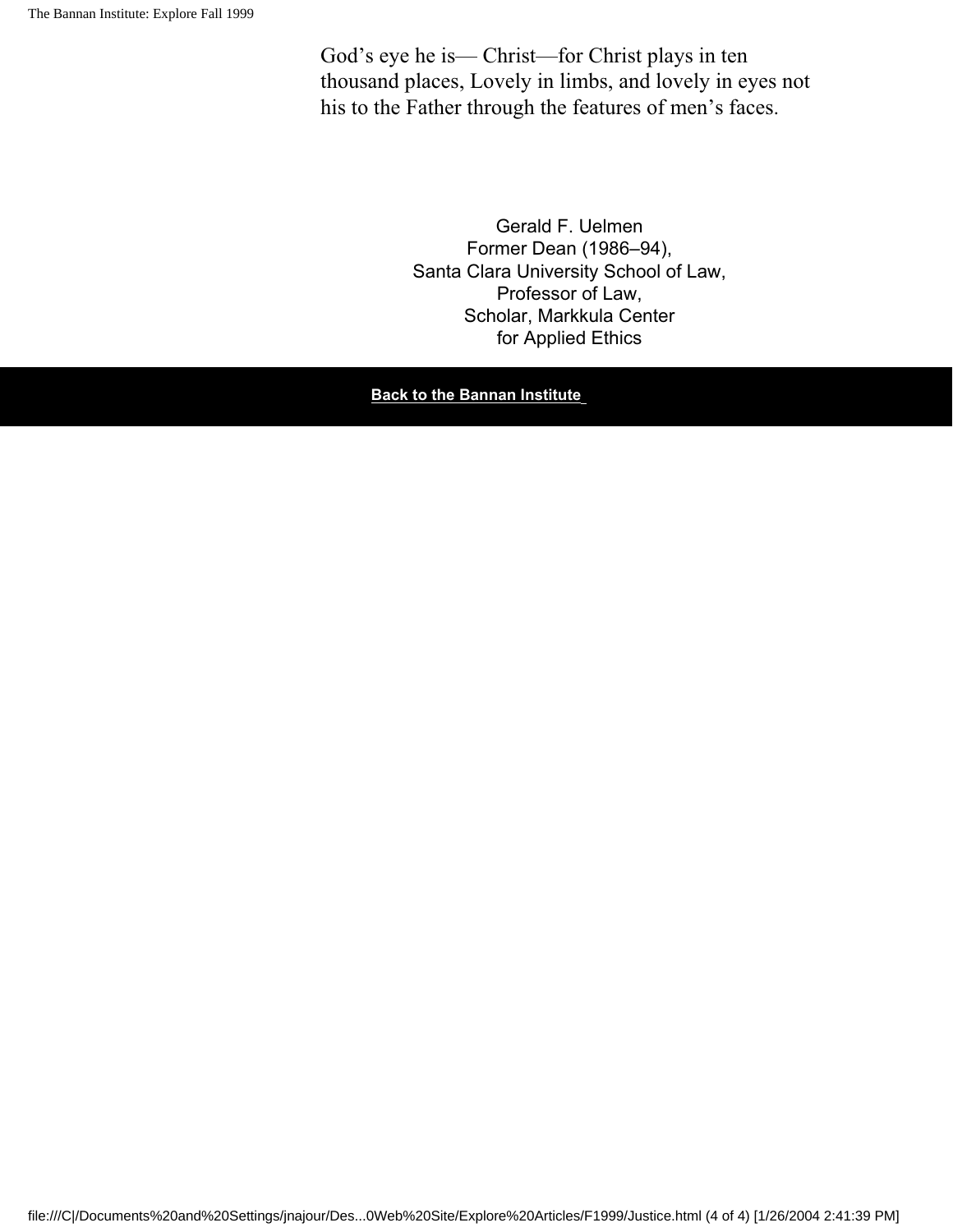The relationship between the idea of justice and teaching law in a Jesuit university is a complex one. On the one hand, law is necessarily about justice. Law professors often pride themselves on asking not just what the law is, but what it should be. Even when we limit our questions to prodding students to explore the four corners of existing rules, we ask them to consider what those rules are designed to accomplish: Why, for example, does the California Supreme Court allow a cancer patient to insist that his diseased spleen (invaluable for medical research that might save the lives of others) be destroyed, but does not allow him to receive payment from the doctors who used it to create a \$3 billion cell line? On the other hand, while we routinely ask questions like the one about the diseased spleen, we do not systematically develop the bases on which to construct answers. When I ask my first-year law students why the spleen case came out the way it did, I expect them to find their answers within the judicial opinion that justifies the decision in the case. Justice Panelli, a Santa Clara graduate, based his opinion in large part on utilitarian concerns: Medical research might grind to a halt if the right to use the blood cells, tissue samples, and body parts that are the mainstay of such research were suddenly called into question. Even when I ask the students in a more open-ended fashion how they think the case should have been decided, the bases for their answers are limited. Their most common response is grounded in an intuitive conception of rights: The patient's spleen is his and he therefore has a right to be paid for it. We property professors might then challenge the notion of what it means for a spleen to be "his," but we less frequently question, or even make explicit, the normative framework that students bring to the assumption that "rights" are the appropriate way to frame the issue.

Part of what stands in the way of more thorough consideration of the meaning of justice is the nature of professional education. We are educating students to represent others, not to write their own beliefs into law. Within this framework, professional ethics requires that the students distinguish their own beliefs and values from those of their clients. The failure to do so can get the most well-meaning lawyers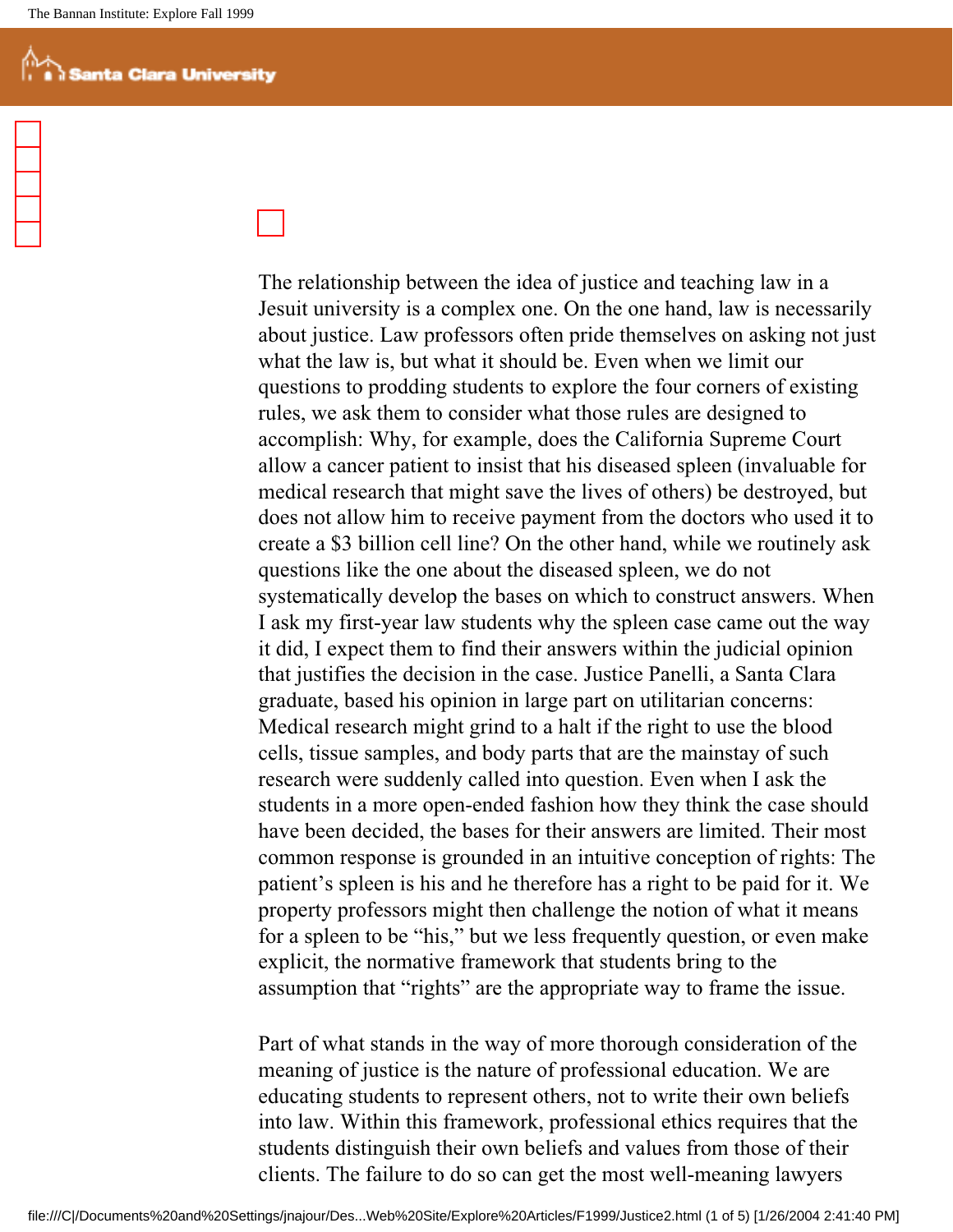into trouble. Nonetheless, the process of teaching students to do so often breeds cynicism and confusion. I found it heartening that when I first came to Santa Clara, for example, students would question my assumptions when I suggested examining the wisdom of attorney's fees provisions in terms of the incentives that the fee structure would create for attorney behavior. "Don't you expect attorneys to act ethically?" they would object. The students at the public institution at which I used to teach did not raise this question. Yet I found that their understanding of what it meant to act ethically was often incomplete—if not misguided—sometimes because of their desire to act ethically. I would query in the same class, for instance, about how a lawyer should advise a client who wanted to organize an anti-abortion protest on Mother's Day in violation of a constitutionally questionable court order. Some of my students would insist that the lawyer must do everything within her power to see that the client obeys the law. They were right that the lawyer should not advise a client to break the law, and she should certainly warn the client in no uncertain terms about the legal consequences of doing so; but the decision whether to violate the injunction and accept the consequences as matter of conscience is a decision that ultimately belongs to the client alone. I was at least as troubled by the thought that some of my students believed that they needed to impose their own views on their clients as I was by the thought that they would spend all of their energies seeking technicalities that allowed the client to evade the injunction.

I have long been struck, both in the classroom and in practice, by the fact that it is the lawyers who are most committed to their own version of justice who are the ones most willing to violate this axiom of professional distance. I frequently ask in my first-year Property class, for example, what the students would say to a wife who had drawn up a deed transferring her interest in a joint tenancy to her daughter. The wife put the deed in a desk drawer and told her daughter to come and get it if anything happened to her. She said nothing to her husband, the co-owner of the joint tenancy. The wife was trying to have it both ways: If she died first, the husband would be deprived of her half of the property, an interest that without the deed would automatically be his. If he died first, the wife intended to destroy the deed to her daughter, and she would then receive the entire property. The first year I presented this problem to the class, I had two young men, recent graduates of a Jesuit institution, object that the wife's conduct was immoral. They would insist that she inform her husband of her plans. I had an incensed older woman in the class respond that they were judging the woman's conduct without all the facts. The wife was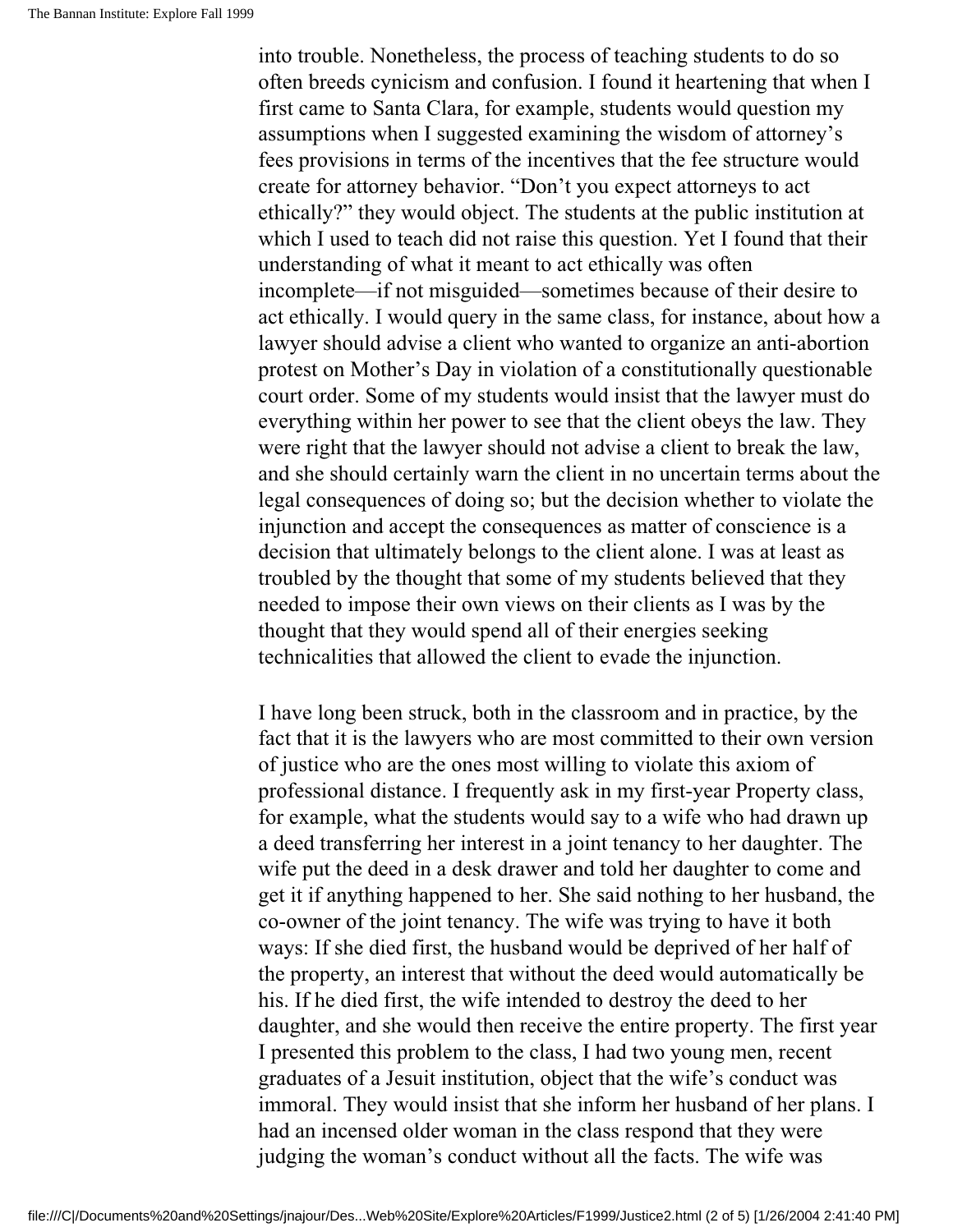legally entitled to provide for her share in the property without consulting her husband, and the students knew nothing about the spousal relationship or the wife's motives in trying to leave the property to her daughter. The correct legal answer: Putting a deed in a desk drawer is of dubious effectiveness; the better advice in most states is to deliver the deed to an escrow with appropriate instructions. The correct ethical position as a matter of professional responsibility: Any lawyer who attempted to represent both husband and wife would have an irreconcilable conflict of interest. Any lawyer who represented the wife alone could not tell the husband of the wife's plans without violating attorney-client confidentiality. A lawyer who morally objected to the wife's objectives should withdraw from the case. The law has little to say about whether, as a matter of personal moral conviction, a lawyer should object to the wife's plans, and we never quite get to the larger issue of the justice of joint tenancy law.

In my upper-division class on Family Law, we do a little better. Marriage law, including the intersection of joint tenancies and community property, is undergoing a wholesale change, and how the law should regulate the relationship between the spouses is a central issue in the course, with equality and mutual respect being major concerns. Yet Michigan law professor Carl Schneider wrote a celebrated article during the '80s decrying the decline of moral discourse in family law. He argued that the most significant impulse in modern family law is the refusal to pass judgment. He described giving his class the case of a husband leaving his homemaker wife of thirty years for another woman. The wife is financially and emotionally dependent on her husband, opposed to divorce on religious grounds, and devastated by the loss of religious, social, and financial standing that the divorce will involve. Schneider asks his students to consider whether, apart from the law, the husband is morally entitled to a divorce. He reports that his students are troubled by the question. They ask what "morally" means. When he suggests that it has something to do with right and wrong, an editor of the Michigan Law Review responds that, by that definition, murder would be a moral issue, and it clearly isn't. The Michigan students have no trouble concluding that the law should not judge the husband's conduct; that the law can realistically do little to keep the couple together. They have more difficulty with the idea that justice has a role to play in deciding whether the divorce should be granted.

My students are also troubled by such questions. I have asked my Contemporary Legal Theory class to consider the case of a 24-year-old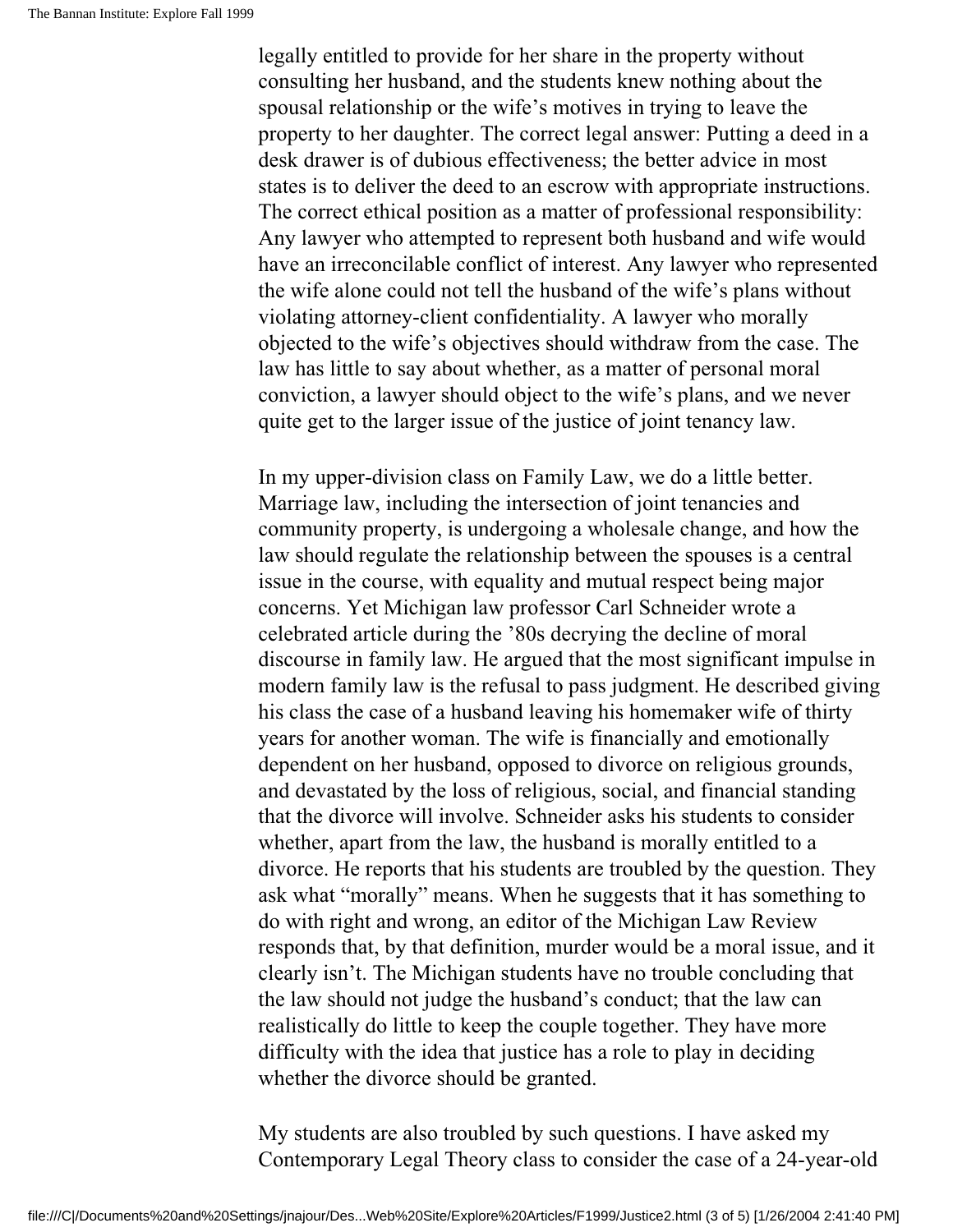arts-and-crafts instructor for Girls' Club of Omaha who was fired for becoming pregnant while unmarried. Her employment contract specified that she must act as an appropriate role model for her students, and combating teen pregnancy was an important objective of the club. My students are about the same age as the instructor. They note that she was not a teenager, and they insist that her employer had no right to judge her conduct. I ask whether they take this position because the choice to bear the child was a justified one, or because they believe that childbearing is private conduct that an employer should not be able to consider. They are not sure how to discuss the question. One student observes that the pregnant instructor's decision is acceptable as long as she can provide for the child, with the father to be held responsible for child support. I ask whether the father's obligation is based on moral grounds, and the student quickly responds, "That's different. That's financial." The students are bothered—and intrigued—by the class at least in part because they lack a framework in which to assess what moral obligation—and justice—requires in the case. They are more certain about rights, and about their conviction that tolerance requires limiting the range of personal conduct that employers can take into account.

I have thought seriously about how to make the issue of justice a more central part of my family law classes. I have found that other law professors are also troubled by these issues, but that they are not very far ahead of the students in creating a framework for discourse. There is a feminist critique, and a father's rights agenda. There are public policy analyses and more strictly legal technical ones. There is not, however, a common vocabulary of justice or even a broader normative discourse outside the limited terrain of utilitarian considerations and rights talk. I am sometimes struck by the poverty of the legal discussion when I attend interdisciplinary conferences and colloquia. The Markkula Center for Applied Ethics at Santa Clara University, for example, sponsored an examination of same-sex marriage in light of a decision by the Hawaii Supreme Court declaring unconstitutional that state's refusal to grant a marriage license to two women on the basis of their gender. The law professor on the panel explained the difference between the equal protection analysis in that case and the liberty clause decisions in which other states had simultaneously recognized the right to marry as fundamental and unavailable to same-sex couples. A gay alum gave the rights critique, providing an eloquent description of his lifetime partnership, and asking why he and his companion were not entitled to the same recognition as other intimate partners. Only Fred Parella of Religious Studies provided a different approach. He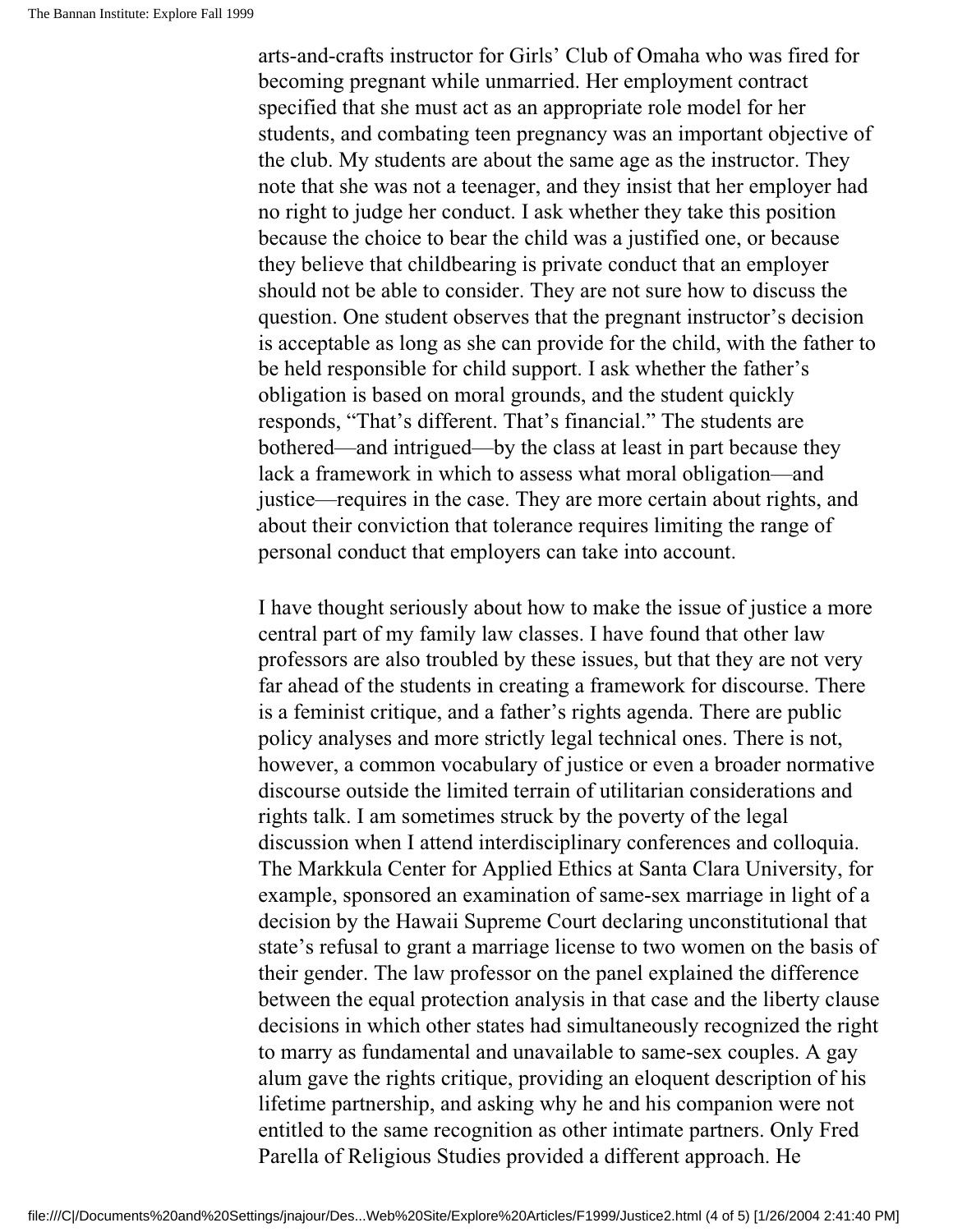painstakingly examined the nature of marriage within the Christian tradition, the celebration of the communion between two people who form an intimate bond in which they pledge their lives to each other, and then queried whether there was anything about the essential nature of these relationships that could not also apply to same-sex couples. (For the full text of Fred Parella's talk, please visit the Bannan Institute's web site: www.scu.edu/BannanInstitute)

I decided afterwards that Parella's presentation, which felt refreshingly different when I heard it, embodied the same kind of reasoning that law professors use when we ask students to examine the purpose of property rights. When I teach the Hawaii case, I now assign my students to represent Hawaii, and to consider how in the 1990s they would define the state interest in marriage; whether that interest can encompass same-sex relationships; and whether it can be extended to polygamous ones. The questions are difficult. The more liberal students recognize the conflict between their impulse not to judge and their distaste for polygamy. More conservative students struggle to articulate a state interest in marriage that does not draw too heavily on religious understandings of the institution. We end with recognition that the legality of same-sex marriage in Hawaii may ultimately be resolved by referendum and legislation rather than judicial reasoning. The hallmark of the class remains skepticism rather than certainty. Nonetheless, in the discussion of what the law should be, in the identification of which traditions remain central to marriage, in the consideration of the couples' interests and those of the larger society, there is a discussion about the meaning of justice.

June Carbone Professor, Santa Clara University School of Law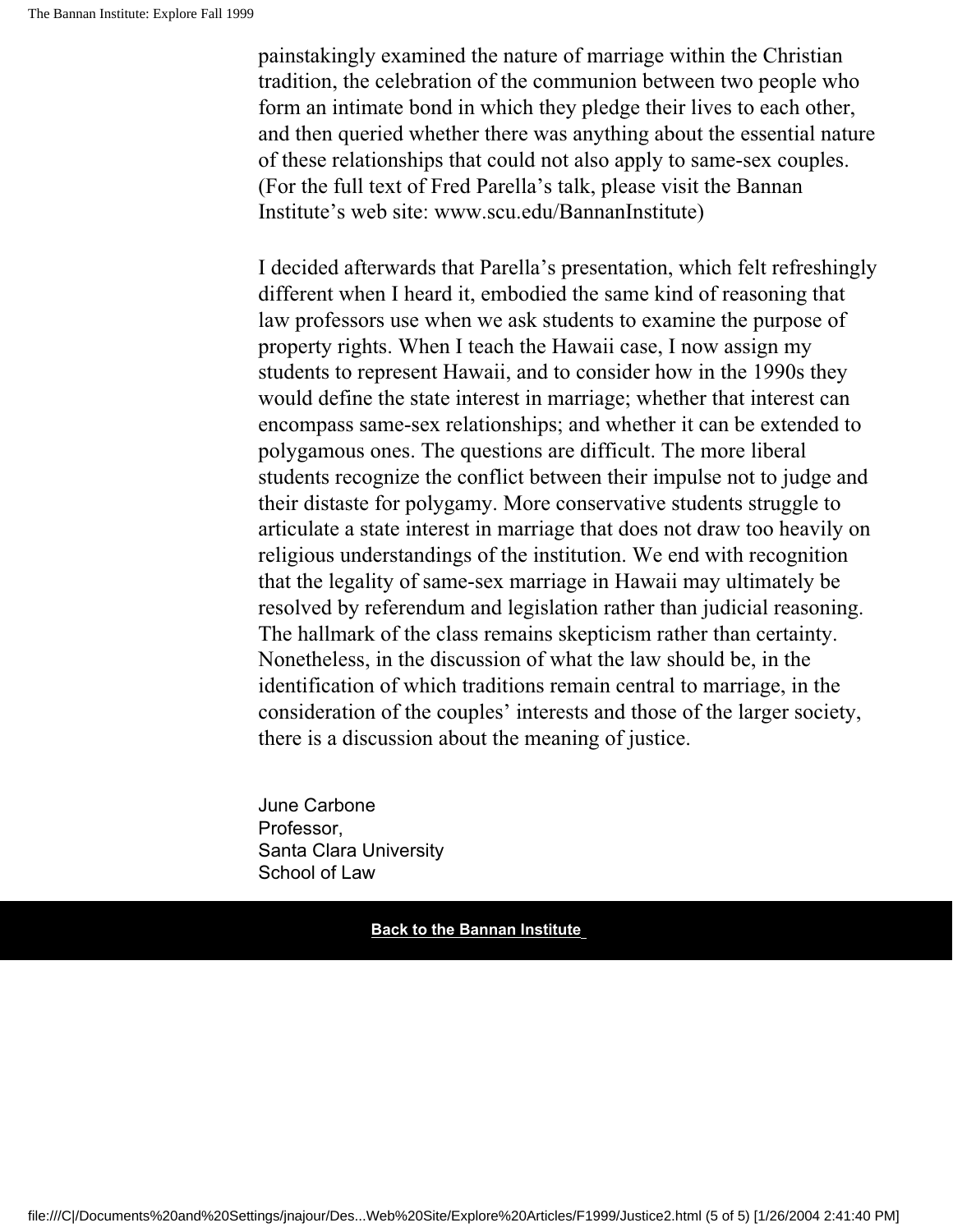### Faith Doing Justice

### By L. Gregory Czarkowski '96

Why would anyone want to go to law school? In recent years, society has created many stereotypes about attorneys, and terms such as "bottom feeders," "scum of the earth," and "ruthless sharks" are common descriptions. Yet the decision to study law is a very personal one. Some who liked to argue when they were young were told: "You would make a great lawyer." Others want to break into the corporate world for financial gains. Still others choose law so they can effect change.

No matter why a student enters law school, there is one thing that all law students have in common: They must conquer the challenge of mastering cases and legal concepts so they can apply the law on an exam. Unfortunately, most law school exams focus on legal rights and ramifications instead of moral rights and obligations. (Some would argue that this is how the dehumanizing process of attorneys begins.) I have found the process to be much different at the Santa Clara University School of Law.

I chose to go to law school after working in the Public Defenders Office in San Jose. I worked in dependency court, where we represented parents who were facing allegations of abuse and neglect of their children. Most of the cases involved allegations against the child's mother. In many cases, the child's father was already incarcerated for past crimes. It was my job to interview the fathers who were already in custody to find out if there was a family member who could care for the child. My first day on the job, I was sent on an interview with a list of questions. In the empty cell, I calmly reviewed my list until I noticed that the prisoner I was about to meet had been convicted of a homicide. As I sat creating images of an immense killer, I asked myself why was I doing this. My thoughts were interrupted when a 19-year-old about my size was brought in. (If you had put him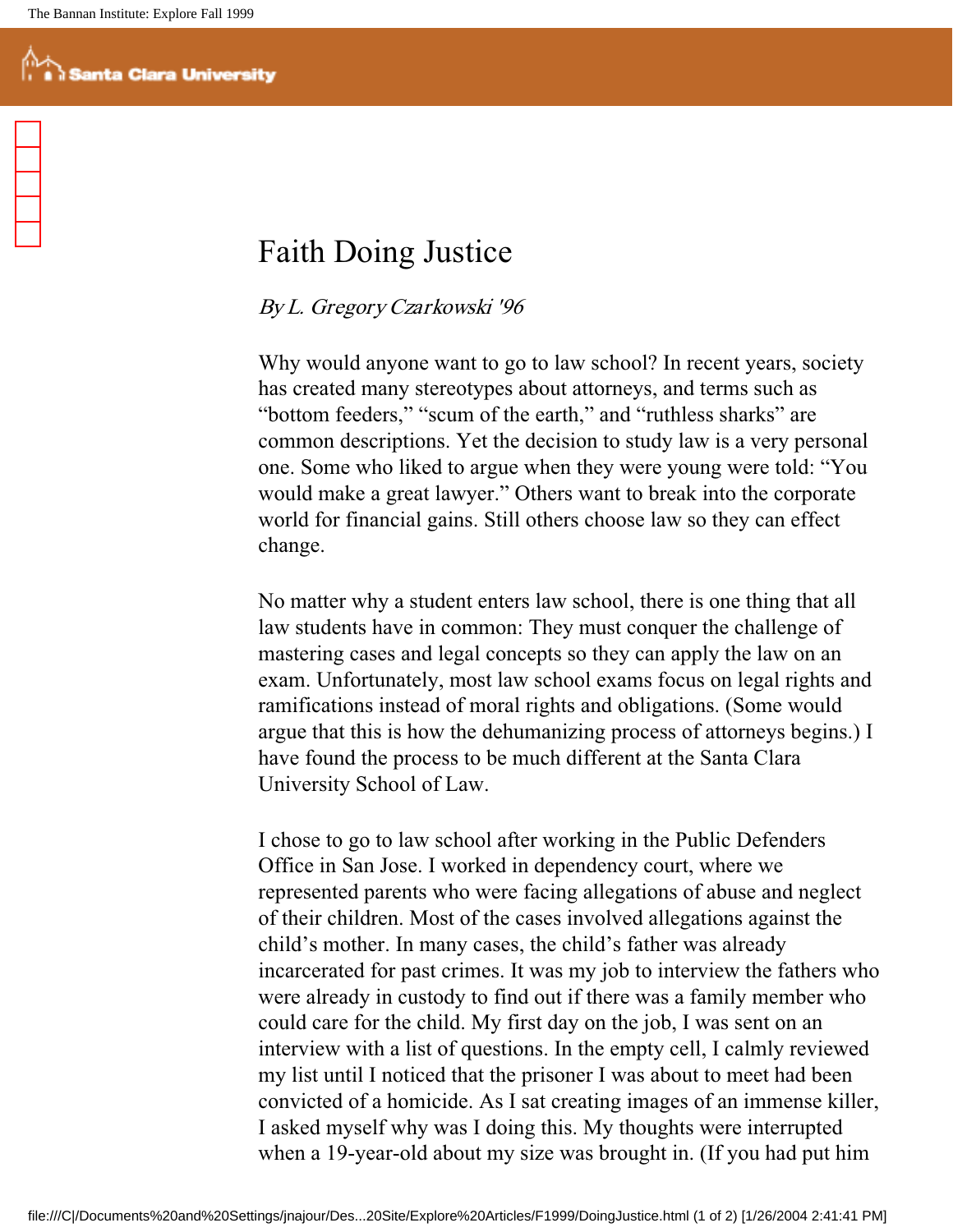in Dockers and a polo shirt, he could have sat next to me in class.) I explained that I was with the Public Defenders Office and that I had a number of questions to ask him. His only response was, "You're not my lawyer, are you?" Realizing how scared he must have been, thinking someone his age was going to represent him, I assured him that I was not. I explained that I wanted to help place his daughter with a relative instead of in foster care. His face lifted, and he immediately told me that his grandmother was a foster parent and that she could care for his daughter. As it turned out, with the help of Social Services, his daughter was placed with her grandmother.

Although I have had to focus on "the law" over the past three years, I have also been fortunate enough to be at a law school that focuses on the people the law affects. Many of the faculty and students at SCU try to incorporate ethical decision-making into the learning process. This is the first step toward faith doing justice. If we lose sight of the people, we lose the faith that attracted some of us to the legal system, the faith that we can make a change for the promotion of justice.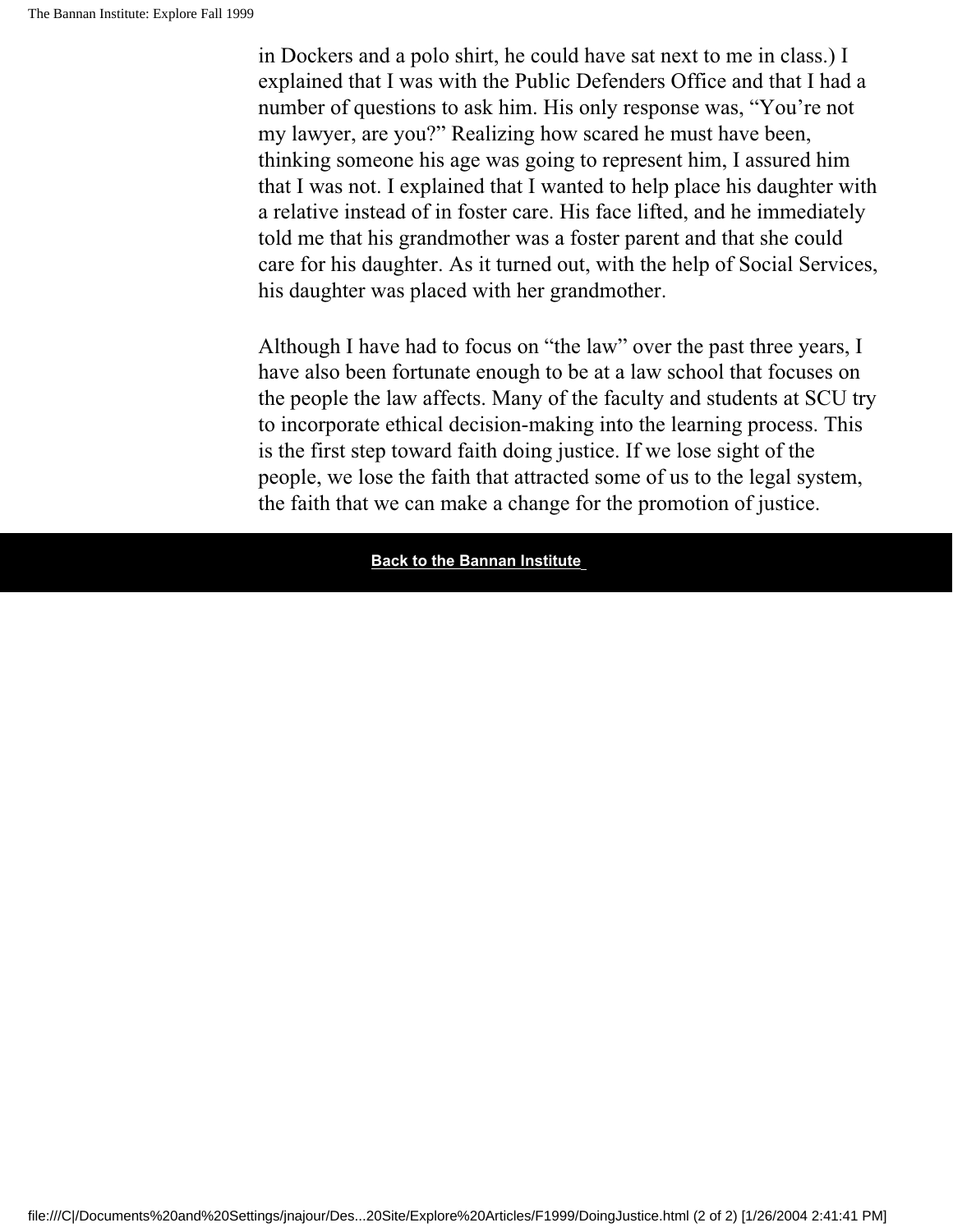BY PAUL J. GODA, S.J. Professor, Santa Clara University School of Law

## **CONTRASTING JUSTICE, LAW** SCHOOL, and

The tensions of time and transition have affected every institution throughout history. The Roman Catholic Church is the only institution to pass through the Dark Ages and into a dominant position of power in European culture for centuries to follow. The transition into, and out of, cultural power is not what the Church is ultimately about, however, because it is not what Jesus was about.

Jesus came to teach us that life was a gift of His Father—grace living in nature, in good times and in bad, in all of the contrasts of life. But in the midst of those contrasts, taut with tension, believers are meant to assert that "the God" —one God—lives. The absolute lives in the midst of change. The tension exists in many different forms: in the problems of faith, in the problems of justice, in the issues of philosophy and justice.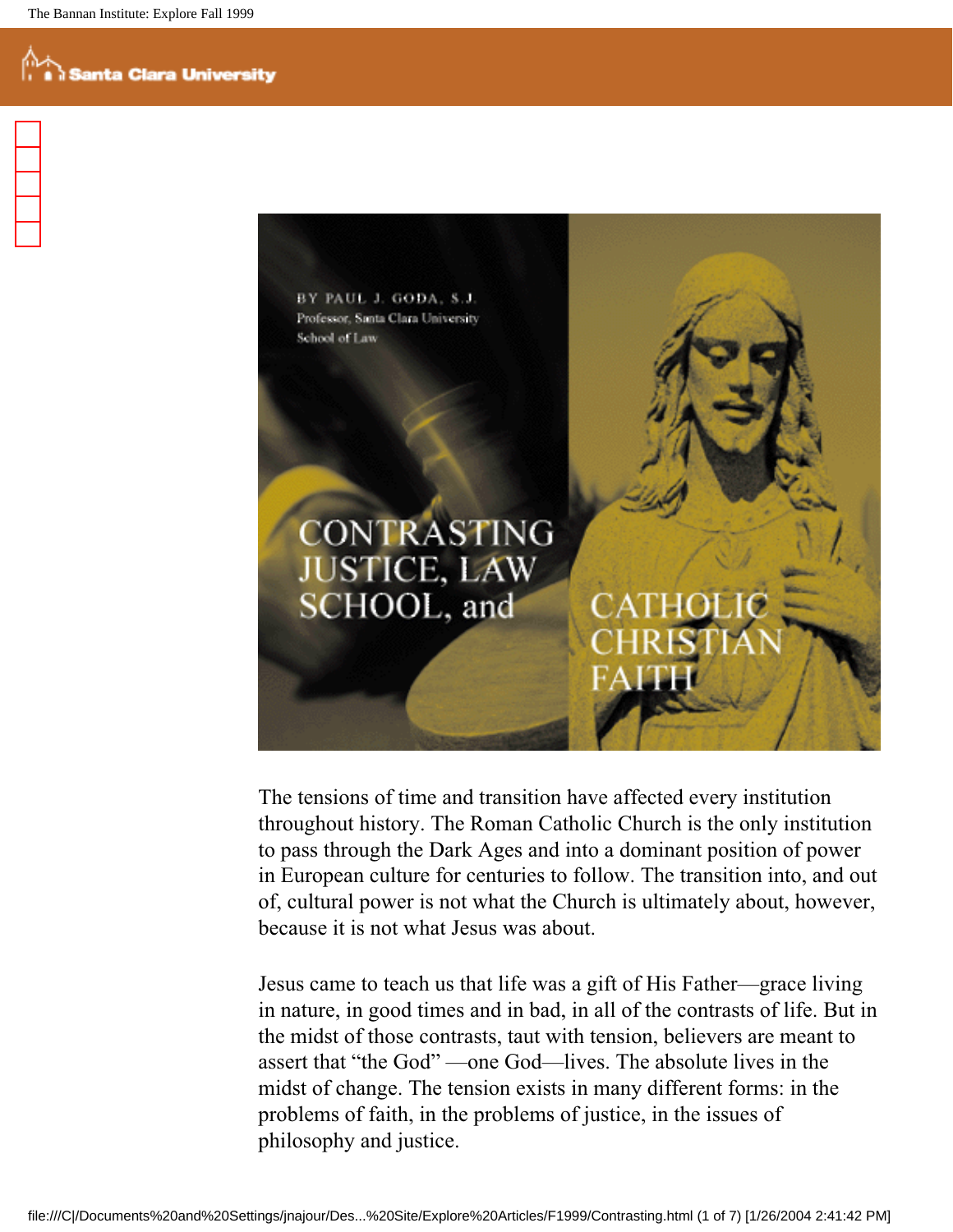#### **CAN LAW SCHOOLS BE CATHOLIC?**

The starkest tension is the contradiction that appears when one's faith does not drive one to justice; that is sin. St. James put it better: "to show faith by works."

In the academic setting of a Catholic university, law schools are meant to concretize the intellectual aspects of justice for our culture. But such a setting for a law school involves an intellectual tension between faith and justice. For example, as a priest and a lawyer, I have never thought of the Santa Clara University School of Law as a place that can be formally, practically, and institutionally Catholic. (Please, do note how many and which adverbs I have used in that sentence.)

Catholic law schools cannot be formally Catholic, just as biology or mathematics cannot be formally Catholic. The formal subject matter of law is simply not faith. When one of our Presidents here at Santa Clara asked me to help draft a mission statement from the SCU School of Law as a preparation for fundraising, I included some of this tension of which I speak in the draft statement. I said the one of the first universities in Western culture was Bologna, founded in the 12th century. It was at Bologna that law was first separated from the other subjects taught in the University, from the "arts." I wrote that even then Catholic authorities had problems with law schools because of their independent, secular status. So did our President.

Nor can law schools be practically Catholic. There is no core curriculum, tying the law school into the liberal arts or into theology. I do on occasion raise the issue of justice, and sometimes, of faith, in my core courses in law school. But Contracts, Wills and Trusts, and Community Property are not formally or practically "Catholic." They are pragmatic, technical courses. In my course in Jurisprudence, which is not a technical, legal course, I can emphasize issues of faith and justice in a context in which the students can engage both themselves and me in a confrontation with foundational issues in depth.

On the other hand, our SCU School of Law can and should be institutionally Catholic. The institutional principle of Catholic law schools is that they are in a Catholic context, within a Catholic university. But this raises issues of the ambiguities of institutionalization, of the everyday relationships that are worked out in the uneasy relationship of a semi-autonomous law school with the larger University. None of the courses in the law school are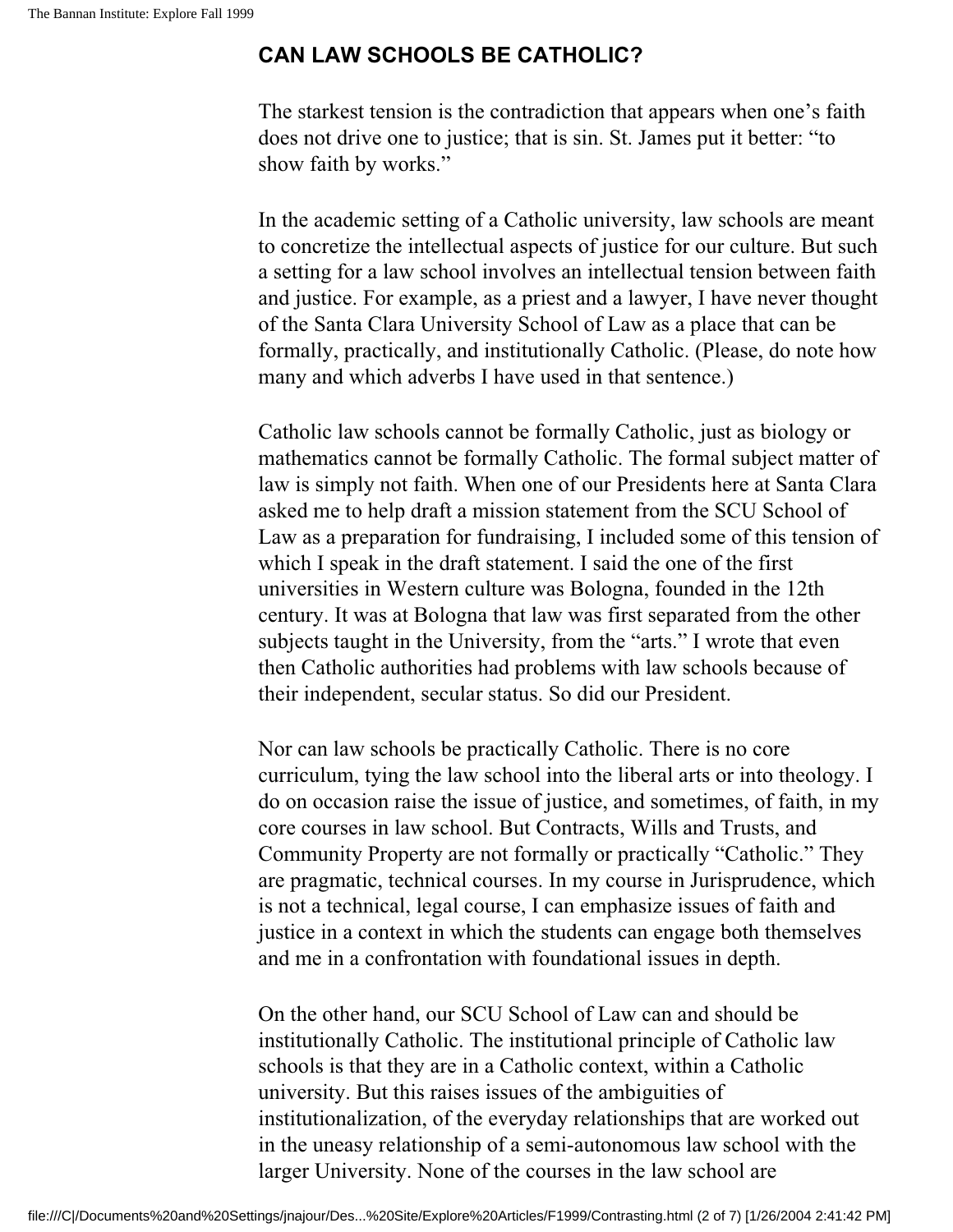specifically Catholic. Certainly, the works of justice, of bringing law to groups that do not have the full benefits of American justice, must be a prominent part of what law schools do. And I would say that almost every law school in the country does those works of justice in some way. But such activities are not specifically Catholic.

#### **PHILOSOPHY AND JUSTICE**

On the day after I was asked to write this essay, one of my SCU students asked me, "How can the Catholic Church accept Greek definitions of justice?" That question posed the foundational issues of law and justice that transcend positive law. "Positive" here simply means human law, explicitly enacted by human authority. The tension here is that law should also be a profession, an acknowledgment of some underlying faith.

The Catholic Church does accept the definitions of justice that came originally through Greek philosophers, especially through Plato and Aristotle. Those definitions were obviously secular definitions of justice. But just as obviously, those definitions connected justice with morality.

So I gave the student the simple answer that the Church accepted such definitions because the Catholic Christian Church did not have a philosophy of its own. It took its philosophy from the culture in which it lived.

But that Church also molded that philosophy in accord with the teachings of Jesus and the early theology of the Church. Aristotle held that justice was a virtue that was both general and specific. The general notion of justice covered all virtue. A specific, limited part of that justice was the legal justice by which human beings gave to each other what was their due within the community by public action. St. Thomas Aquinas accepted the definitions of justice implied in the broad and limited notions of justice, setting them in the context of his faith.

In many ways, this early distinction between justice as a general virtue, encompassing all others, and justice as a specific virtue, limited to the "legal," to public activity, presaged the later attempts to find connections and boundary lines between the sacred and the secular, between faith and works, and between faith and justice. These contrasts go beyond the local antinomies of law schools set within the context of Catholic Universities. The contrasts lead into the broader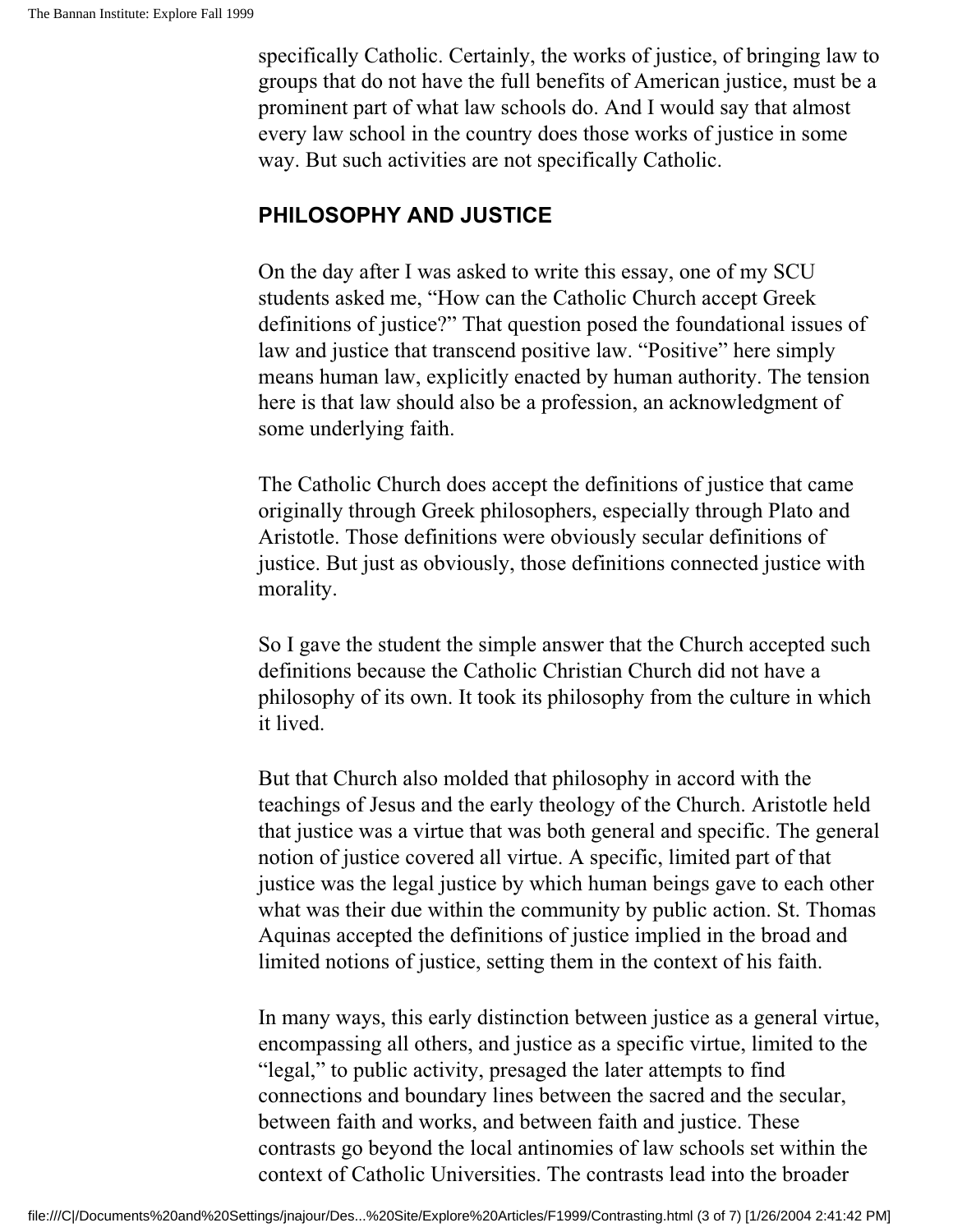contradictions of an intellectual culture at war with itself: an ethic that says there are some absolutes that we can know and by which we can guide our lives versus an ethic that says either there are no absolutes or we cannot know them, so the only moral norms are purely relativistic.

#### **HISTORICAL DEVELOPMENT**

The modern historical development is easy to follow. John Austin, in determining the province of jurisprudence in the mid-1800s, postulated a rather mild positivism. Positivism as a philosophy is concerned with empirical facts, without concern for ultimate absolute values. Austin was a pious Christian who did not radically condemn the older natural law and its metaphysics.

However, Hans Kelsen suggested earlier in this century that a legal system had to be without a priori content. This simply means that a historical legal system could not have laws until they had been enacted. But he also postulated a radical skepticism to deny the possibility of the certainty of any knowledge. And this, of course, would radically separate law and morality. Such a denial and such a separation create a vacuum of principles. He still needed a starting point, a foundation. So he established the hypothesis of a Grundnorm, a basic principle, which was a legalistic substitute for God.

Hans Kelsen did not come to this hypothesis easily. In a series of brilliant essays, Prof. Pierre Schlag has plumbed the depths of the despair that flows from the relativism occasioned by God-substitutes in legal theory. Prof. Schlag is no follower of traditional philosophy, but at least he knows that philosophy. In Law as the Continuation of God by Other Means,1 he dismisses St. Thomas Aquinas' proofs for the existence of God. But having done so, he goes on to say, in what I can only construe as an epistemological despair that goes far beyond skepticism:

For those who remain interested in "doing law," the popular alternative is to try to continue the legal conversation, minus the underlying metaphysic. This invitation issues from various anti-formalist quarters: postmodernists, neopragmatists, and so on. But short of dissonance or bad faith (both of which are certainly possible) there is no intellectually respectable way to do so. It is no more possible to continue doing law in an intellectually respectable way once the metaphysic is gone, than to continue worship once God is dead. Law is like God-here. And once you say that God is just a bunch of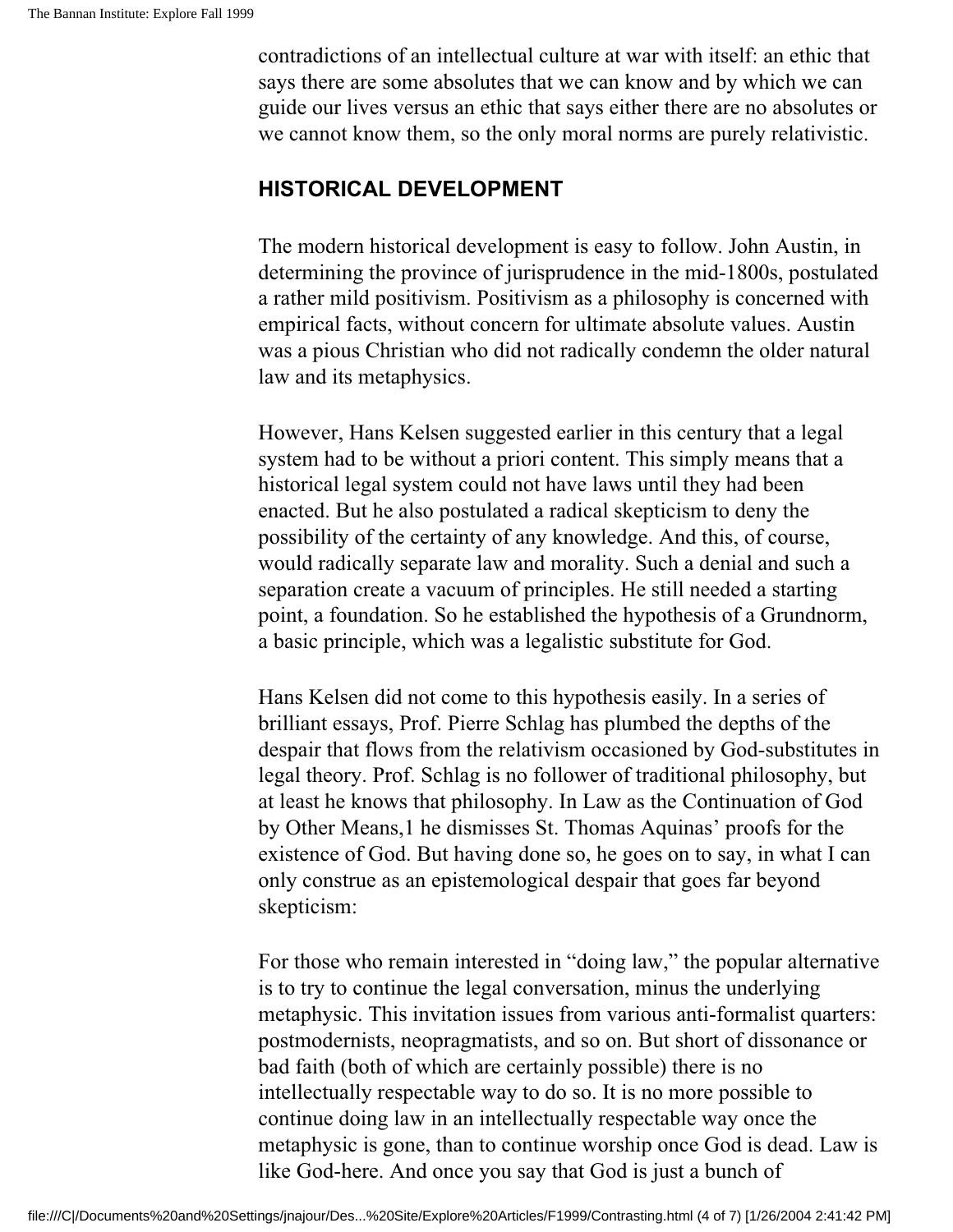conventions, he loses a great deal of his appeal. Correspondingly, worship comes to lack a certain seriousness. The same goes for law.

I venture a guess that such an attitude is not uncommon. It is the "treason of the intellectual." It is no wonder that Pope John Paul II spoke for traditional Catholic, Christian faith and for reason when he issued the encyclicals: Veritatis Splendor in 1993, dealing with morality and natural law, and Fides et Ratio in 1998, dealing with faith and reason. He quoted St. Thomas Aquinas: Among all others, the rational creature is subject to divine providence in the most excellent way, insofar as it partakes of a share of providence, being provident both for itself and others. Thus it has a share of the Eternal Reason, whereby it has a natural inclination to its proper act and end. This participation of the eternal law in the rational creature is called natural law.

The notions of participation and Eternal Law go back to Plato. The notion of nature goes back to Aristotle. The early Christian theologians eclectically took these ideas and used them to try to explain the morality of Christians. St. Thomas used Aristotle's ideas in his intellectual struggles with medieval nominalism, a descendant of the skeptical Sophists against whom Plato and Aristotle had argued. Nominalism is a theory of knowledge that asserts that human knowledge is essentially uncertain, that we can only put "names" (from nomen, hence nominalism) on things. Nominalism is really an older form of skepticism.

It is fascinating and disturbing that this ancient battle between different visions of reason has returned to the inner life of the Catholic Church. Traditional philosophical values had supported the vision of theology, including its moral theology, by the assertion that some absolute truth was knowable by human reason. St. Thomas Aquinas summed up this vision by the foundation of his thought, "grace builds on nature."

#### **A MODERN EXAMPLE**

If there is any arena in which all of these tensions become entertwined within our culture, it is in the arena of the politics and morality of abortion. Traditional Catholic theology has condemned the act of abortion as an absolute moral evil because it is the direct and intentional killing of an innocent human being. Modern, liberal political thought has emphasized the right of the woman to have an abortion based on various theories of empowerment, simply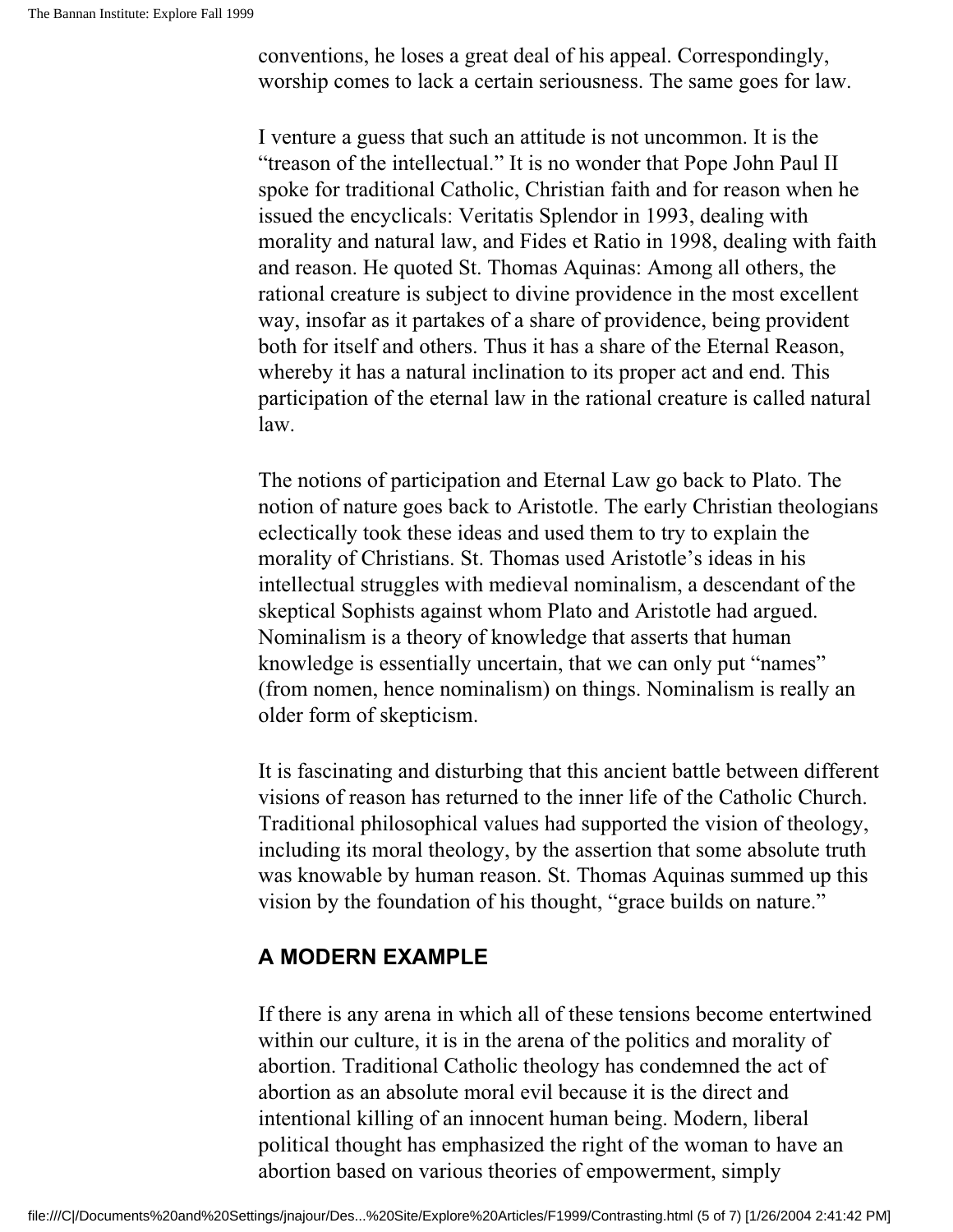subordinating the life of the child to the power of the woman.

But the tensions are not so simple. Conservative political groups have clearly positioned themselves politically and morally against abortion, while denying, as I understand it, any obligation to aid poor women who would be forced to carry their children to term. Indeed some extreme religious groups have resorted to killing doctors in order to stop the killing of babies, truly an antinomian way of destroying dialog. On the other hand, liberal political groups have demanded strong asceticism with regard to the needs of the environment while denying the need for such asceticism in the areas of sexual activity and abortion.

#### **AN ANCIENT RESOLUTION**

I cannot give my own resolution to all of these tensions here, although I hope that I have more than hinted at my own positions. So let me end with Luke's example of resolution and tension in which he describes Jesus in one of his arguments with those who were in power in Israel while he was preaching to his people:

" . . . is it lawful for us to pay tribute to Caesar, or not?" He perceived their trickery at once and said to them, "Suppose you show me a silver coin. Whose image and inscription does it bear?" "Caesar's," they answered. So he said to them, "Well, then, pay to Caesar what is Caesar's and to God what is God's."

There is no exegete who can plumb the mind of Jesus or the mind of the writer fully to explicate Jesus' last words in this discussion at the time they were said or at the time they were written. We have to struggle with them in order to try to understand how they bear on our current problems, consonant with some fundamental meaning of Jesus' life.

Jesus was comparing in some way what is marked with Caesar's image and who is marked with God's image. Apparently, Jesus acknowledged Caesar's kingship as a valid, secular kingship. But Jesus emphasizes that the most important aspect of human life is our possession by God. That possession is not the ownership of a thing by the Deity. It is the participation of a free creature in the life of God. It is our challenge and our peril to forge that life in accord with the absolute will of God. It is living out our faith to do justice.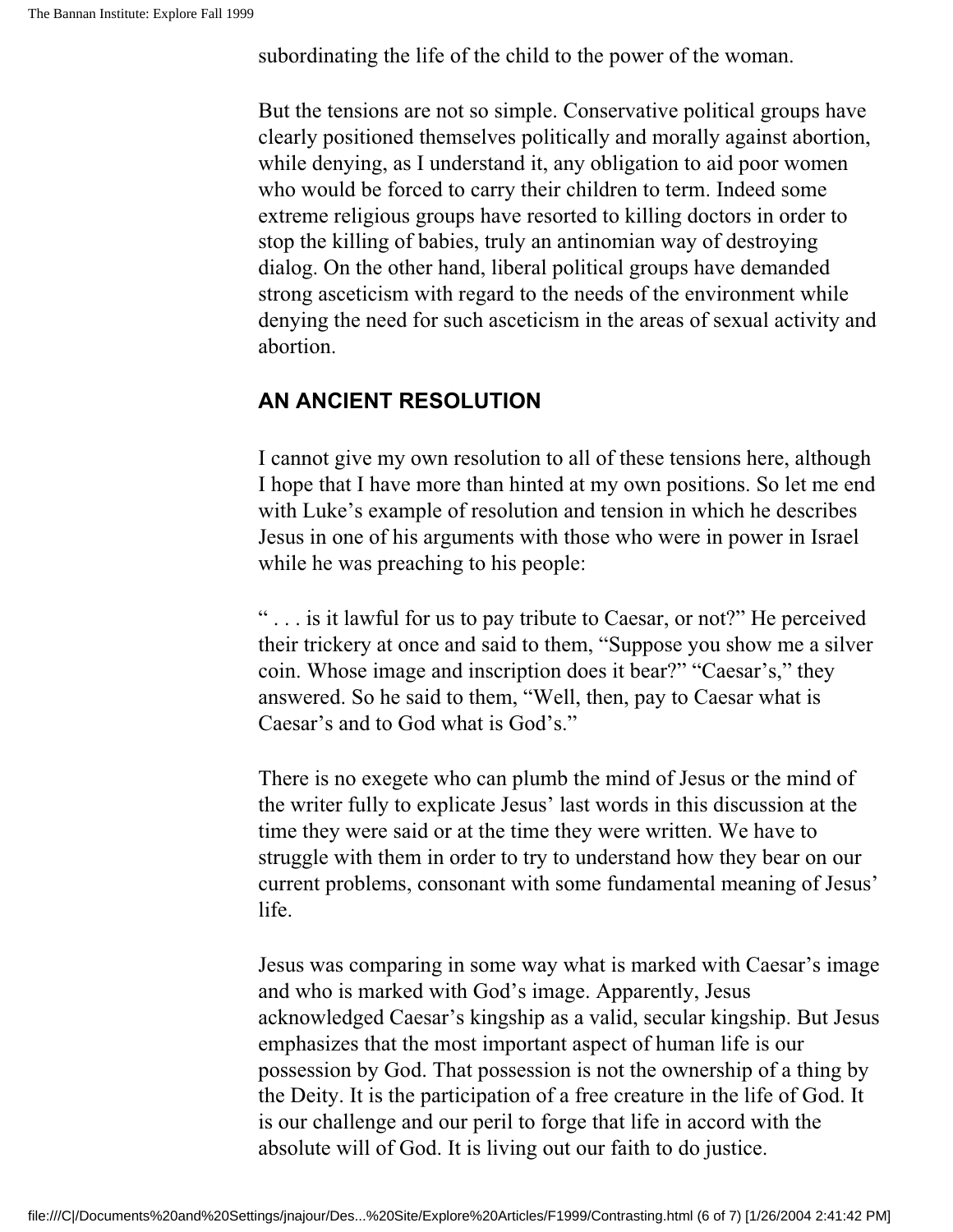**Paul J. Goda, S.J.** Professor, Santa Clara University School of Law

**Back to the Bannan Institute**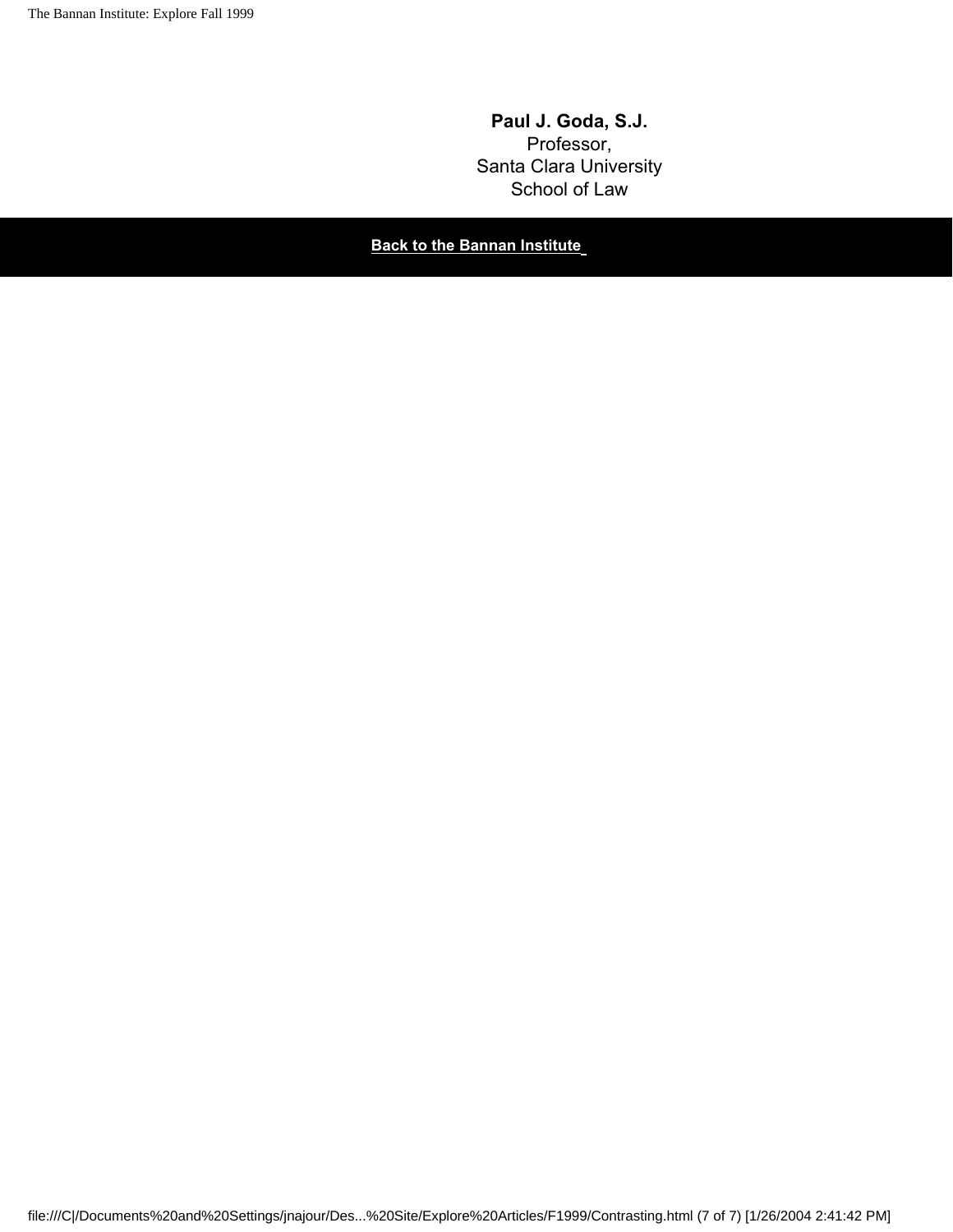

By Frank Hughes J.D. '74

The ambiguity in that comment seems appropriate in light of the multiple definitions of the word "Jesuitical," which are found in any dictionary. Eventually, it is up to each man or woman who has experienced a Jesuit education to decide whether the mark is a physical or psychic bruise, a spiritual formation, or the sign of the beast.

For me, the truest test was this: Would I want the same mark on my children? "What father among you would hand his son a stone when he asked for bread?" And so, by the time my two oldest children reached the eighth grade, I had to decide what kind of a mark a Jesuit education had left on me and others. While it would be arrogant to try to define the mark for everyone, there are some common perspectives that seem to be widely shared by the people I know who carry the mark:

• That intellectual and academic excellence should be pursued.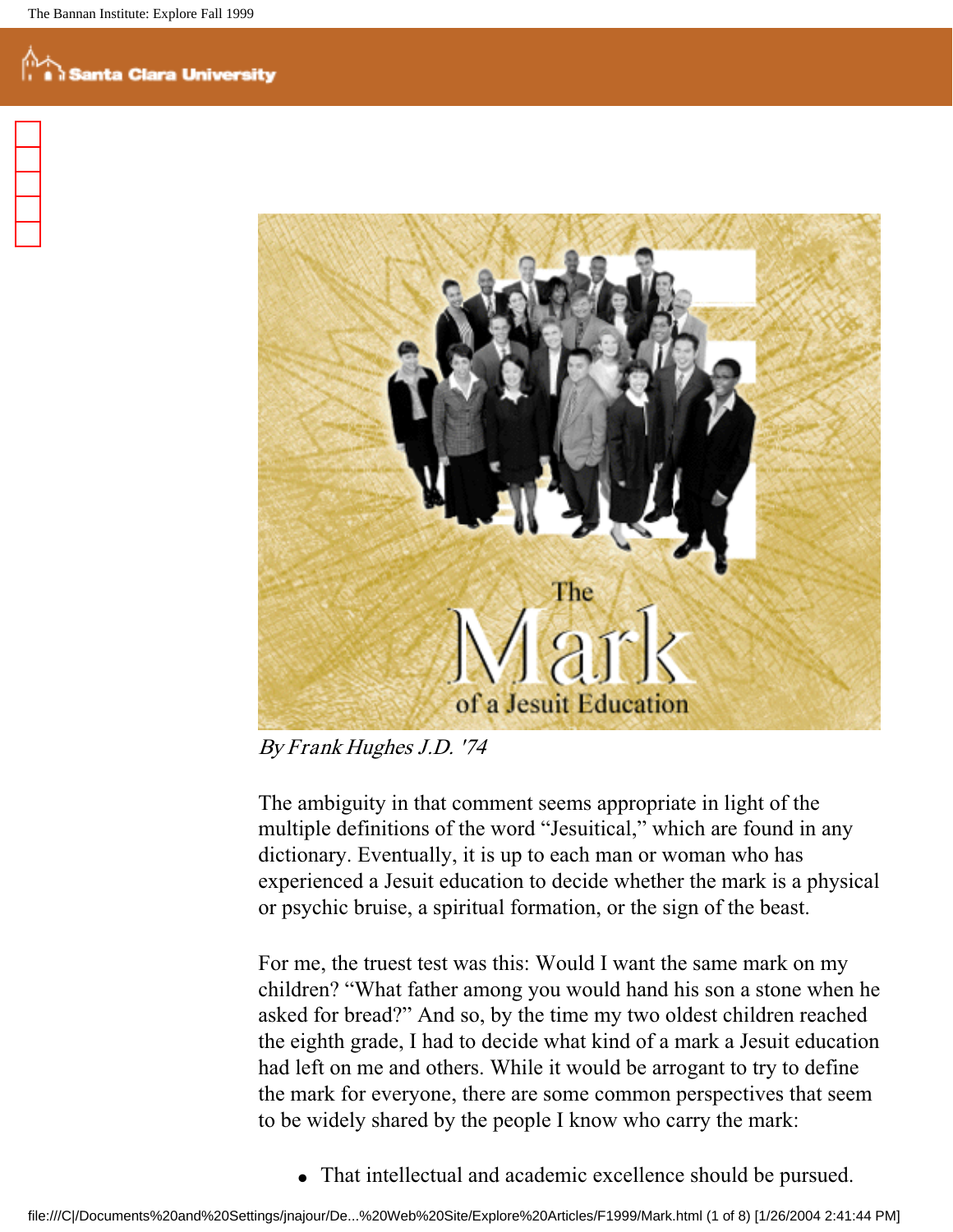- That the "conflict" between religion and science is illusory—that strong intellectual curiosity and strong faith will eventually be reconciled when our understanding is more complete.
- That there is no reason to fear apparent paradoxes: that we are physical beings as well as spiritual ones, competitive beings as well as cooperative ones; that we can make ourselves as good as we can be, but live our life for others.
- That we do not walk through the world alone. That as astonishing as it may seem, the Creator of the entire universe somehow cares about each one of us, about the endless array of ethical choices we make as we travel the path.
- That there is justification for adhering to a cynical view of the world, but not wisdom in doing so.
- That there is a life beyond this one, but no justification for ignoring the injustices, imperfections, and inequalities of this one.
- That the Catholic perspective is an excellent prism through which to view the world, but that other worldviews, particularly those of other world religions, help deepen our understanding of the world God has created.

It is hard to put a finger on how the formation, the "mark," happens. At most Jesuit high schools, students are held to a high standard of academic excellence. They study a broad spectrum of academic subjects. They attend liturgies and prayer services, and study religion and the scriptures. They experience both competition and teamwork in sports and other extracurricular activities. But mostly, the formation seems to happen by absorbing the values of the teachers. The students can see the teachers' values in action. They see the enthusiasm with which most teachers approach their subjects and the job of teaching. They see the teachers, and hear the story of the teachers' own lives and choices at retreats or while spending spring vacation together building houses in Tijuana or working in El Salvador. The students see in the occupation and lifestyles of their teachers a repudiation, although imperfect, of pure materialism as the standard of value for a life.

The students are another factor in each other's formation. While some high school freshmen may arrive as tabulae rasae with regard to the mark of a Jesuit education, many others come from families that are already influenced by those principles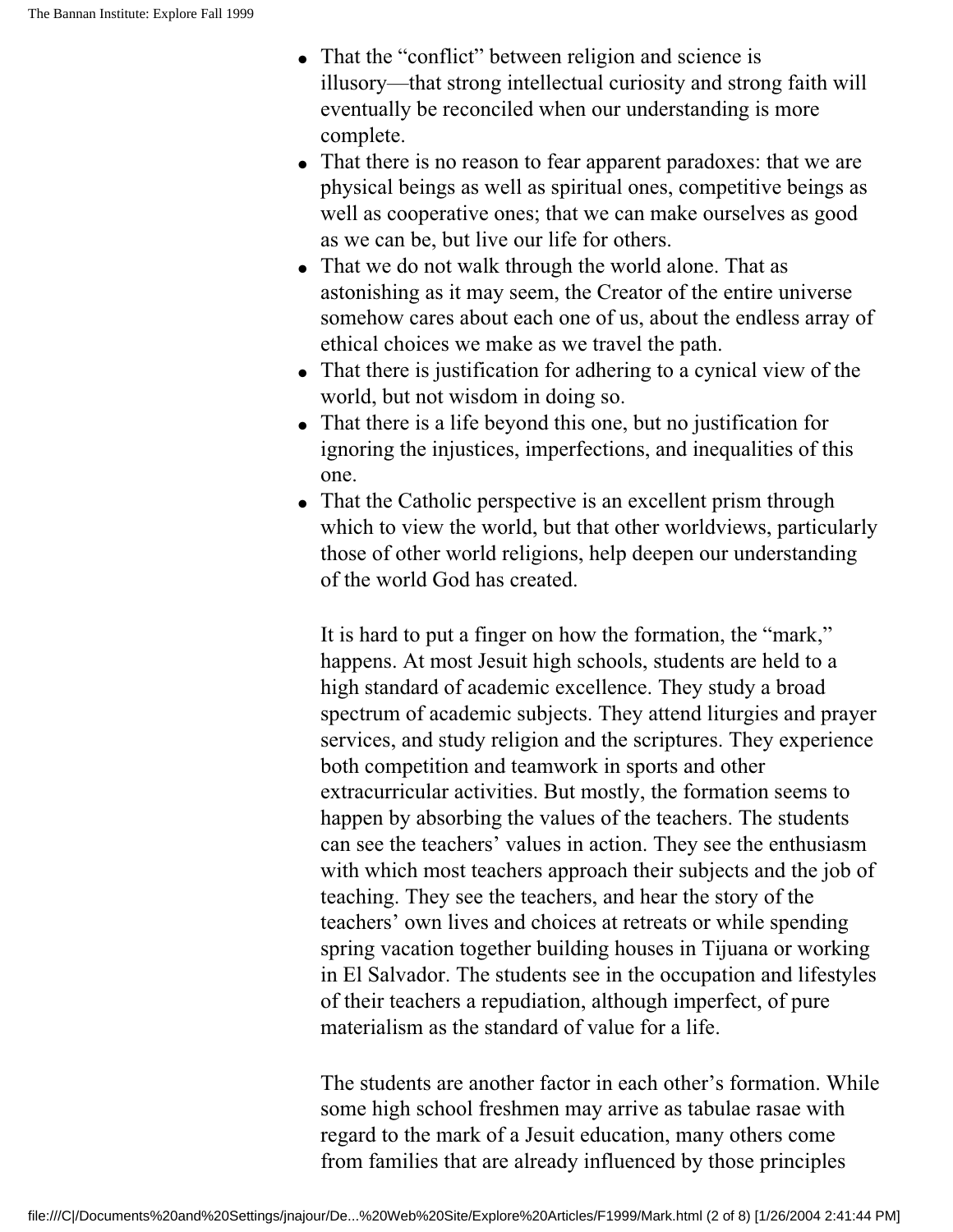and perspectives. These students probably either already reflect the perspectives to some extent, or at least resonate to them. The presence of a reasonable percentage of "unmarked" students with different and diverse perspectives undoubtedly makes the experience richer without watering it down.

I have seen the active formation of these principles through my two sons, who have attended Jesuit high schools. How this formation can continue at a Jesuit university is a more difficult problem. More problematic is how this formation can infuse or imbue a law school education.

Even at the high school level, many parents are shouldering the burdens of tuition more due to the academic excellence (or athletic excellence) than the spiritual formation the school engenders. The "Jesuit" factor in selection of an undergraduate education is beyond the scope of this brief article. Graduates of Jesuit high schools may well be placing a high value on continuing association with the Jesuit perspectives. Parents may assume that a Jesuit college will provide continuing moral formation. However, whatever the situation at the undergraduate level, it seems unlikely that a high percentage of law school applicants are choosing Santa Clara University School of Law in overt anticipation that they will learn the law from a Catholic or Jesuit viewpoint.

In assessing whether or not the law school has been "successful" in either conveying or reflecting a uniquely Catholic or Jesuit perspective, I draw on my own experience as a student at SCU School of Law 25 years ago, ongoing friendships with law school professors, and my continuing experience with the school—daily interaction with students and graduates of the law school in the form of my partners, associates at the firm, summer law clerks, hundreds of interviewed applicants, and students at classes where I periodically appear as a guest lecturer.

My conclusion is that the "mark," though sometimes quite attenuated, is still visible at the SCU School of Law. To some extent, its presence is a reflection of the presence of a disproportionate number of students who carry the mark from previous encounters. To an even greater extent, the mark can be seen in the personal values of the faculty, who to a significant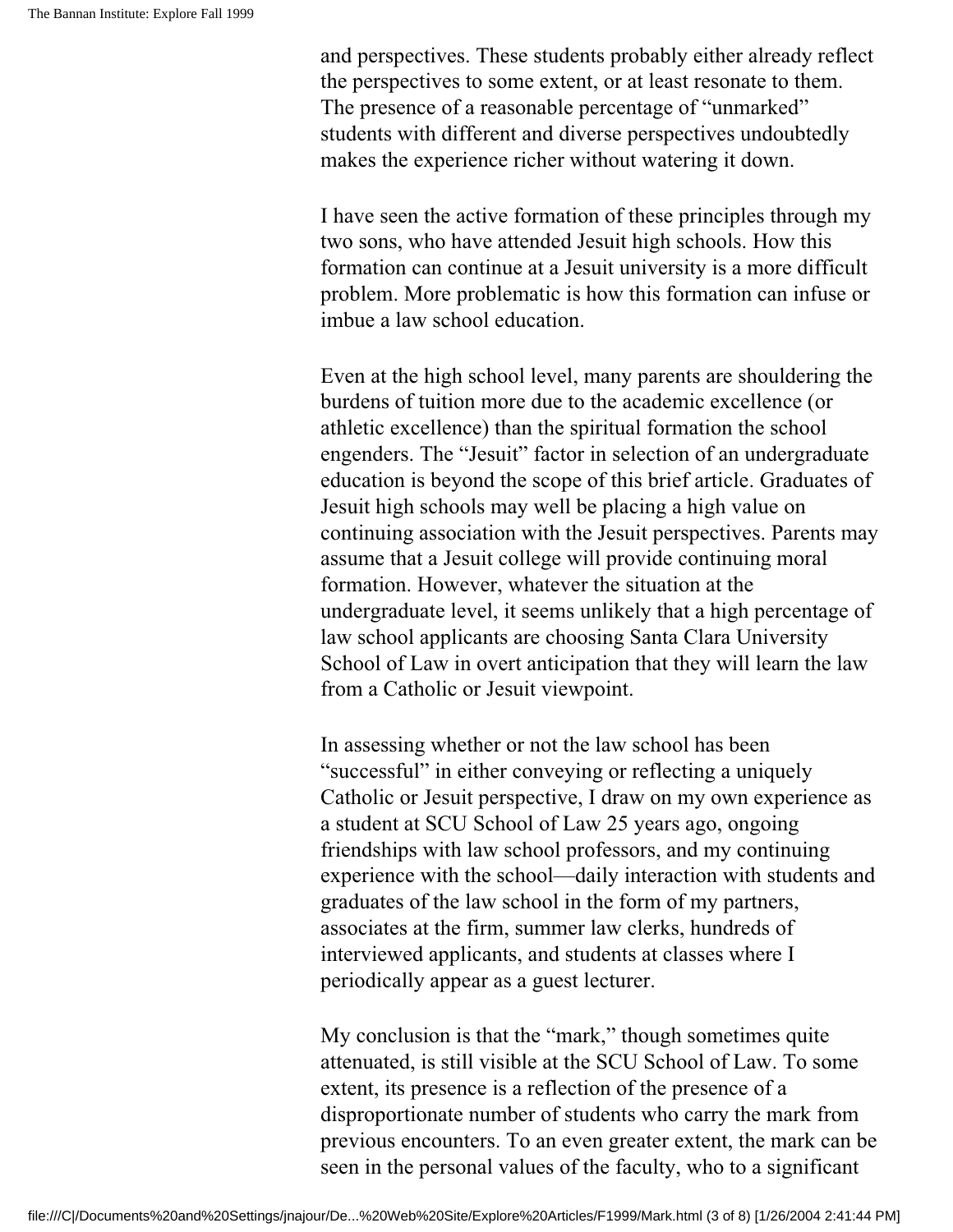degree appear to reflect the "person for others" philosophy that Jesuits like Fr. Pedro Arrupe articulated as a centerpiece of Jesuit formation. In sharing the campus with the undergraduate schools, the law school also has some exposure to campus ministry, liturgies, and programs with religious content. The Mission itself is physically central to the campus.

However, I have not had the feeling that there is much in the content of the law school classes that is likely to inform or challenge the religious or spiritual aspects of life or law. Constitutional law classes necessarily spend some time considering the separation of church and state when discussing the Establishment Clause. Likewise, they discuss the Free Exercise Clause and statutorily required accommodation of religious practices. Otherwise, the subjects are likely to be considered without regard to religious or philosophical thought.

On the other hand, there are some law schools, generally affiliated with fundamentalist Protestant institutions, that expressly indicate that they are viewing the law through a biblical framework. Several years ago, Brigham Young's law school received a round of criticism from the American Bar Association (later at least partially withdrawn) because their selection of professors (and students?) was designed to create the sort of critical mass of shared perspective that makes the spiritual formation so effective in Jesuit high schools.

At the other end of the political/religious spectrum, schools of thought like the Critical Legal Studies Movement are unabashedly dedicated to advancing their own worldview of law and politics. One of the founders of the movement, Roberto Mangabeira Unger, described the arrival of the ardent Critical Legal professors at law schools with a religious verve:

When we came, they (the older generation of tenured law school academics) were like a priesthood that had lost their faith and kept their jobs. They stood in tedious embarrassment before cold altars. But we turned away from those altars and found the mind's opportunity in the heart's revenge. So, is it time to have Santa Clara's law school dedicate itself to an unabashedly "Catholic" perspective in the content of its course work, in the same way the Critics bring their worldview to the substantive subjects they teach? Probably not. By following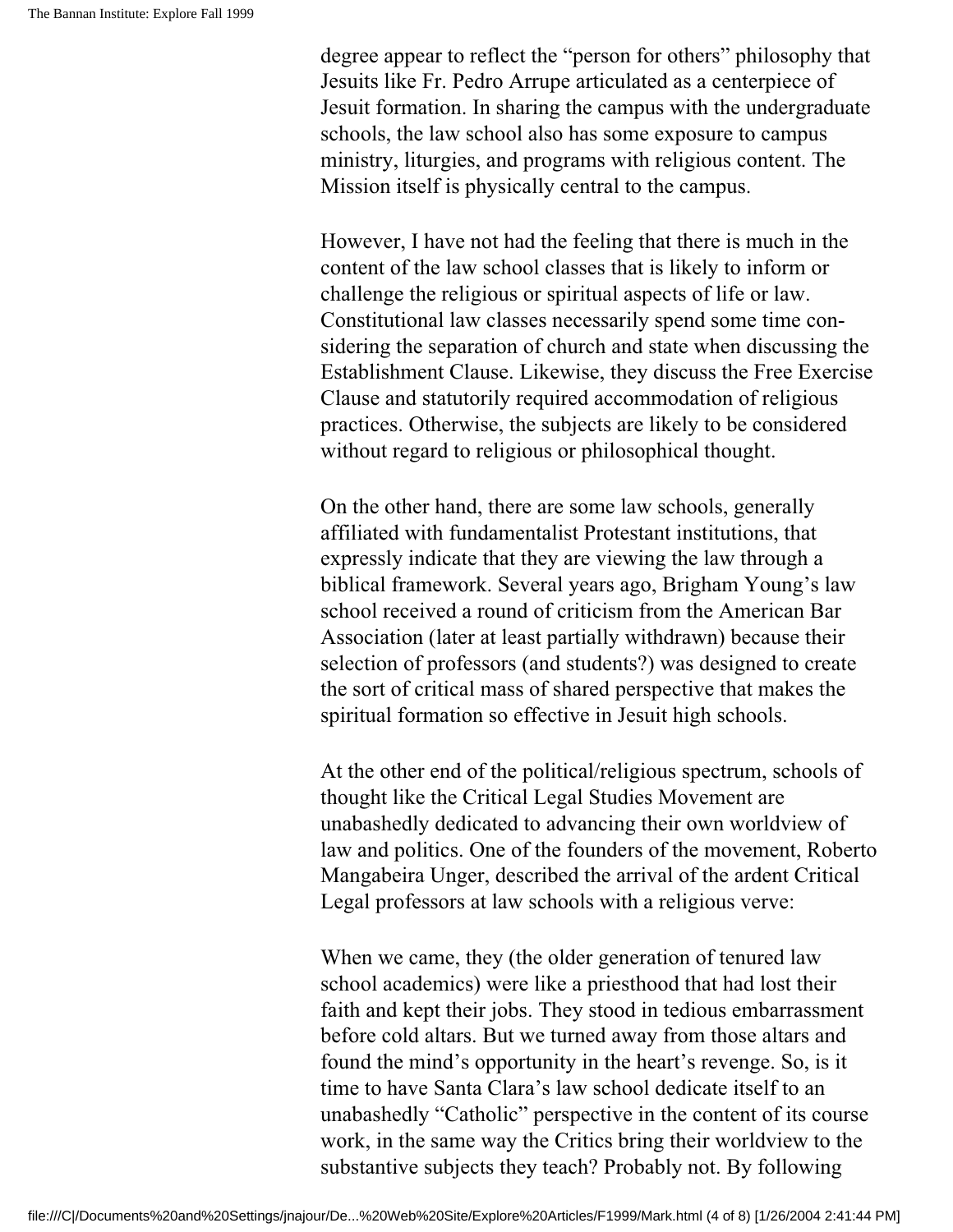such a course, the University would certainly stake out a niche for itself, but whether the niche would be financially viable or academically satisfying is questionable.

The University probably could do more, how-ever, to assist in the continuing moral formation of the lawyers it unleashes on the public.

While the question of "what the law is" on a particular subject can probably be discussed without wrestling with religious and philosophical questions, the same is not true of the question "what should the law be." The great legal questions of the day—the death penalty, immigration, euthanasia, abortion, animal rights, gay rights, same-sex marriages, welfare vs. "workfare," affirmative action—all demand that the deeper issues of religion and philosophy be faced.

Though often in direct opposition to traditional "Catholic" social theory, the Critical Legal Studies Movement correctly identifies the tendency of most legal decisions to conceal the value decisions that are involved in the outcome, as well as the inconsistencies in those values. In fact, writers like Mark Kelman have seen the identification of these inconsistencies as the essence of the Critical Legal Studies Movement:

First, the Critics attempt . . . to identify a contradiction in liberal legal thought, a set of paired rhetorical arguments that both resolve cases in opposite, incompatible ways and correspond to distinct visions of human nature and human fulfillment . . . [Among the central contradictions are] the contradiction between a commitment to the traditional liberal notion that values or desires are arbitrary, subjective, individual . . . and commitment to the ideal that we can "know" social and ethical truths objectively.

While the Critics believe that these contradictions usually end up favoring the right wing, the same contradictions and implied values were present in Roe v. Wade and the recent Ninth Circuit case where Justice Reinhardt found a constitutional right to assisted suicide (later overturned by the Supreme Court). The problem with the Critics is that they seem to approach their task with a cynicism sometimes described as nihilism. The same imperfections in the law (and human beings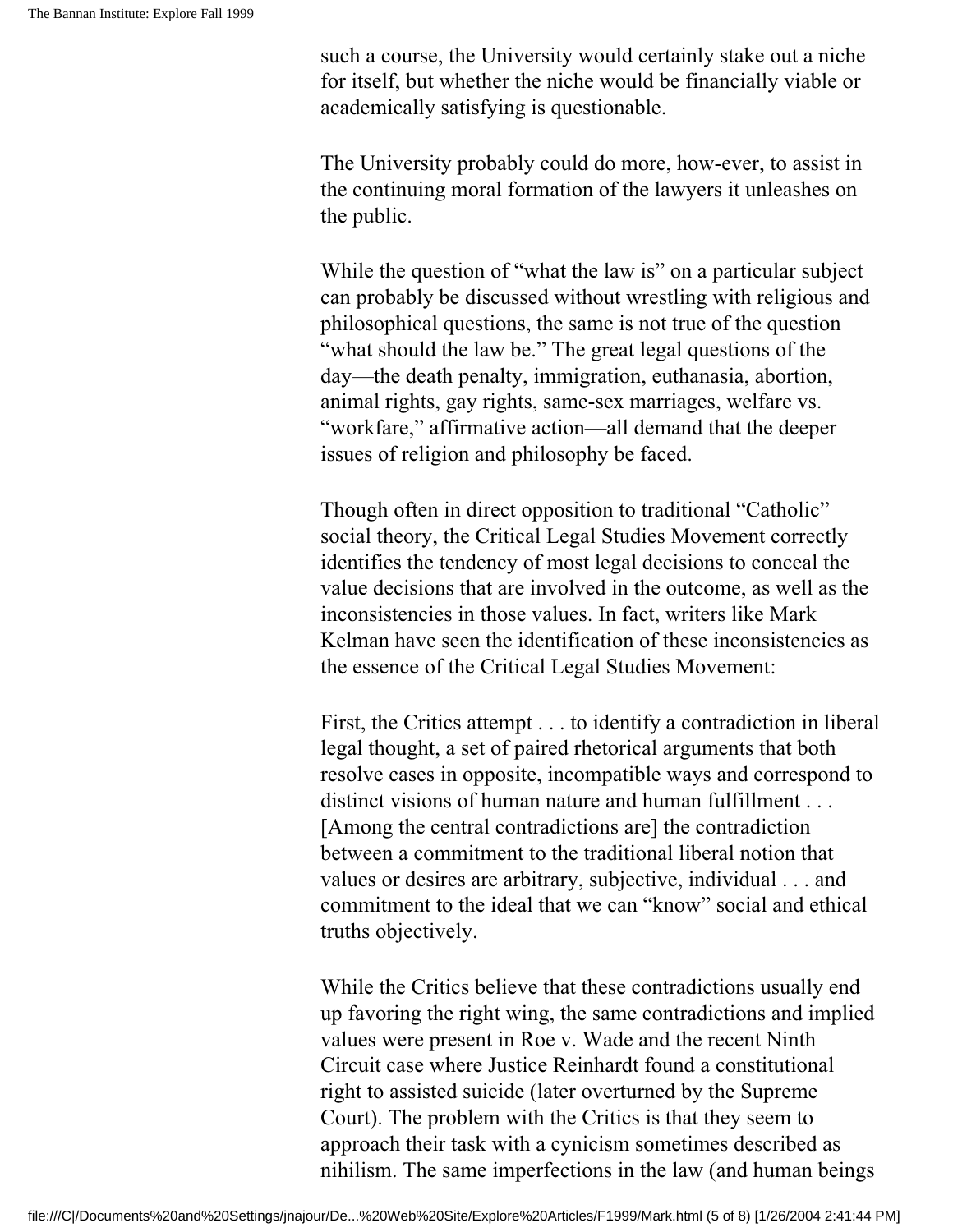in general) would be treated differently in a "Jesuit" tradition. With the resources of the Religious Studies and Philosophy departments on the same campus, there must be a way to provide opportunities for students to explore these issues while at the law school. Whether in the form of courses, symposia, or debates, there should be sufficient intellectual firepower to articulate alternatives to either ignoring the contradictions or embracing the worldview of the Critics.

There certainly is no shortage of writers outside the Critical Legal circles who have grappled with this contradiction. Honestly tangling with the implication of Alasdair MacIntyre's After Virtue leaves the serious reader confronted with either Nietzsche's nihilism or Kierkegaard's leap of faith, without the need to have read either of those authors. There really is only one choice—to be a nihilist who acknowledge no values, or to rely on a set of values that is accepted largely on some sort of faith. Despite the talk about separation of church and state, all questions about what the law should be fundamentally depend on an a priori set of values. An a priori set of values that derives from a religious tradition differs from a "non-religious" set of values principally in that it can identify its parentage, not that it is somehow less scientific or rational. The debate on the great issues of the day would be more honest and probably find more common ground if the line of demarcation between faith and reason were viewed from a Jesuit perspective. The SCU School of Law could make a greater contribution here.

The placement office represents another opportunity to raise traditional Jesuit issues. The indentured servitude of a new associate at a large law firm is so well known as to be a cliché—long hours, sacrifice of family, and giving up any sense of having a "life," generally for the benefit of large commercial clients.

As someone who has been overwhelmed by the time demands of my own practice at various times in my life, I can say that the balance between law and involvement with community and family is elusive at best. Coming out of law school, I made a decision to join a firm of seven attorneys in San Jose instead of a mega-firm in San Francisco or New York. Given the poor job of balancing priorities I did in San Jose, I can only imagine what a dismal balancing job I would have done if I had placed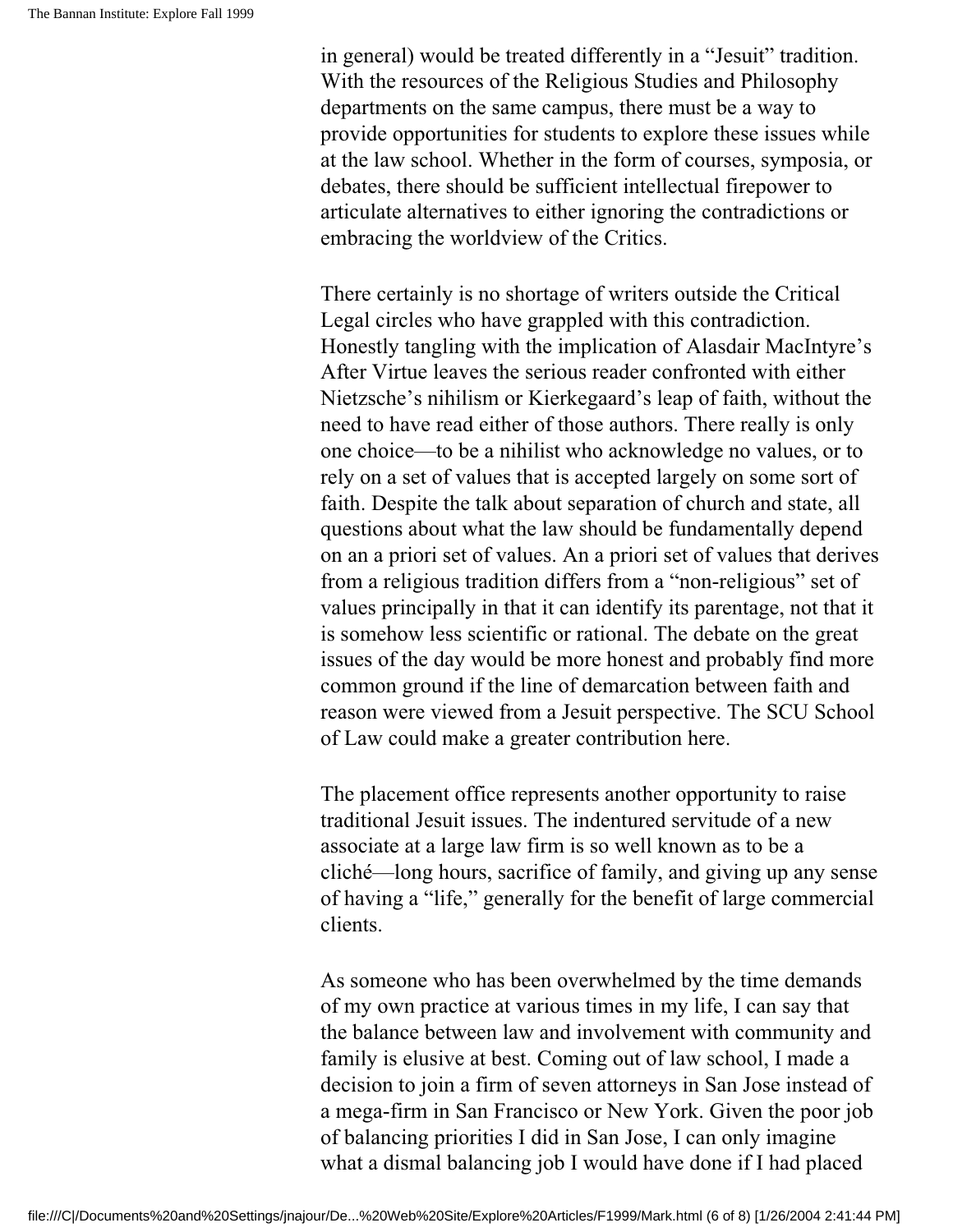myself in the environment of a large New York law firm (even though the large firms were very enticing at the time).

The problem for the SCU School of Law is that its standing among other law schools is improved by students who are willing to subordinate other priorities and dedicate themselves to the goal of success at such well-known firms. Given the tuition that is being charged, the University justifiably feels it has to have a school with high academic standards, faculty with high academic credentials, students with strong academic records, and alumni who go on to the best law firms, the best clerkships, and the best post-graduate programs. Placement of a significant number of students at the "best" firms is a factor in accomplishing those goals.

However, give the University its due. In my experience, the people who have worked in the placement office do a good job of giving students a realistic view of the implication of career choices. Maximum material success is not the principal message being conveyed.

However, there is an opportunity to provide more guidance. The implications of career choices are more apparent ten or twenty years out of law school then they were upon graduation. Without suggesting that the area is now being ignored, more alumni could be involved in discussion groups with law students in the first and second years.

In writing this article, it was not my intention to suggest that Jesuit, Catholic, or Christian lawyers or law schools have any corner on morality or the ethical practice of law. The call to be an honest and competent practitioner, a lawyer focused on more than material success, and a "person for others," would come from most of the religious traditions. The effect of the Catholic perspective might be to emphasize a sense of the distance between one's actual practice and the ideals one subscribes to. I certainly have that sense.

But the cluster of values and perspectives that mark a Jesuit education are valuable to any adult trying to live his or her life at the end of the century. The law school is probably not the place to try to create those values and perspectives ab initio, but there are issues that lawyers must address in their practices and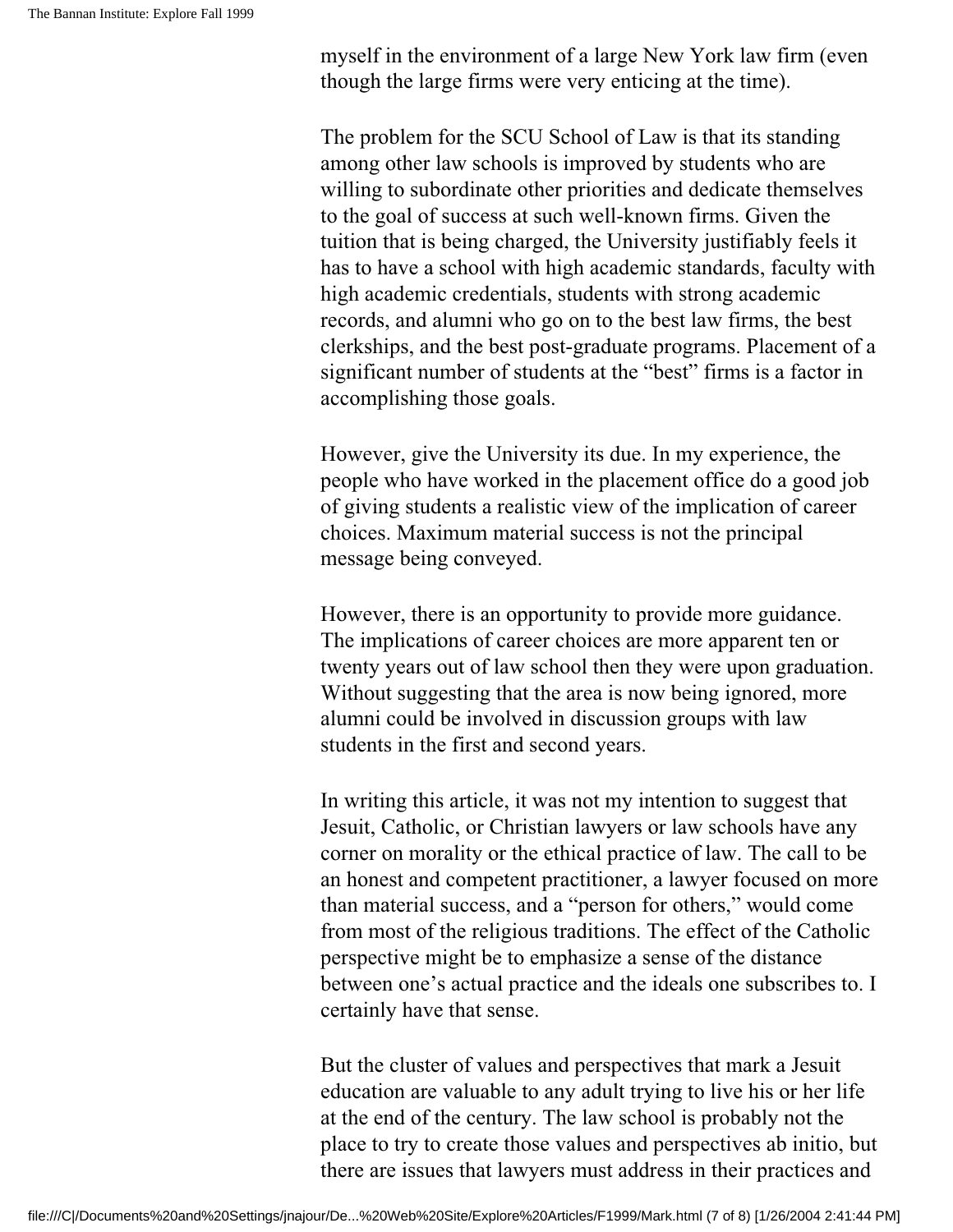in their private lives that would be enlightened by a "Jesuit" perspective. Law school is not too late to provide opportunity for students to engage in that exercise. To accomplish this, the University needs to continue to seek men and women for its faculty who reflect those values, to seek students who are interested in considering those values, and to provide occasions inside and outside the classroom to test and exercise those values.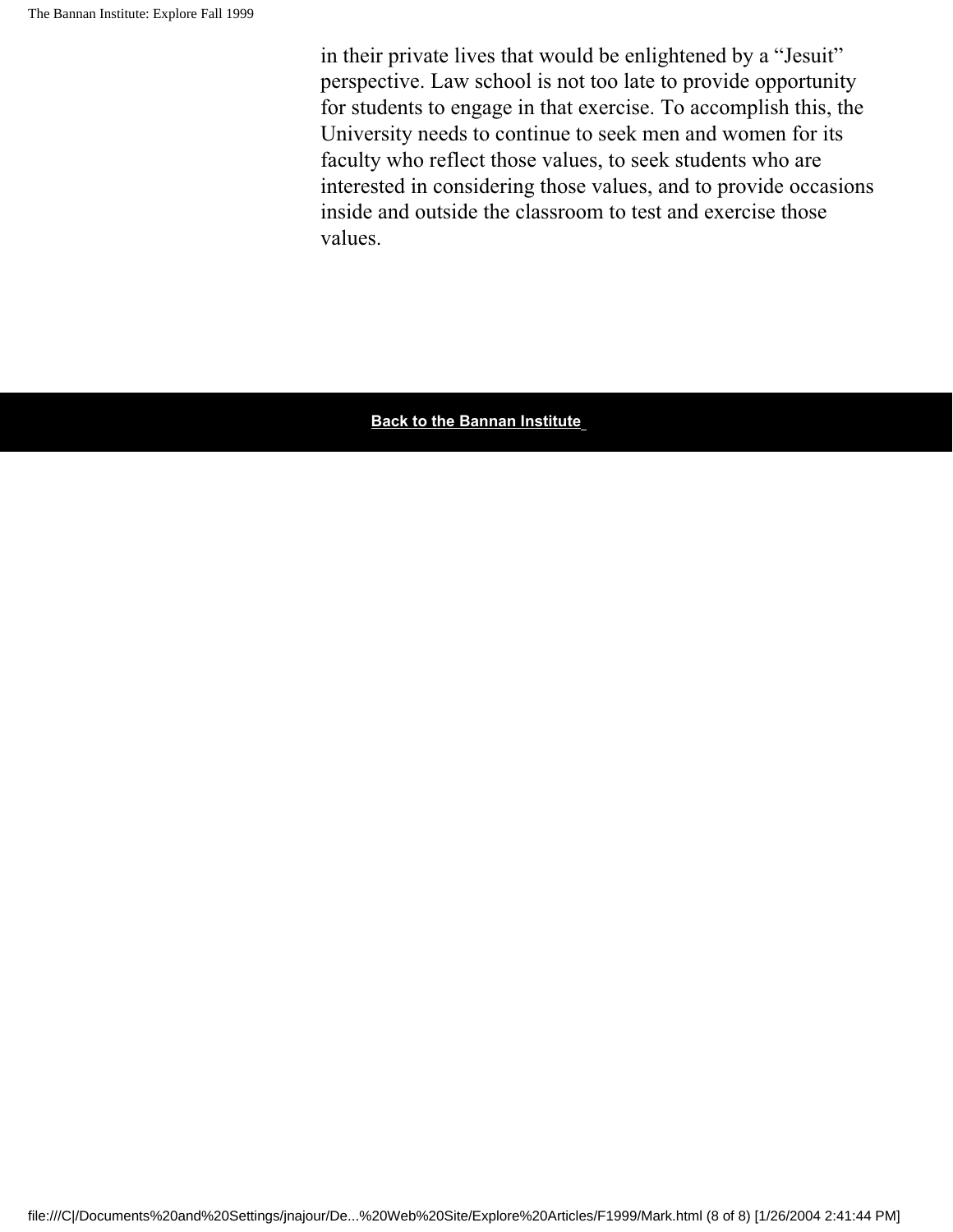The Mark of A Jesuit Education

## Justice Is the End By Joseph Theiman '00 Santa Clara University School of Law

I consider myself fortunate to attend a Catholic institution, and I share my views on justice and my faith in order to highlight the need for more opportunities to incorporate a Catholic faith with the study of the law.

Two years ago I saw a building a few blocks from Union Station train station in Washington, D.C., with the following words etched upon its wall: "The law is but a means, justice is the end." They were written by a man named Joseph Cantel. His poignant message seems simple to me, and yet the meaning of justice remains elusive. What does justice mean? How does it relate to a law student? Black's Law Dictionary defines justice as the "fair and proper administration of laws," and Psalm 146 of the Old Testament speaks of justice as service for others when it declares: "Happy is he whose help is the God of Jacob . . . Who keeps faith forever, secures justice for the oppressed." For me, the term justice encompasses both service for others and the fair and proper administration of laws; but there is a missing link between these definitions and my law school experience up to this point.

Unfortunately, after law school began, justice was banished from my mind; survival instincts coupled with the desire for academic success consumed me. In essence, I offered justice an attractive, three-year sabbatical with a future promise to meet again while I focused on the mandatory grade curve, obtaining job interviews, securing a summer job, and passing the bar. In hindsight, my reaction was expected because I cannot work for justice for the oppressed or competently understand the proper administration of the law until I acquire the necessary legal skills.

After nearly two years, my experience is that justice is visible at Santa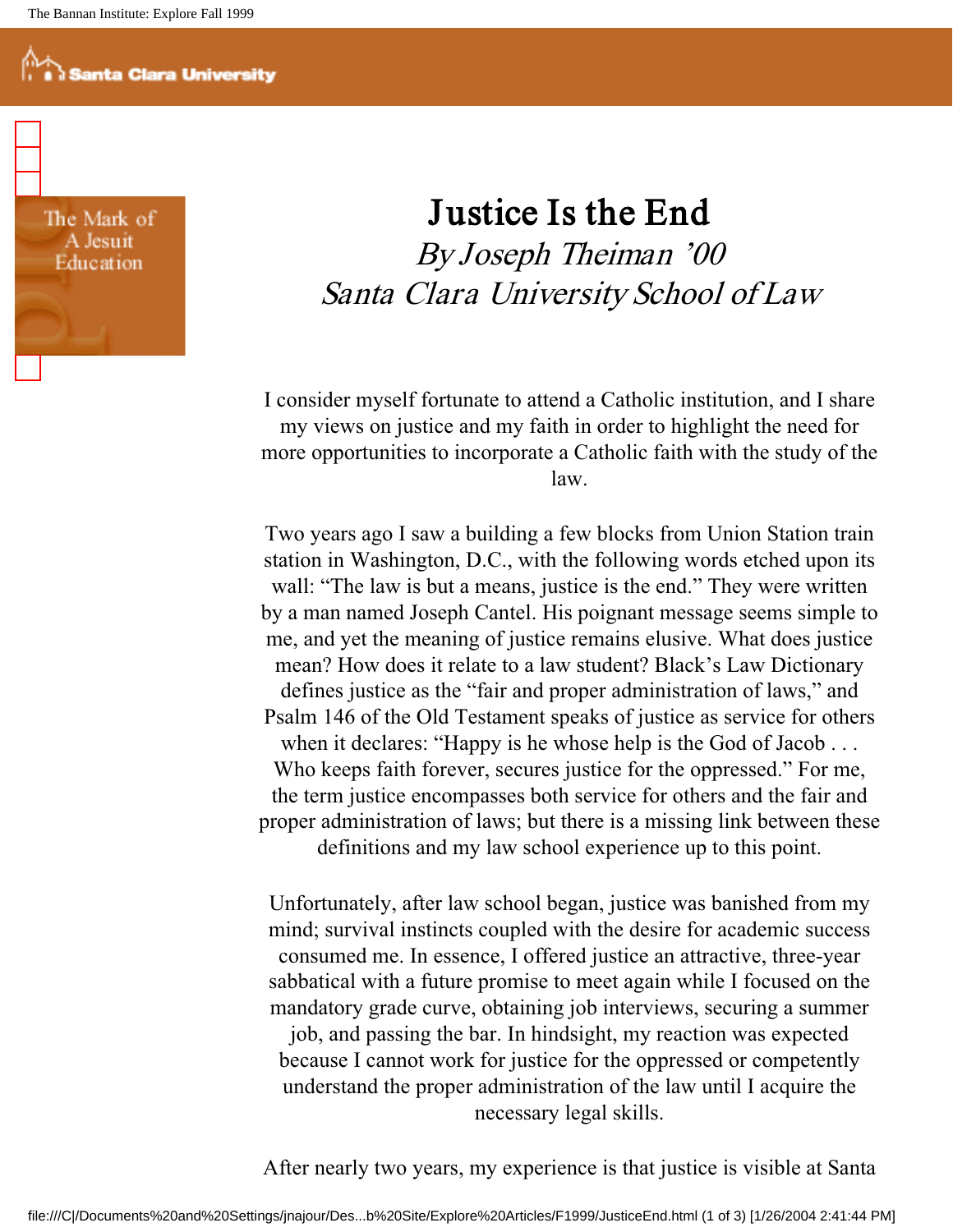Clara only to the extent to which the University provides students with the ability to discern the meaning of justice and reflect justice in the future practice of the law. Furthermore, I see a need to integrate more legal service opportunities into our legal curriculum to give students a deeper understanding of justice applied in practical scenarios. In addition to the few clinical opportunities offered, the School of Law could offer legal "field study" opportunities which would allow students to visit or hear speakers from various organizations or companies pursuing social justice causes. Another option I envision is a class that would challenge students to reconcile theological notions of justice or Old and New Testament laws and Christian teachings with the study of modern law.

I do believe justice is the cornerstone of any law course offered at Santa Clara. However, pressures to achieve high bar-passage rates, acquire top-notch professors, and attract the best and the brightest students who possess a "future" in the law can dominate and overshadow the need to remind students to recognize social justice. Santa Clara's response to business pressures will govern its competitive edge with other law schools. How it implements Joseph Cantel's simple message, however, will dictate its educational utility to law students and its ability to develop graduates who are willing to consider their role in the creation of a socially just society as Catholics and non-Catholics.

The people with the greatest ability to effect change in the student mentality toward justice and the study of the law are the professors. Thus, a professor's pedagogical style is critical to imparting Joseph Cantel's message to law students. In my opinion, a non-Darwinian ("survival of the fittest") teaching model creates the most effective learning environment; one that is conducive not only to student participation, but to a retention of legal concepts and a deeper understanding of our role in the pursuit of justice. This type of environment would have other positive consequences. First, cooperation between students and professors could increase. Second, as a result of greater cooperation, interest in legal subject matters could expand. Third, a lifelong relationship could take root between students and the law school, producing deep school ties and possibly greater annual giving. Ultimately, Santa Clara would produce effective advocates who can recognize that social justice is only achieved after awareness, education, and the development of the requisite legal skills to obtain justice in the courtroom.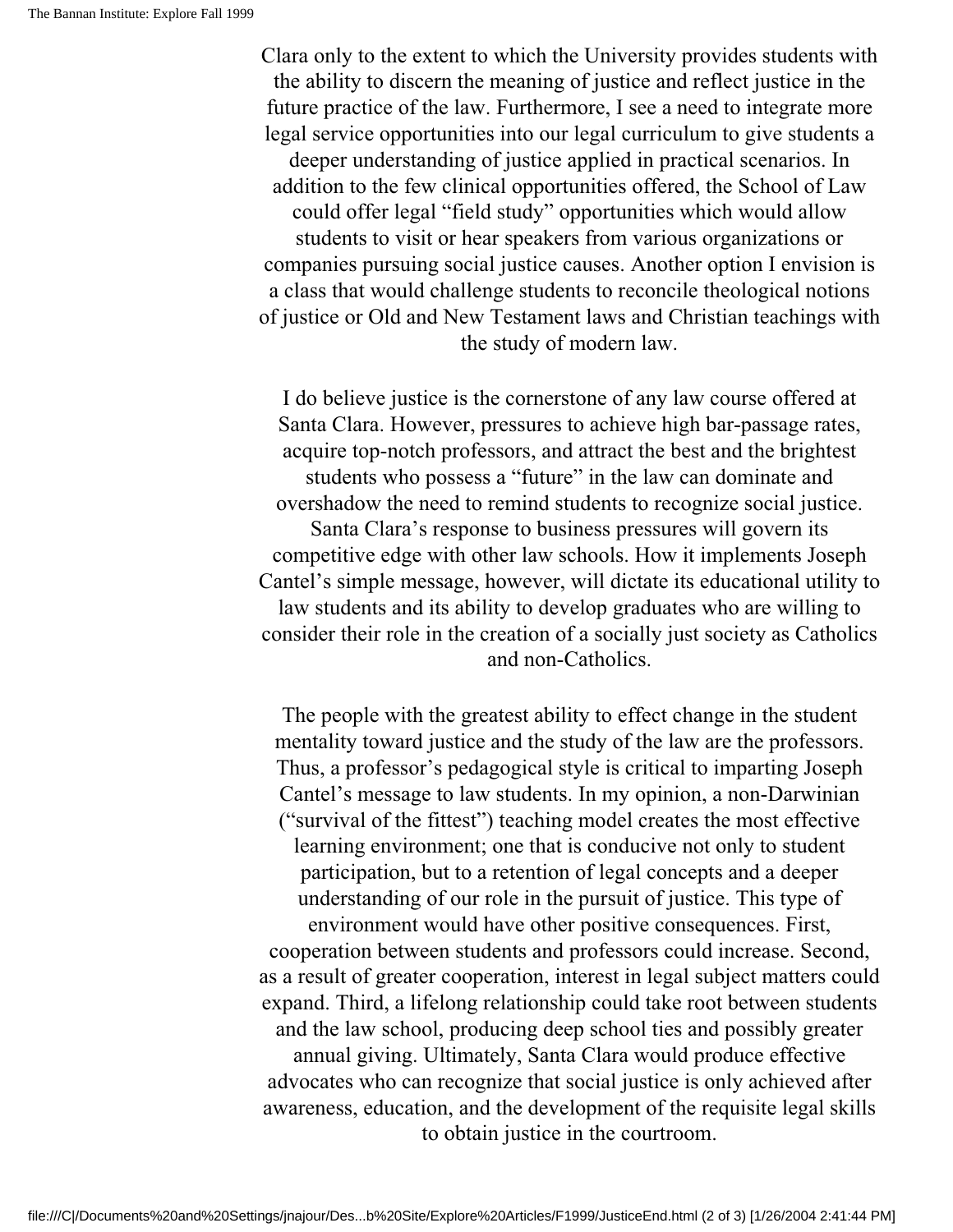My decision to attend Santa Clara law was based on several factors, two of which were: 1) its proximity to and reputation in Silicon Valley; and, 2) its Catholic tradition. Unfortunately, however, I do not feel as if I am attending a Catholic school, except for the availability of daily Mass on campus. After speaking with friends at other non-Catholic

law schools, and comparing stories, I discover our experiences are similar. I do not blame Santa Clara, because, for the most part, I create the environment of which I am a participant. Furthermore, I recognize that it is difficult for a law school to incorporate religion into its legal

curriculum due to several issues. First, learning the "law" is not dependent upon a religious belief or spiritual perspective. I can learn

Contract law or Property law irrespective of my Catholic faith or a professor's religious affiliation or lack thereof. Second, I do not think it is appropriate for a law professor to tell me if they agree or disagree with the Church's view on social issues during class because I am not paying tuition for their perspective on non-legal issues. However, I do believe that Santa Clara should provide more opportunities, like a class or practical experiences, to see justice in action and provide the means for students who desire to integrate their faith into their law school experience. I think Santa Clara has a duty as a religiously affiliated school to reconcile the practice of law with the practice of faith. Thus, faith and justice can only permeate the law school experience to the extent Santa Clara is willing to make it happen.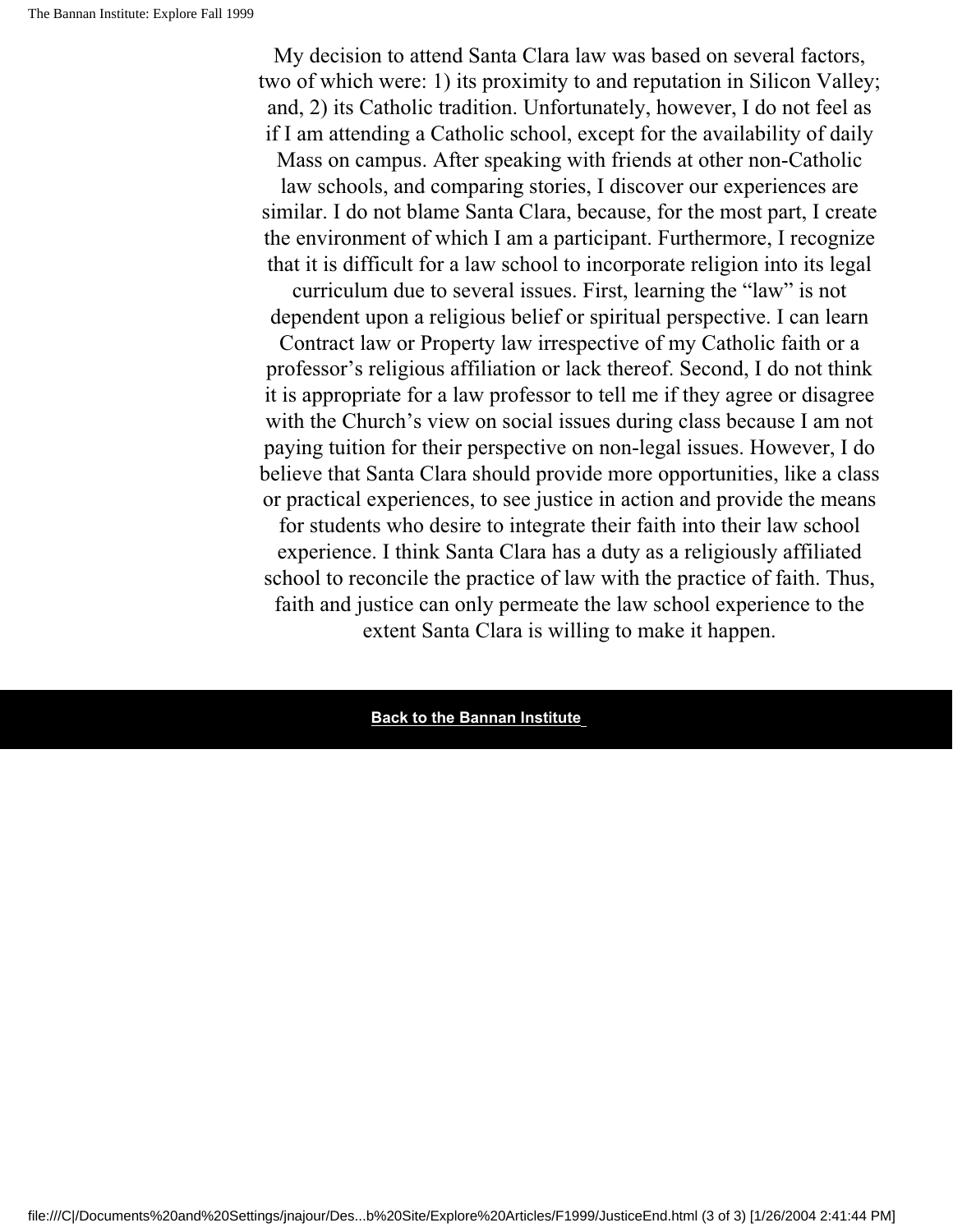

By Margaret Stevenson

Vilma Guerrero, our immigration attorney, and I were talking in my office at the end of a long day. A law student stopped by on her way out, carrying a stack of files. She was still dressed in the suit she had worn to the immigration hearing she had conducted earlier that day under Vilma's supervision.

The student's client had originally been denied asylum when she applied on her own. The client's father, the leader of a mosque in Somalia, had sheltered refugees following the overthrow of the government in Mogadishu. When the father refused to turn the refugees over to the ruling clan, they murdered him, raped the client's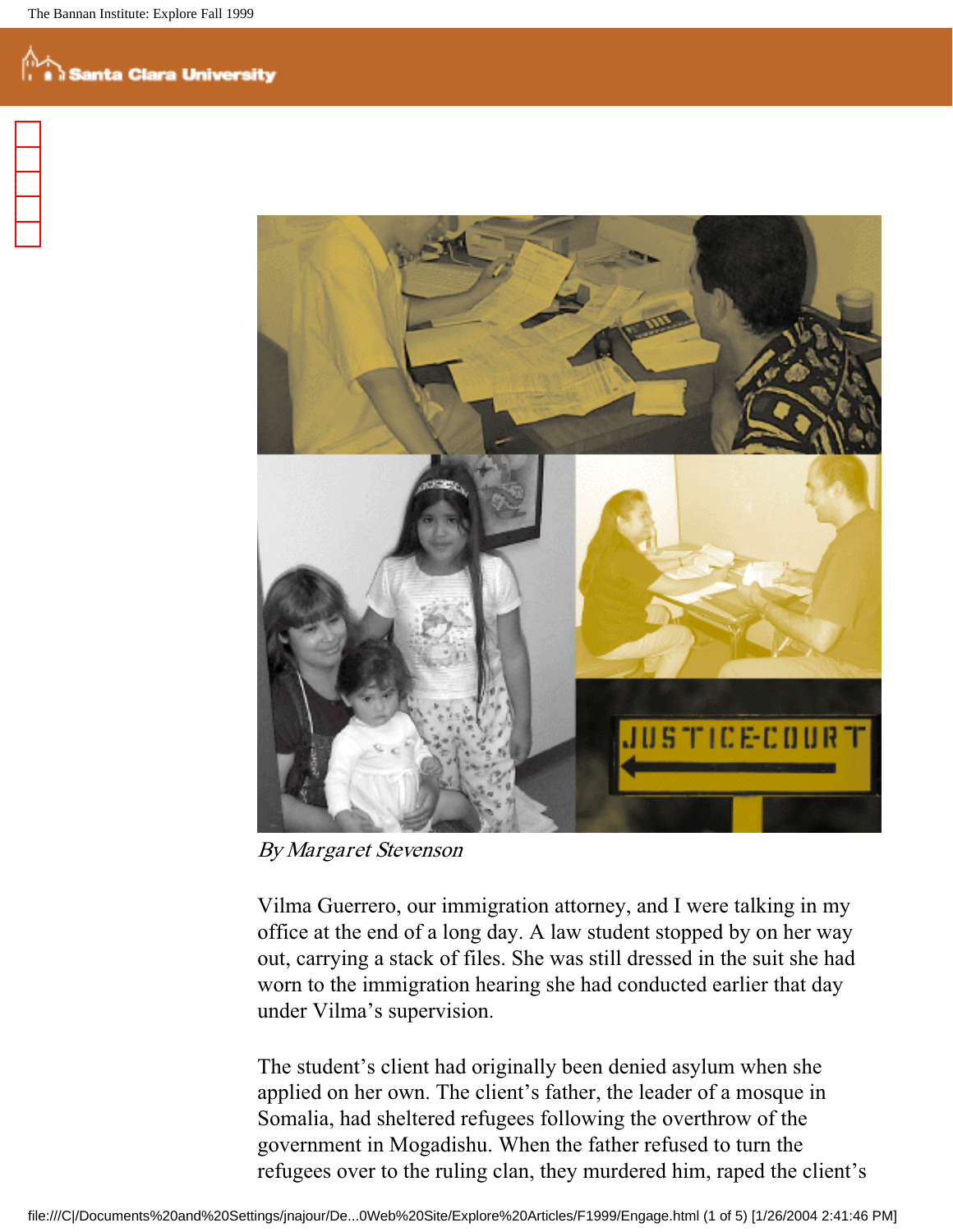mother, and burned the mosque. The client fled the country.

As the law student apologized for interrupting Vilma and me, her eyes welled up with tears. "I just want to thank you," she said, "for the privilege of working on [the client's] case. I will never, ever forget this." And she left.

The Somali woman won her asylum case, enabling her to live and work in the United States. The student graduated and is now studying for her bar exam. Along with a host of others, Vilma and I remain at the East San Jose Com- munity Law Center, privileged to assist in the pursuit of justice and to help others do so as well.

How fortunate for the Center's clients, students, and society that Santa Clara University is committed to service learning and the "spirituality of engagement," as Father Locatelli quoted from St. Ignatius in "Cultural Understanding in Jesuit Education: A Pedagogy of Engagement" (explore, Spring 1999, p. 2).

Service-learning seeks to integrate theory and practice, mutually enhancing both . . . . Integrated critical thinking with personal engagement . . . makes learning come alive for students as they start believing they can make a difference in their world . . . [I]t holds the promise of systemic change in society that improves the lives of people in communities; ideally, it provides them with the means to create a new life.

Before reviewing how students become engaged in the work they do at the Center, it may be useful to know a bit about where this happens. The Center is located in a diverse, low-income neighborhood on Alum Rock near King Road in East San Jose. All services are free; all clients are low-income. About 1,200 people will receive individual consultations and advice at drop-in clinics this year. At any given time the Center is working on the cases of about 150 people whom it represents before courts and administrative agencies. We also offer workshops and prepare community education materials. We refer out clients who can be assisted elsewhere, reserving our services for those who have nowhere else to go. Students—both law and undergraduate—do all this, under attorney supervision. (More about the Center appears at: www.scu.edu/law/ESJCLC)

#### **UNDERSTANDING THE PROBLEM**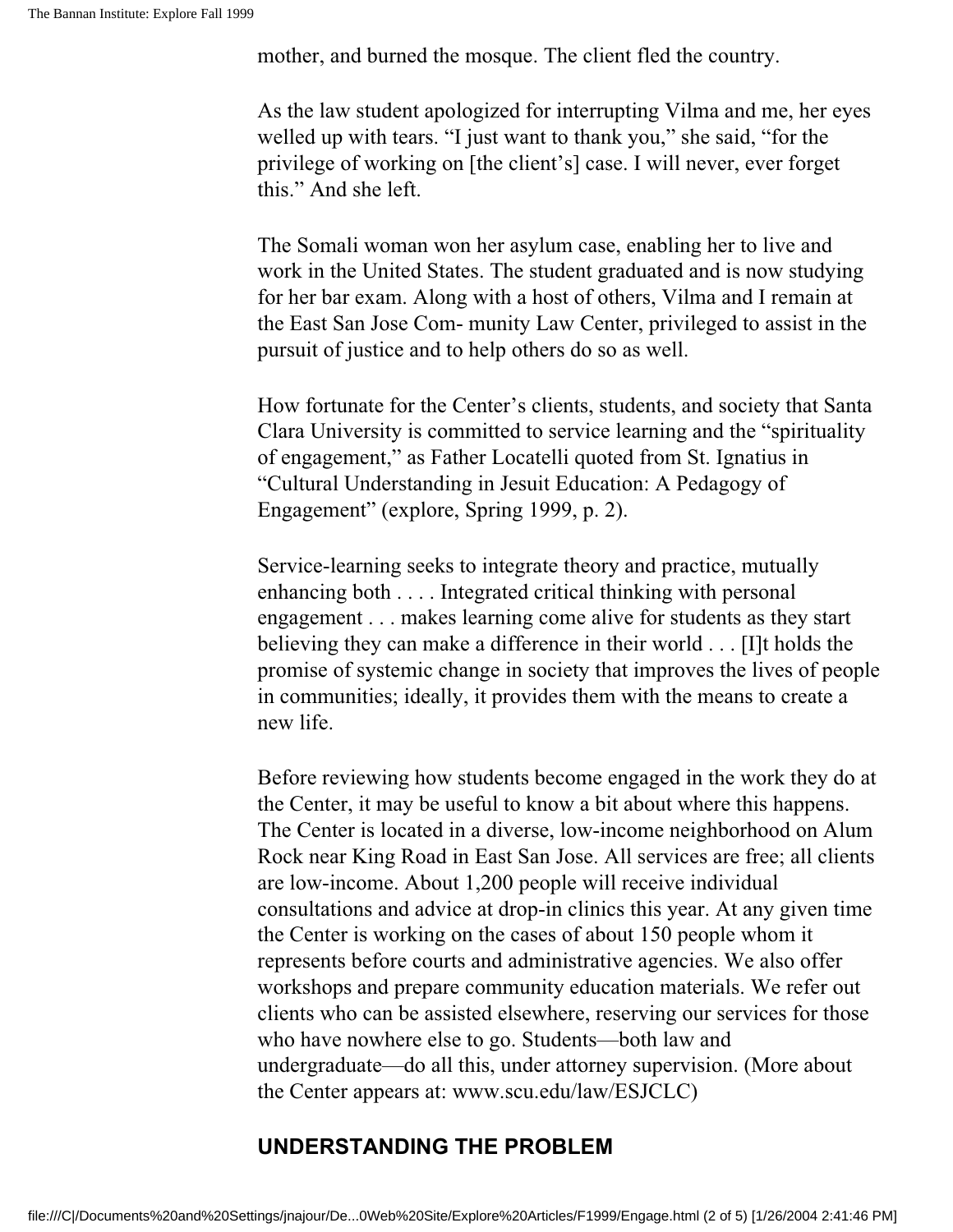The process of engaging students' hearts and minds at the Center begins with their understanding, in a personal way, the problems that our clients present. The clients come to the Community Law Center for assistance with a variety of issues. The clients explain their problem to trained student counselors who then consult with a supervising attorney, and return to the client with the attorney's advice. One student wrote:

Working at the Law Center . . . has given me a new perspective on the law and on life. Every Tuesday night for the past four weeks I have gone down to the Law Center's Workers' Rights Clinic. I was not too surprised at the physical condition of the clinic or even at the type of stories fellow students were telling me about their clients. The thing that did shock me was actually hearing a client's story directly from his mouth.

Center clients generally come from backgrounds and experiences different from the students'. Several students have mentioned that they had never before spoken to anyone who did not speak English. (Volunteer Judith Saucedo, a certified interpreter and attorney, trains new students every semester on how to work with an interpreter and how to interpret.) At the Center, many students gain an understanding of the struggle for justice—and often existence—that they otherwise would not have:

Some of the people coming in the clinic had problems that were incomprehensible to me. For instance, this woman came in who had been working all of her life and was laid off due to an illness that threatened her life. She had been living in a house until this time, but she had to sell the house and was living in a trailer with no electricity.

I attempted to better understand her situation by trying to put myself in her position. I found it very difficult since I have never dealt with such financial hardship. Everybody knows that there is poverty in the world, and everybody knows that people lose their homes and don't have enough to eat. Actually having someone explain his or her situation to you, up-close and personal, is a whole new experience.

#### **RECOGNIZING THE ABILITY TO HELP**

After getting over the initial realization that a person needing help has just presented a serious problem for the student's resolution, the student then is challenged to determine ways in which they actually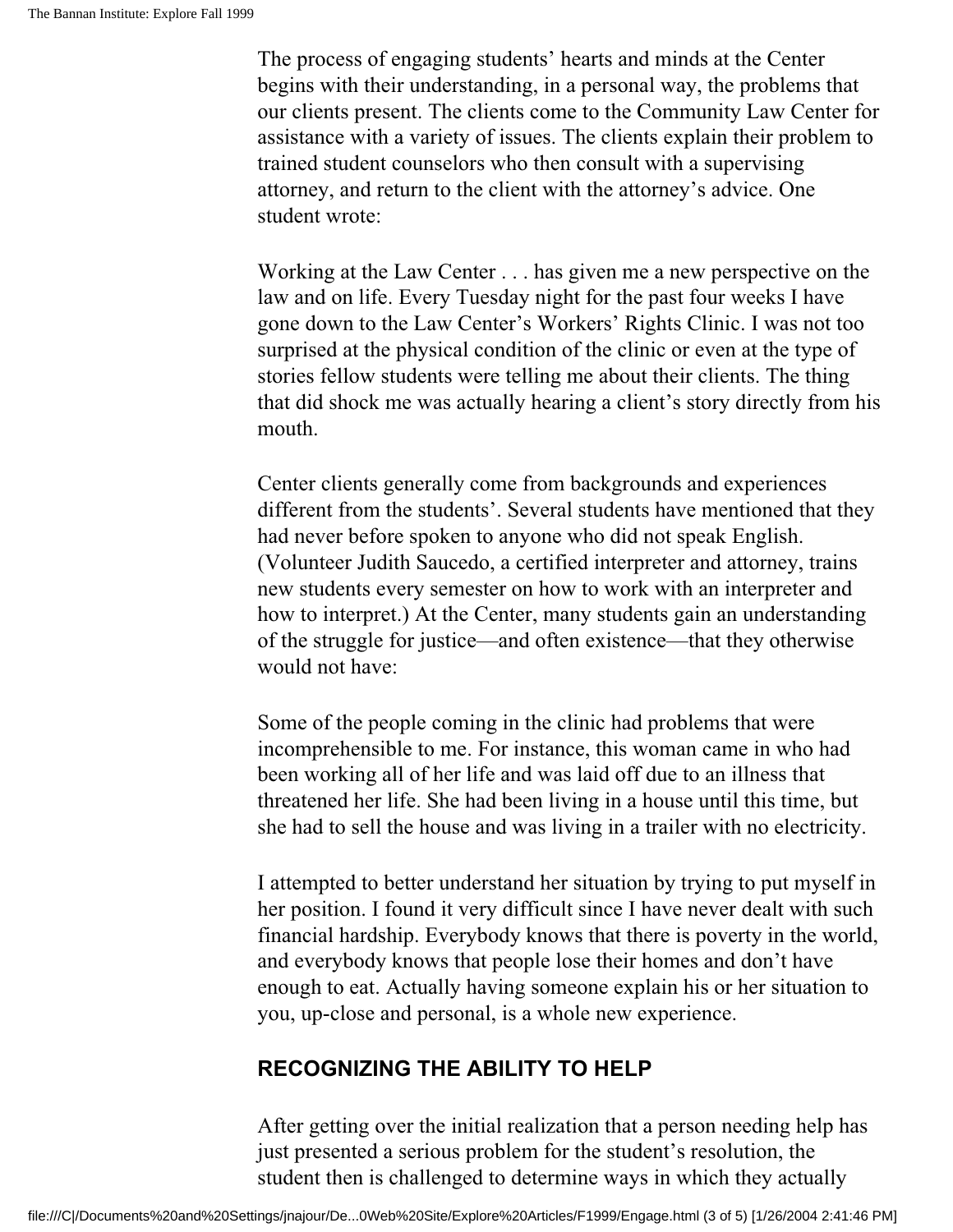can help that person pursue justice.

For undergraduate interpreters, this is immediate immersion. Since all interpreting is done in the first person, undergraduate interpreters are put in the intense position of both asking for assistance (as they interpret for the clients) and giving advice (as they interpret for the student counselor following consultation with a supervising attorney). Undergraduate interns assist in cases that the Center accepts for representation, thus directly helping clients pursue justice through the courts or administrative agencies. Others take on special projects needed for the Center's work.

For law students, the application of their legal studies to real problems commonly is a welcome experience:

A middle-aged woman with a baby immediately approached me. She told me that she was in a hurry and asked if I could help her. Well, there it was: For the first time in my legal career someone was coming to me for advice. I have to say that it felt special that these ladies who were substantially older than I wanted my help. It sounds bizarre, but at that moment I felt like my law degree might have some meaning. I liked who I was and what I was doing. I hadn't had that feeling for the first five months of law school. It was good to have it back.

#### **THE MOTIVATION OF ENGAGEMENT**

Being able to help people in need is highly motivating, and thus engaging. On a recent evening, attorney Jim Patten, a Center alum, came back to counsel at the drop-in consumer clinic. No one called to ask him to help; he just felt that he had time to volunteer. He plans to come back regularly.

Community volunteer Dave Martínez started coming to the Center to interpret a year ago. He soon shifted to conducting interviews on his own, and shows up every Tuesday night after work to help at the Workers' Rights Clinic.

Many Eastside Project volunteers return after the quarter is over, recognizing that their services are a critical part of the clinic's operation. Senior Cristina Wai helped out at the Center for months after her Eastside Project placement ended, interpreting for a Mandarinspeaking electronics assembly worker whose employer fired him when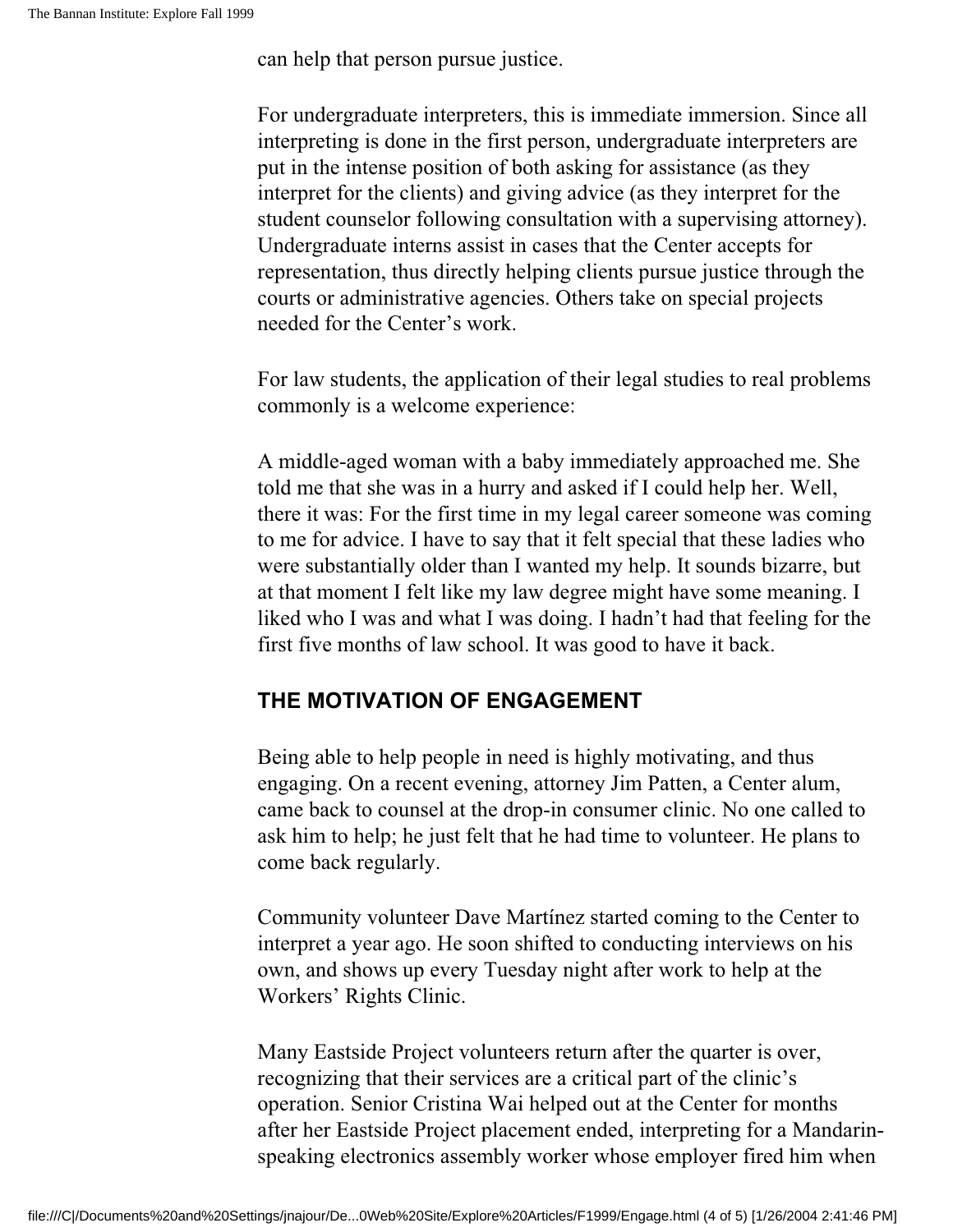he developed a repetitive stress injury.

Many students find that, once they recognize the reality of clients' problems and the importance of their own skills, they are compelled to act:

The clinic serves a wonderful purpose, and I feel that it is important to be a part of it.

One of the reasons I decided to go to law school was a hope that by learning the law and becoming an attorney I would be in a better position to be able to help others. Nowhere has that been more true than by what I have already seen in my short experience in law and through volunteering at the Law Center. Already, after less than a year of legal training, I am able to volunteer and provide people with knowledge that could make a substantial difference in how their lives proceed . . . . Also, I see my time at the ESJCLC as a foreshadowing of what I hope is to come in my career as an attorney: to be able to take what I know and have learned and be able to use it to do good . . . . I am lucky to be in a position in which I can assist those seeking advice.

Perhaps St. Ignatius would not be surprised that many students feel they have made at least a small difference in their world, having learned some measure of the "spirituality of engagement" from an impoverished immigrant seeking justice . . . all in the cramped, storefront Law Center office next to a pool hall in East San Jose.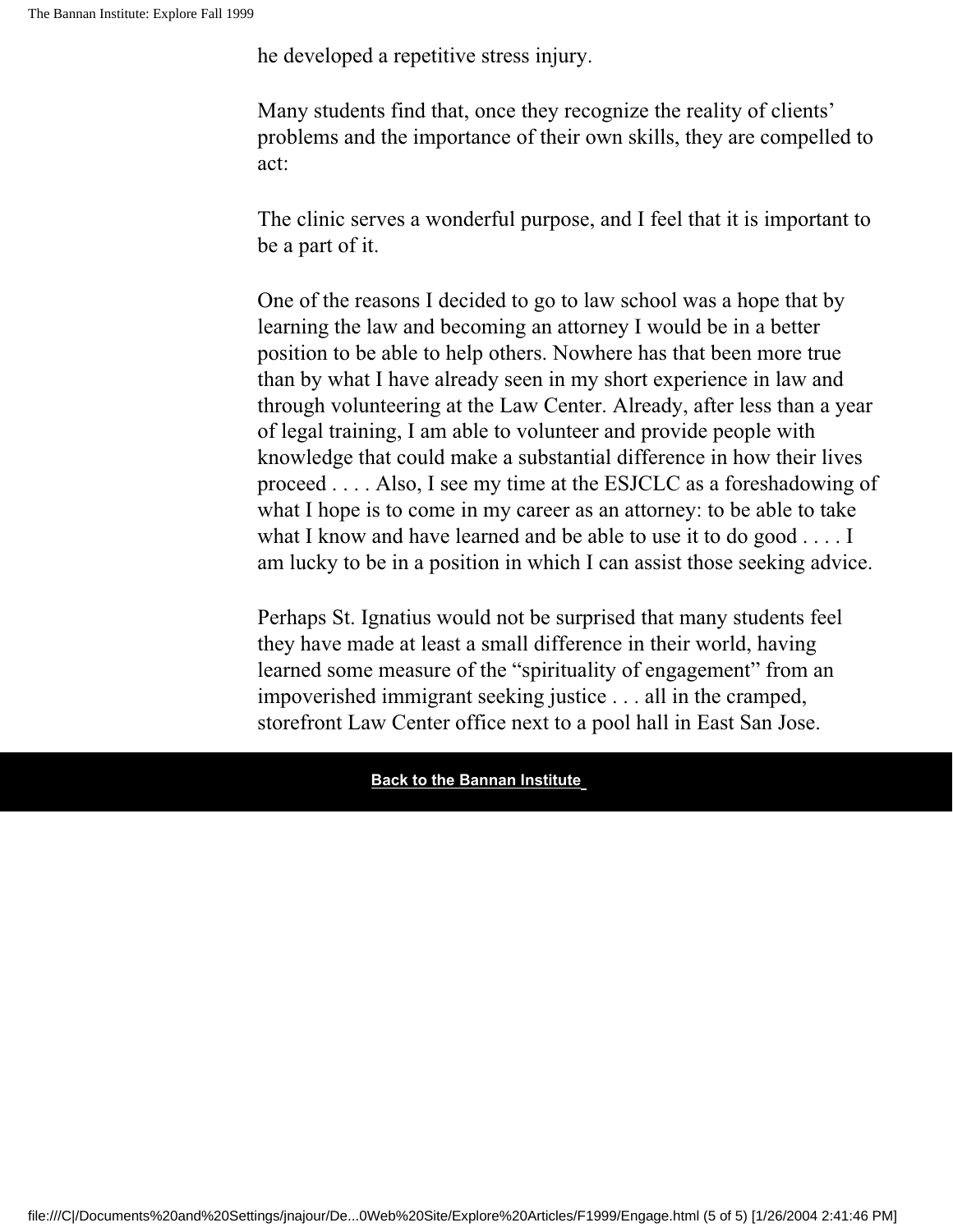I am proud to be a part of the compassionate, talented group of people who work in the East San Jose Community Law Center. Through the personal, academic, and professional experiences that I have had in my various capacities at the Center, I have learned how to integrate my passion and my life's work. It was not until I began volunteering at the Center over a year and a half ago that I recognized that such a feat was possible for a recent graduate with a degree in anthropology in Silicon Valley.

Throughout high school, I fantasized about working with recent Latino immigrants who were acclimating to life in the United States after fleeing Latin America due to economic, political, or social reasons (especially those suffering from the effects of U.S. foreign policy in Latin America). My dreams of doing this work led me to Central America on two occasions, the first for two months and the second for ten months (during my junior year at SCU). Each visit yielded important self-discoveries and a lasting dedication to the culture.

I was 16 when I first traveled to Central America. I participated in a program called Amigos de las Americas in which I had the opportunity to live with a family in rural Costa Rica for two months in exchange for my work distributing dental hygiene supplies and information. According to the format of the program, I was driven out to a pueblito (a small town) where a project coordinator searched for a home for me for my two-month stay.

I will never forget the experience of walking up to the first home that we saw to ask whether the family who lived there would take me, a stranger, into their home. To my complete surprise, the woman who answered the door listened to the explanation offered by the director and happily agreed to be my host. She then offered us each a cup of coffee and a bowl of fruit. The family had never known anyone from the United States, did not know anything about the Amigos program, and had not been previously advised of our arrival; yet they opened their home and their hearts to me, a gesture that I will spend my life striving to mirror.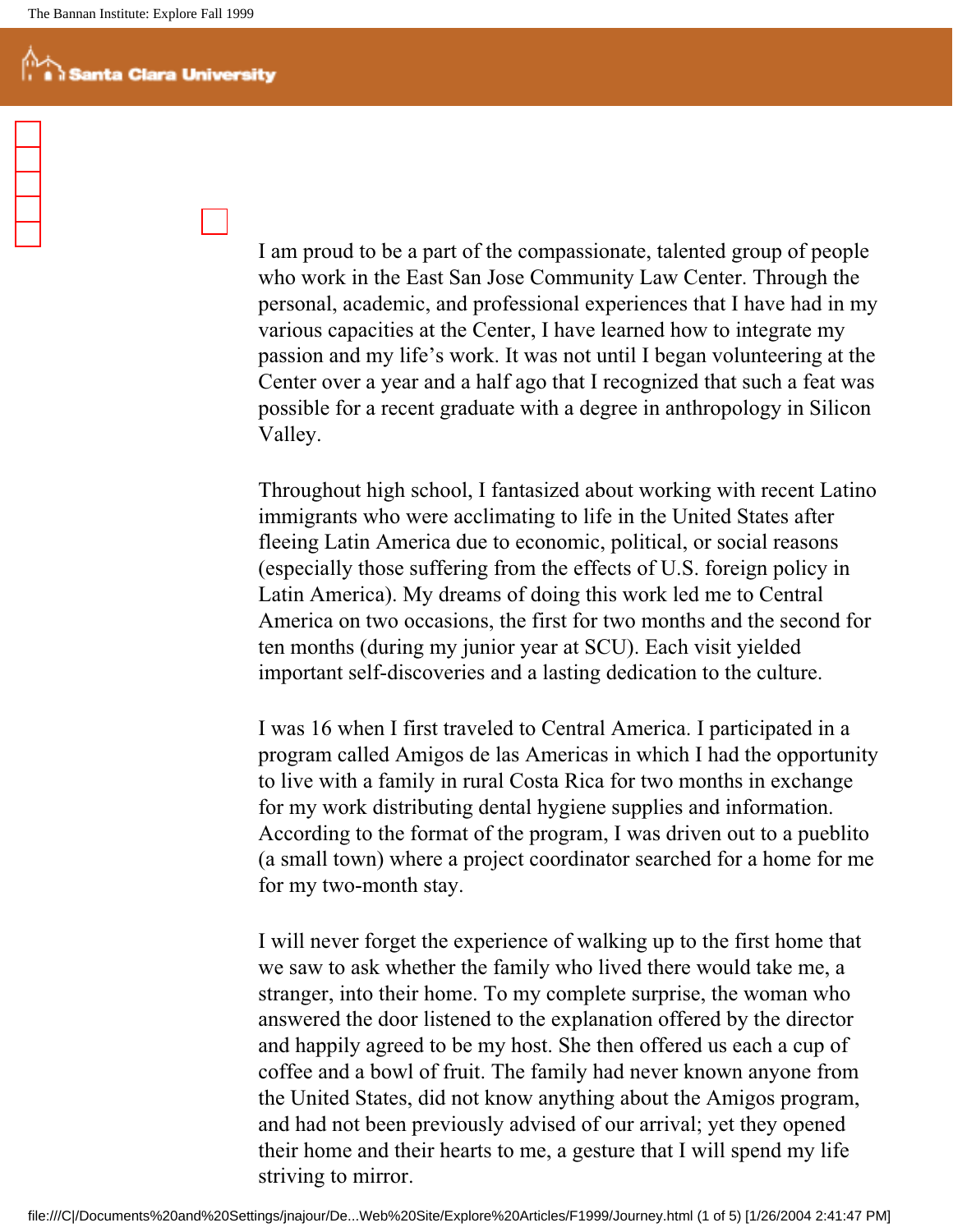This is representative of nearly every experience that I had in Central America. I became a member of five different families, and I was treated with the same unconditional love that actual members of each family shared. These relationships continue to this day. I feel a profound connection with this culture that I do not often experience within my own. As such, when I began to learn of the largely unfortunate relationship that my country has with Latin America (both here and abroad) I felt a disappointment that will drive my work throughout my lifetime.

In honor of this passion, I dedicated my studies at Santa Clara University to Anthropology and Spanish. I graduated in 1998 with a major in each, and the hope that I would be able to utilize the knowledge I had acquired to be an advocate for the rights and security of the Latino community in the United States. Fortunately, I had found the East San Jose Community Law Center two semesters prior to graduation, and knew that my goals were immediately obtainable.

I began volunteering at the Center as a Spanish interpreter for monolingual clients and their law student counselors at the Immigration, Workers' Rights, and Workers' Compensation drop-in advice clinics. This opportunity allowed me to learn first-hand about the feelings and experiences of the clients, as I would interpret for them, word for word. I would also interpret the legal advice from the law students and attorneys, which was sometimes good news and sometimes not. This position provided me with a holistic perspective of the experience of the Latino immigrants, how they are viewed and treated by the law, and what their reactions to explanations of the law mean.

The clients that I interpreted for at the clinics came to the Center with a range of problems. All of the Center's clients are low-income and have limited or no access to legal counsel. At the Center they are advised by talented and experienced attorneys, and volunteers who are dedicated to providing needed advice to as many people as possible. Many of those attending the clinics had been hired to do work they were never paid for, and thus could not feed or contribute to their large families. One such client, a 20-year-old, had been working an average of 90 hours a week cleaning and maintaining apartments, and was rarely paid the wages he was due. Other clients came with work-related injuries for which their employers would provide no compensation. The employer of a roofer, whose fall from a third-story roof caused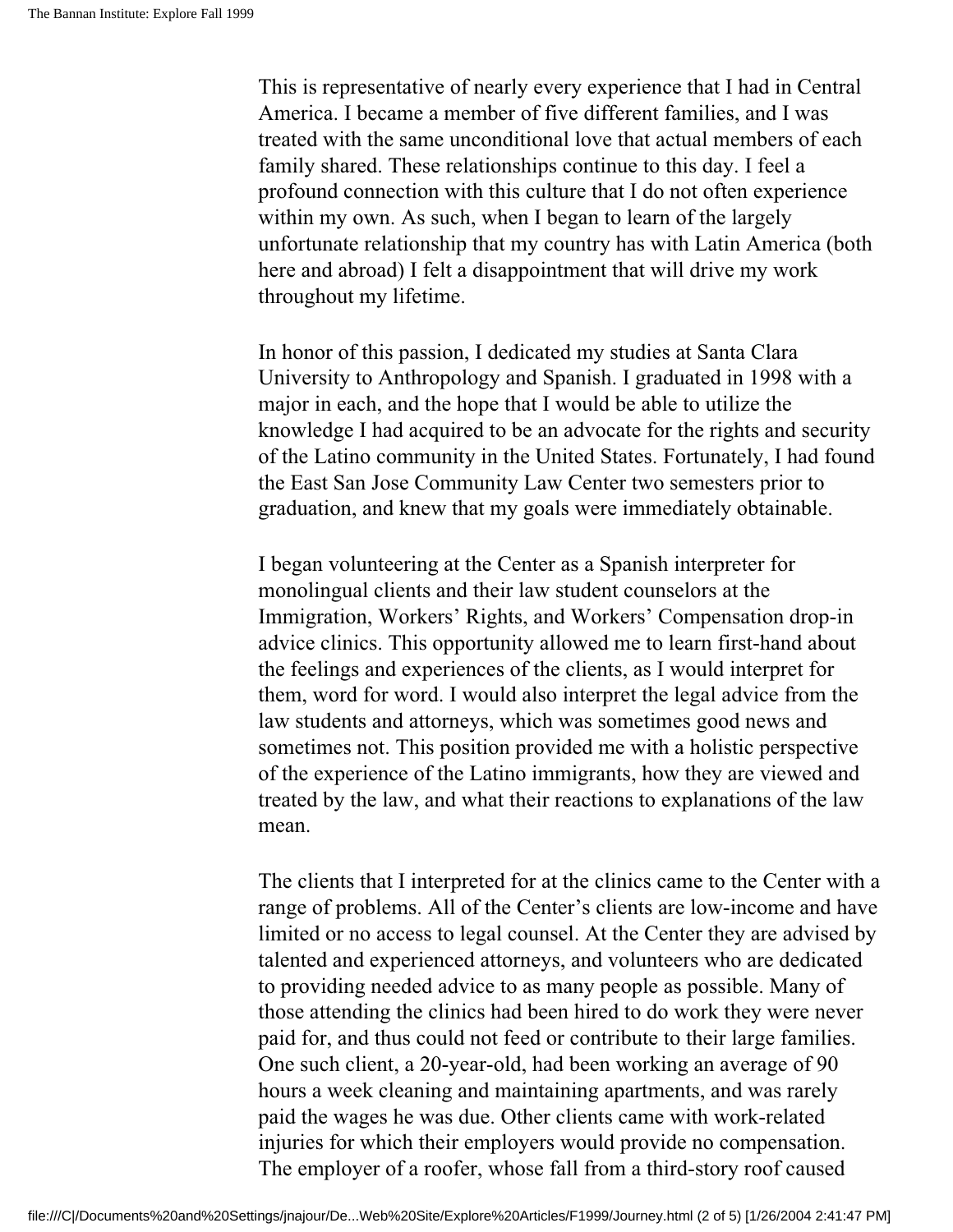him liver damage and a compound fracture, responded by denying that he knew the injured worker, thereby disqualifying the worker from compensation for his injury and subsequent inability to work. The injured worker came to the drop-in clinic with \$47,000 in medical bills, a need for further medical treatment, and no job. Still others came to the Center seeking immigration advice to become eligible for immigration benefits, such as asylum in the United States after having suffered past persecution in their countries of origin. A 21-year-old Peruvian told of his abduction from school in Lima by Shining Path guerrillas who physically abused him as punishment for his family's refusal to cooperate with the movement. He was one of three Peruvians who came to the Immigration Clinic that day seeking refuge in the United States.

Although as an interpreter, I was not the person advising the clients, I had a special relationship with each. My ability to speak their language and empathize with their situation created a rapport between us, as well as a feeling of mutual appreciation. This experience was immensely gratifying, though sometimes difficult. At times it required me to speak as though I were a battered spouse, a victim of persecution, or an individual in pain needing medical treatment she could not afford. It challenged me to conduct myself in a professional and compassionate manner at all times. I was consistently drawing on all of my strengths and skills, both academic and personal.

I later became an intern and began participating in cases the Center had accepted for full representation. This position provided me with the opportunity to go beyond individual advice sessions and to develop long-term relationships with the clients (and their families, in some cases). I had the benefit of feeling like I was not only helping the clients to communicate, but also actively working to resolve relevant legal issues. The first case that I became a part of was an asylum case. The client, Mr. Y, had fled El Salvador in search of refuge in the United States after his life had been repeatedly threatened, his property stolen or destroyed, and his wife sexually abused before his eyes by Salvadoran guerrillas. He left his family in hiding, and illegally entered the United States to try to create a safe passage for them. Shortly thereafter, Mr. Y came to an immigration clinic at the Center and his case was immediately accepted.

I interpreted for Mr. Y and learned about the immigration laws that affected him. After his interview with the INS, I was invited to accompany Mr. Y to the office where he would receive notice as to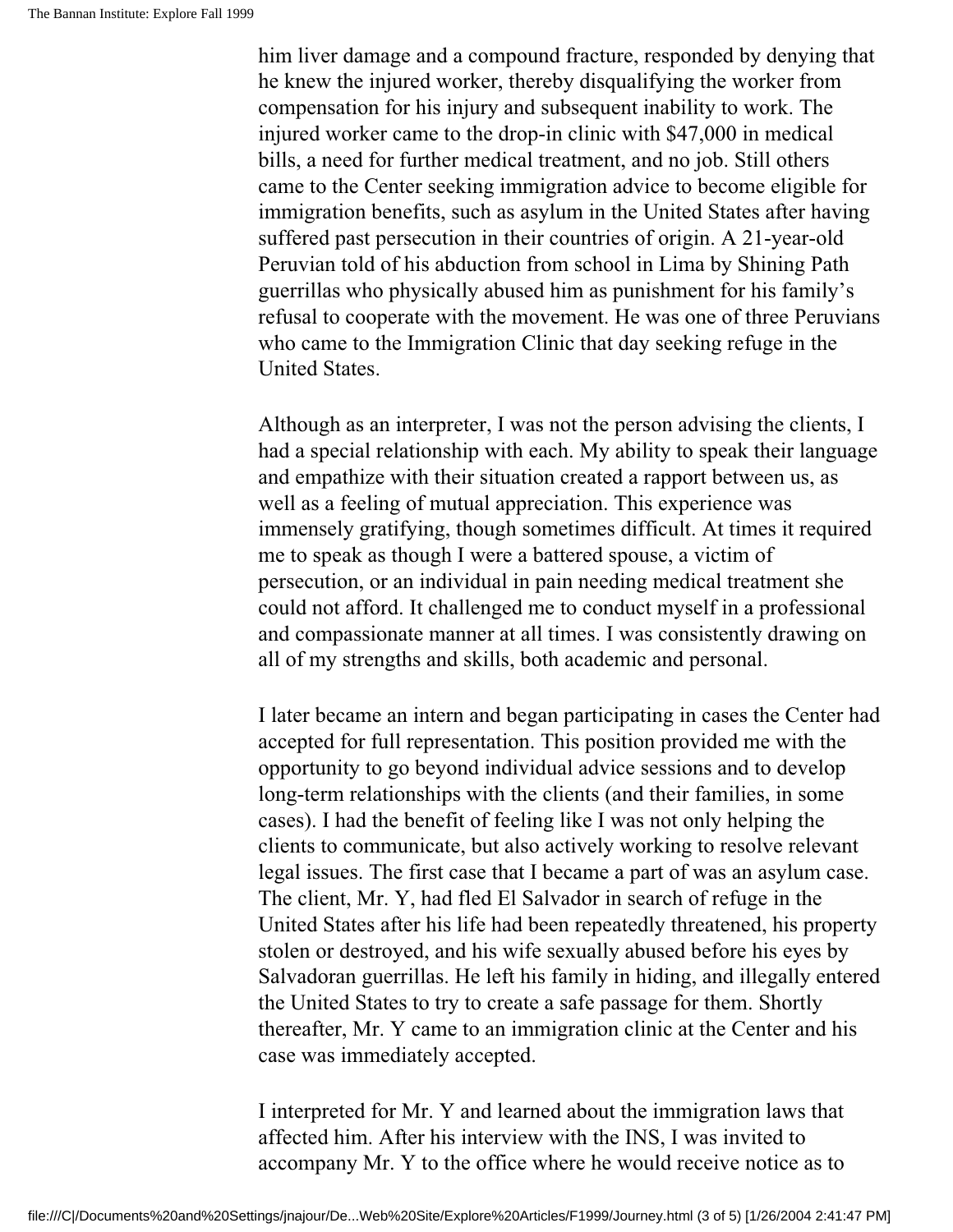whether his asylum application had been approved or denied. We were both nervous, knowing that if the application were denied he would be ordered to return to a place where his well being (and that of his family) would be threatened. One can only imagine our exultation when we learned that the application had been recommended for approval. The two of us stood in the middle of the office literally crying for joy and relief. Mr. Y asked me if he could hug me, explaining that he had no one else to share his happiness with.

After the INS had performed their routine background check on Mr. Y, he was granted asylum. He could, subsequently, apply for a work permit and residence in the United States, providing him with access to a wealth of benefits never before available to him. Soon he would petition to bring his family to California.

As a result of what I learned through my participation in this and other similar cases, I decided to write my senior anthropology thesis on the experiences of Salvadoran, Guatemalan, and Nicaraguan immigrants who had fled their home country in search of refuge in the United States. My thesis focused on (1) the quality of life of those immigrants in the United States; (2) the domestic and foreign politics that created the country conditions responsible for their migration; and (3) the differences in U.S. immigration law for individuals of each of the three countries, as determined by U.S. foreign policy in those countries. I was able to base most of my research on my observations of and interviews with clients and attorneys at the Center. I won the 1998 Krasowski Award for my thesis (an award for an outstanding research paper given by the SCU Departments of Anthropology and Sociology). I have since been hired as a paralegal and administrative assistant at the Center. I work half time in the Workers' Compensation area, and half time on any other case or project at the Center. My plans for the future are to pursue a Ph.D. in anthropology with an emphasis in Latin American studies. My experience at the Center is invaluable to my pursuit of related knowledge.

Opportunities for undergraduate students at the Center are not limited or tailored to those students desiring to attend law school. I am an example of a student whose interests include legal issues that impact the community, but whose overall focus in her studies is not the law. The Center works with low-income people from a wide variety of backgrounds who are in need of a variety of information. The Center is set up so that we have constant contact with these individuals, which enables us to learn a great deal about their daily lives. At the Center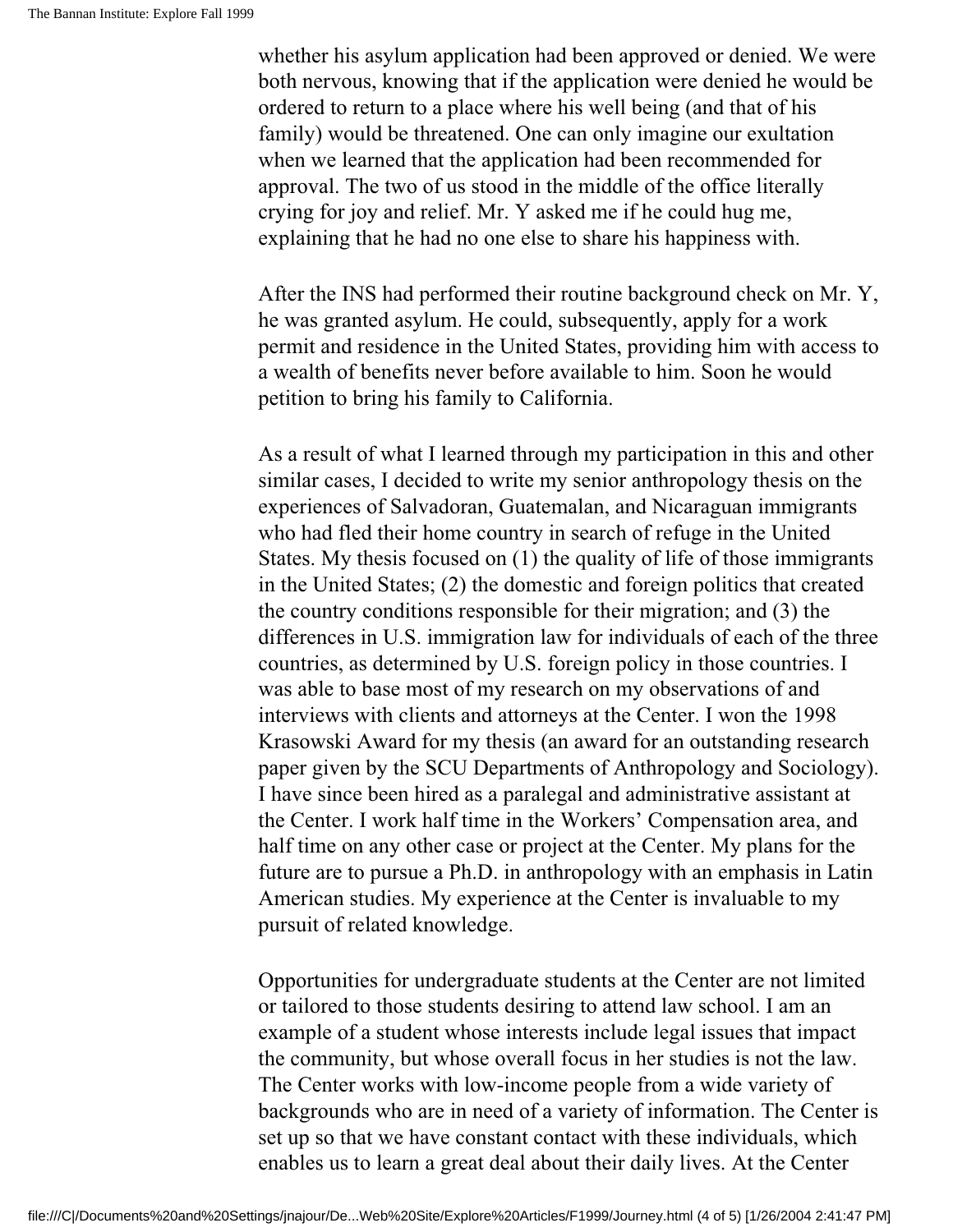there is truly something for everyone who is concerned with the lives of the poor.

In addition to the hands-on learning that the Center provides, there are also many oppor- tunities for students to approach other students, volunteers, and attorneys to ask questions or discuss concerns. Center personnel maintain an open-door policy that provides access to the knowledge and experience of those who lead the work of the Center. The Center accomplishes its goals and tasks by way of a team effort, and playing on that team is an infinitely rewarding experience.

**Back to the Bannan Institute**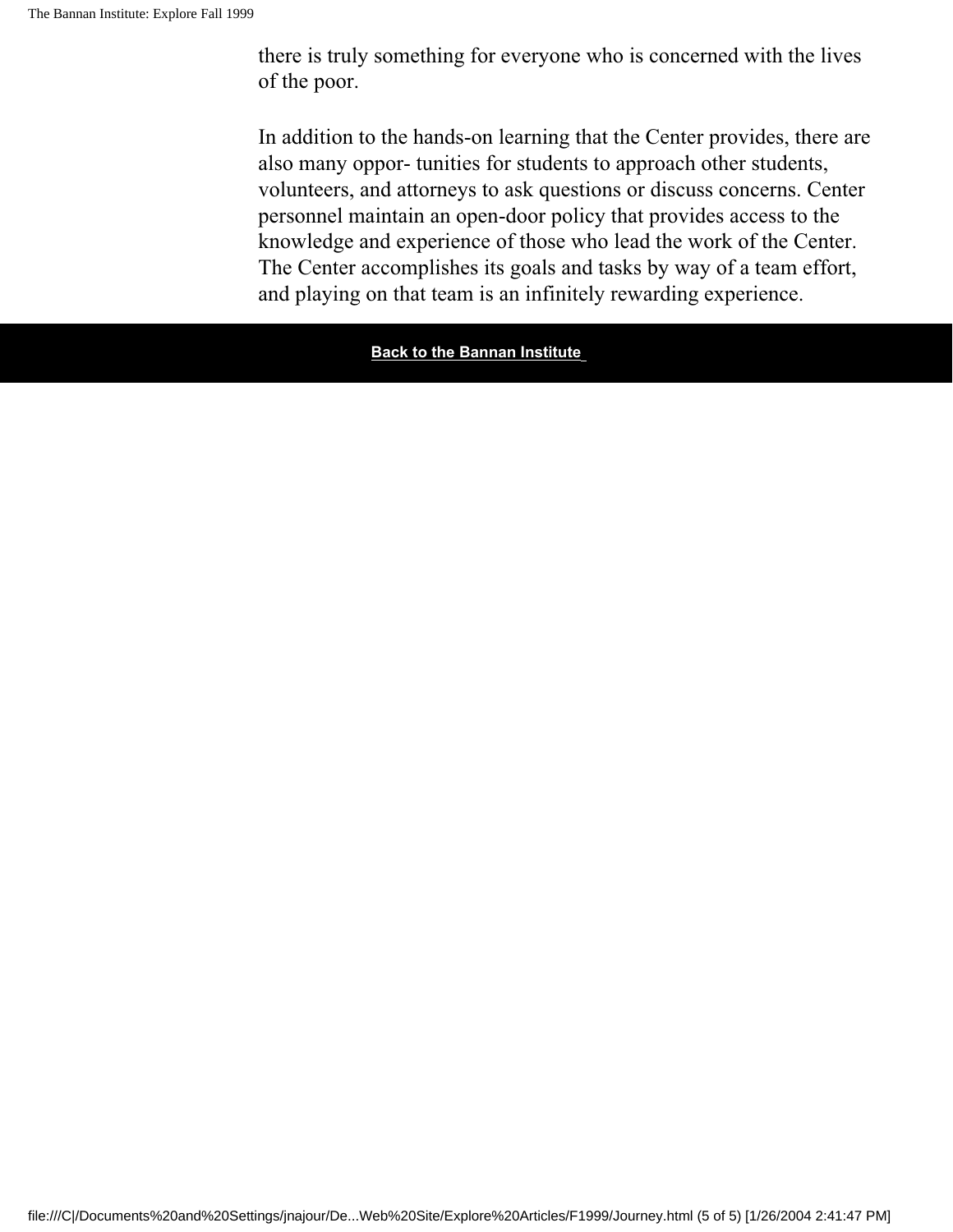

# CALENDAR OF EVENTS

### **Of Kingfishers and Dragonflies Faith and Justice at the Core of Jesuit Education**

Faith and justice are at the heart of the educational mission of Jesuit universities. This lecture will explore ways in which universities can study the cultural roots of faith and justice, and encourage dialogue about these important issues.

JOSEPH DAOUST, S.J., is currently the President of the Jesuit School of Theology at Berkeley and Professor of Religion and Society in the Graduate Theological Union there. Formerly Provincial of the Detroit Province Jesuits, in 1995 he was a delegate to the 34th General Congregation of the Society of Jesus.

LECTURE BY JOSEPH DAOUST, S.J. Friday, October 15, 1999, 8:00 p.m. Center for Performing Arts Recital Hall